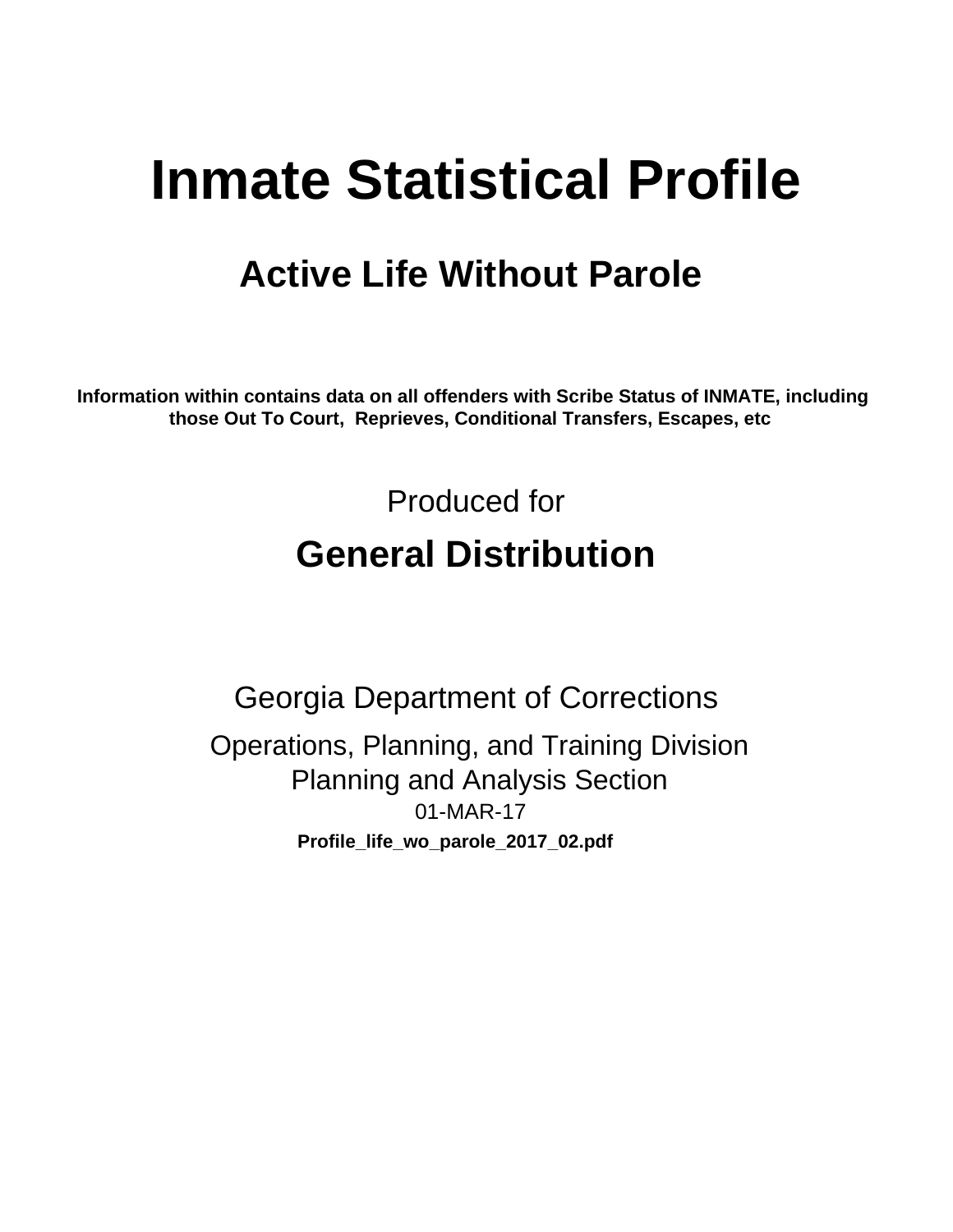#### Inmate Statistical Profile 01-MAR-17 Contents

**Active Life Without Parole** 

Produced for General Distribution

## **Table of Contents**

|    | <b>Demographic information</b>                                        |
|----|-----------------------------------------------------------------------|
|    | 4 Current age, broken out in ten year age groups                      |
|    | 5 Race group                                                          |
|    | 6 Marital status, self-reported at entry to prison                    |
|    | 7 Number of Inmates with Dependents, self-reported at entry to prison |
|    | 8 Religious affiliation, self-reported at entry to prison             |
|    | 9 Home county - self-reported at entry to prison                      |
|    | 13 Employment status before prison, self-reported at entry to prison  |
|    | 14 Age at admission                                                   |
|    | 16 Height, measured at entry to prison                                |
|    | 17 Weight, measured at entry to prison                                |
|    | 18 Military service                                                   |
|    | <b>Correctional information</b>                                       |
|    | 19 Type of admission to prison                                        |
|    | 20 Current / last supervision level                                   |
|    | 21 Current / last institution type                                    |
|    | 22 Institution type - transitional centers                            |
|    | 23 Institution type - county prisons                                  |
|    | 24 Institution type - state prisons                                   |
|    | 25 Institution type - private prisons                                 |
|    | 26 Institution type - inmate boot camp                                |
|    | 27 Number of disciplinary reports                                     |
|    | 28 Number of transfers                                                |
|    | 29 Number of escapes                                                  |
|    | 30 Time served in current (or last) institution                       |
|    | Educational, psychological and physical information                   |
| 31 | Highest grade level attained                                          |
|    | 32 Culture fair IQ scores                                             |
|    | 33 Wide Range Achievement Test (WRAT) reading score                   |
|    | 34 Wide Range Achievement Test (WRAT) math score                      |
|    | 35 Wide Range Achievement Test (WRAT) spelling score                  |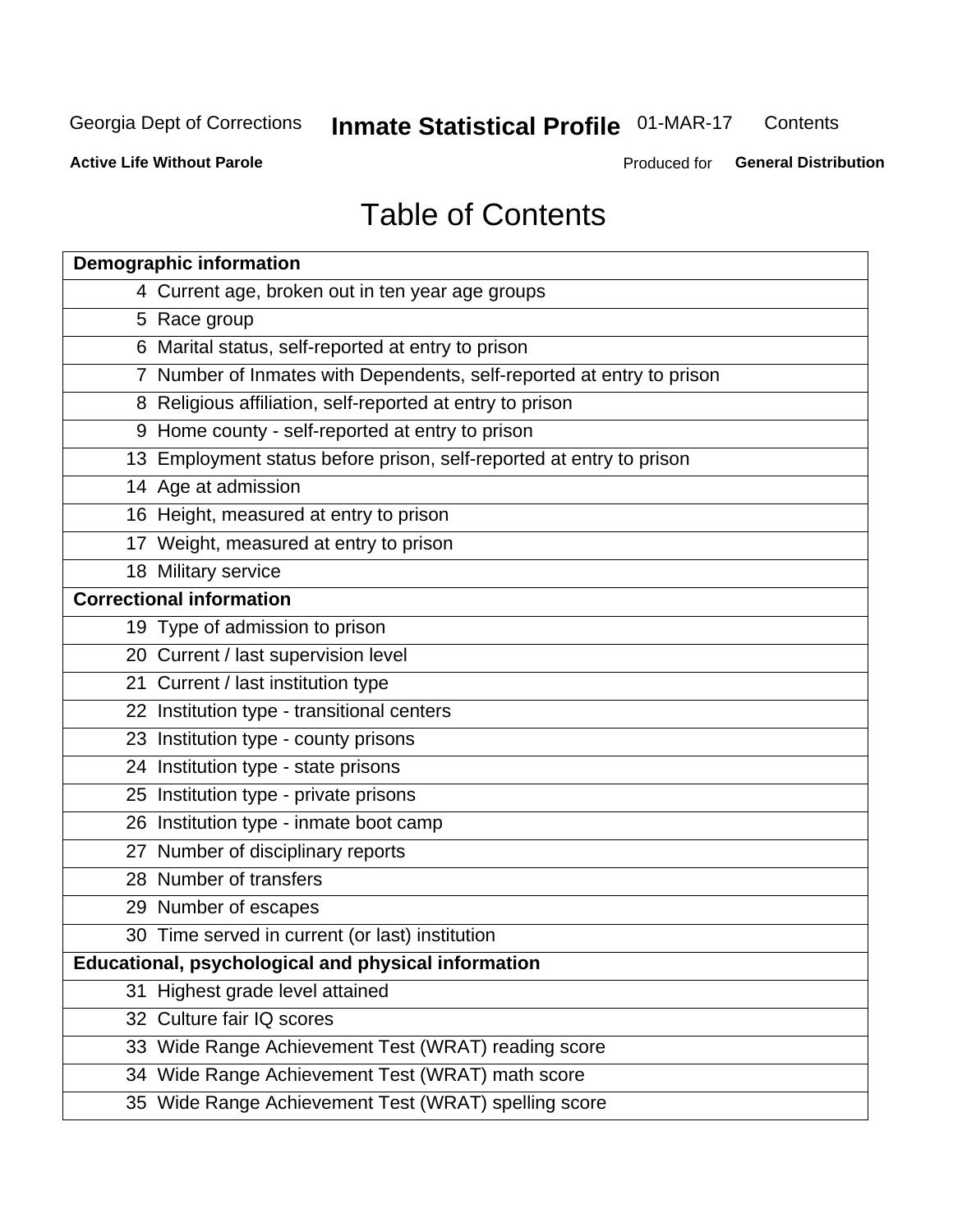## Inmate Statistical Profile 01-MAR-17

Contents

**Active Life Without Parole** 

Produced for General Distribution

## **Table of Contents**

| Educational, psychological and physical information              |
|------------------------------------------------------------------|
| 36 Current / last mental health treatment level                  |
| 37 PULHESDWIT medical scale - 'P' overall condition ('P'hysical) |
| 38 PULHESDWIT medical scale - 'U' upper body                     |
| 39 PULHESDWIT medical scale - 'L' lower body                     |
| 40 PULHESDWIT medical scale - 'H' hearing                        |
| 41 PULHESDWIT medical scale - 'E' vision                         |
| 42 PULHESDWIT medical scale -'S' psychiatric                     |
| 43 PULHESDWIT medical scale - 'D' dental                         |
| 44 PULHESDWIT medical scale - 'W' work ability                   |
| 45 PULHESDWIT medical scale - 'I' impairment                     |
| 46 PULHESDWIT medical scale - 'T' transportability               |
| <b>Crimes and criminal history information</b>                   |
| 47 Number of prior Georgia incarcerations                        |
| 48 Prison sentence in years                                      |
| 49 Primary offense, broken out into felonies vs misdemeanors     |
| 50 Primary offense, broken out into six broad crime categories   |
| 51 Primary offense, detailed offense code                        |
| 52 County of conviction of primary offense                       |
| 56 Circuit of conviction of primary offense                      |
| 58 Years served (jail + prison) in this incarceration            |
| <b>Medical information</b>                                       |
| 59 Results of most recent HIV test                               |
| 60 Results of most recent tuberculosis test                      |
| 61 Results of most recent syphilis test                          |
| 62 Results of most recent Hepatitis-C test                       |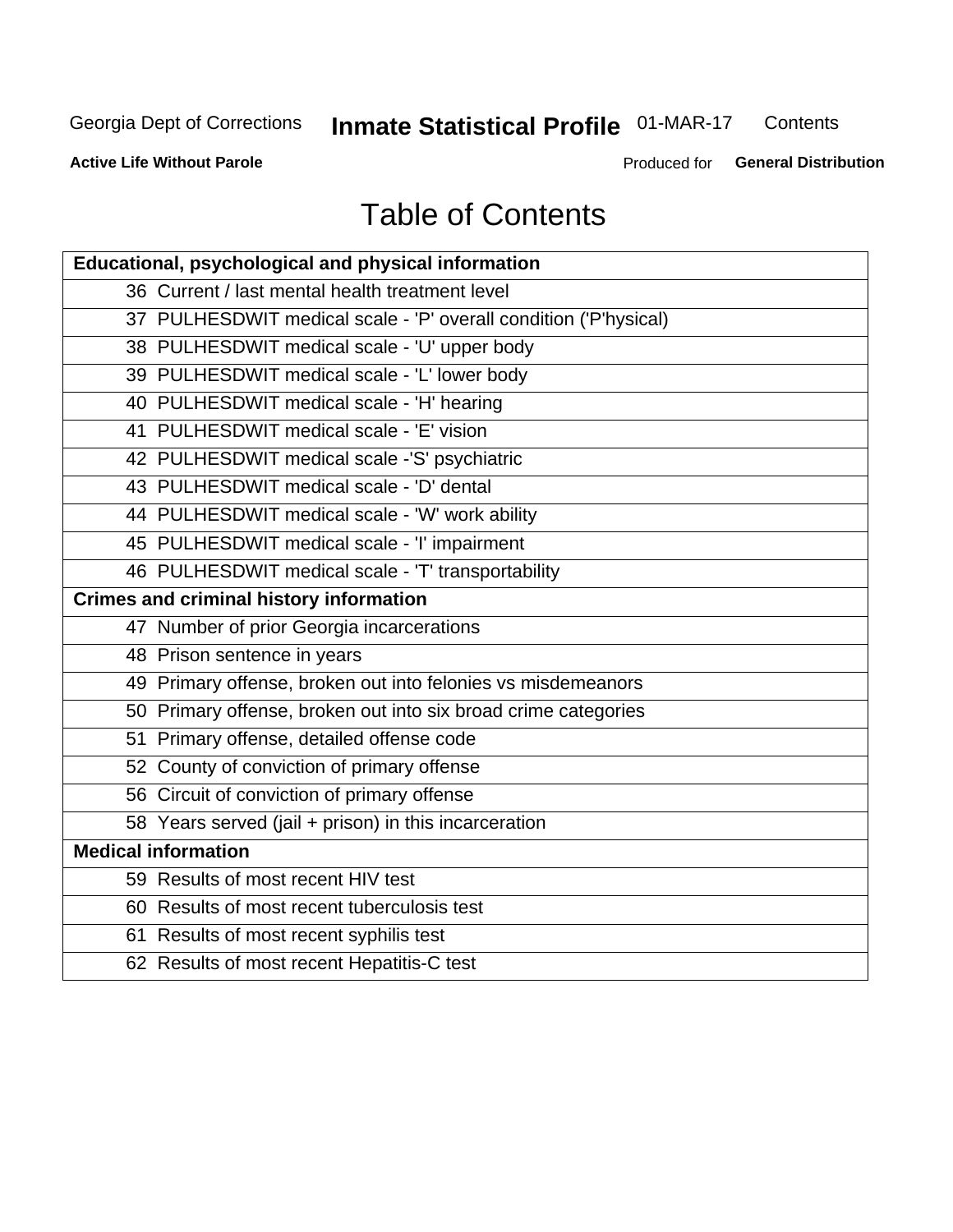#### **Active Life Without Parole**

#### Produced for General Distribution

### Current age, broken out in ten-year age groups

COL % - percent each COUNT is of its particular column

|                          | <b>Male</b>  |        |         |              | <b>Female</b> |       |              | <b>Total</b> |
|--------------------------|--------------|--------|---------|--------------|---------------|-------|--------------|--------------|
| <b>Current Age</b>       | <b>Count</b> | Col %  | Row %   | <b>Count</b> | Col %         | Row % | <b>Total</b> | Col %        |
| <b>Teens (1-19)</b>      | ◠            | 0.16%  | 100.00% |              |               |       | 2            | 0.16%        |
| <b>Twenties (20-29)</b>  | 191          | 15.34% | 95.98%  | 8            | 17.78%        | 4.02% | 199          | 15.43%       |
| Thirties (30-39)         | 347          | 27.87% | 96.12%  | 14           | 31.11%        | 3.88% | 361          | 27.98%       |
| <b>Forties (40-49)</b>   | 336          | 26.99% | 96.00%  | 14           | 31.11%        | 4.00% | 350          | 27.13%       |
| <b>Fifties (50-59)</b>   | 254          | 20.40% | 96.95%  | 8            | 17.78%        | 3.05% | 262          | 20.31%       |
| <b>Sixties (60-69)</b>   | 90           | 7.23%  | 98.90%  |              | 2.22%         | 1.10% | 91           | 7.05%        |
| Seventy + (70 and above) | 25           | 2.01%  | 100.00% |              |               |       | 25           | 1.94%        |
| <b>Total Reported</b>    | 1,245        | 100%   | 96.51%  | 45           | 100%          | 3.49% | 1,290        | 100%         |

| المترات المتراكب |      |      |
|------------------|------|------|
| $C = 1$          | ,245 | ,290 |

| Mean<br>(average)    | 42.75 | 40.07 | 42.66 |
|----------------------|-------|-------|-------|
| Median (middle)      |       |       |       |
| Mode (most frequent) | 36    |       | 36    |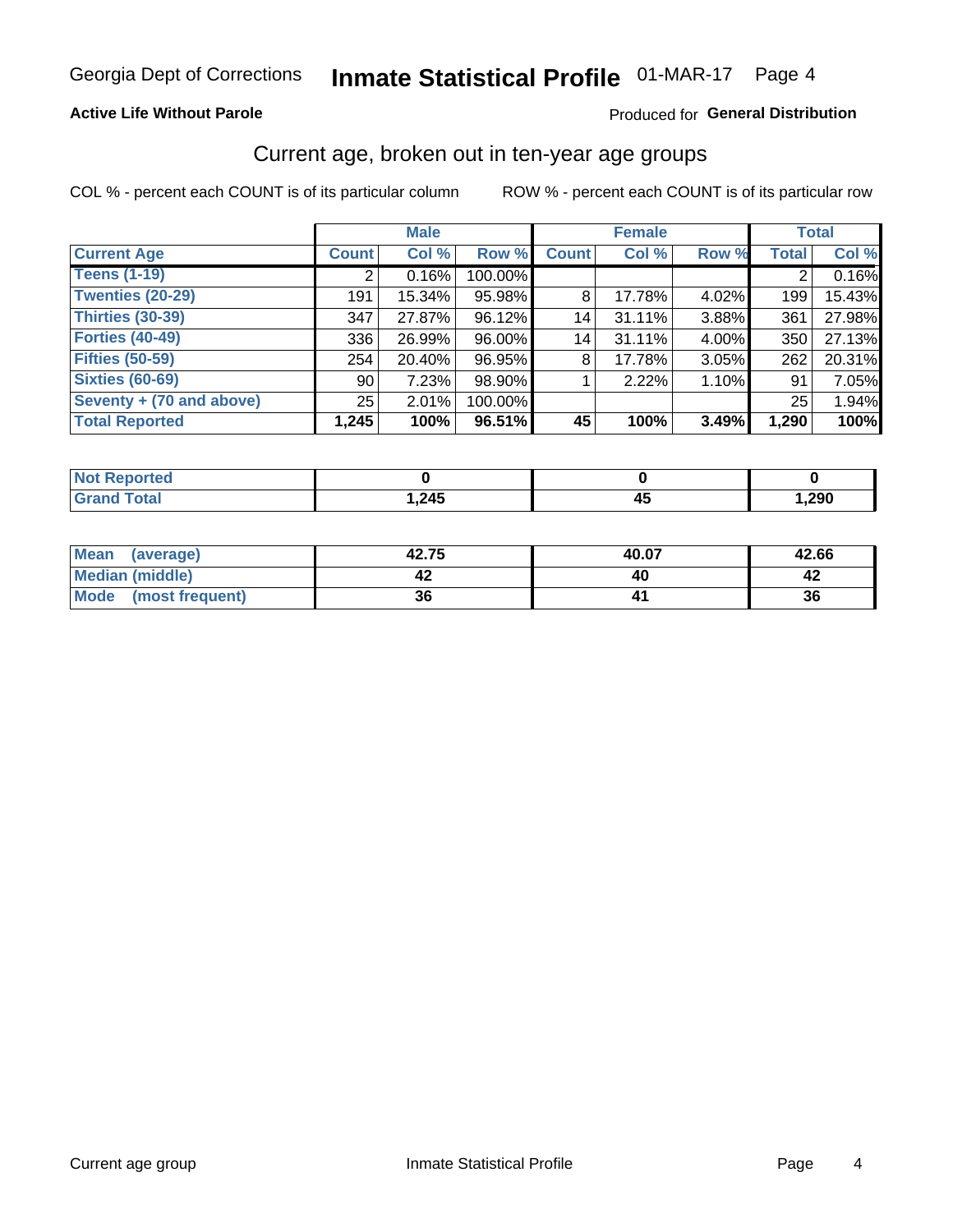## Inmate Statistical Profile 01-MAR-17 Page 5

#### **Active Life Without Parole**

Produced for General Distribution

### Race group

COL % - percent each COUNT is of its particular column

|                              | <b>Male</b>  |        |                    | <b>Female</b> |        |       | <b>Total</b> |        |
|------------------------------|--------------|--------|--------------------|---------------|--------|-------|--------------|--------|
| <b>Race Group</b>            | <b>Count</b> | Col %  | <b>Row % Count</b> |               | Col %  | Row % | <b>Total</b> | Col %  |
| <b>White</b>                 | 273          | 21.93% | 94.46%             | 16            | 35.56% | 5.54% | 289          | 22.40% |
| <b>Black</b><br>$\mathbf{2}$ | 939          | 75.42% | 97.20%             | 27            | 60.00% | 2.80% | 966          | 74.88% |
| <b>Other</b><br>5.           |              | .16%   | 100.00%            |               |        |       | 2            | .16%   |
| <b>Asian</b><br>6            | 5            | .40% ! | 100.00%            |               |        |       | 5            | .39%   |
| <b>Hispanic</b><br>10        | 26           | 2.09%  | 92.86%             | 2             | 4.44%  | 7.14% | 28           | 2.17%  |
| <b>Total Reported</b>        | 1,245        | 100%   | 96.51%             | 45            | 100%   | 3.49% | 1,290        | 100%   |

| rted         |      |    |      |
|--------------|------|----|------|
| <b>Total</b> | ,245 | 4. | ,290 |

| –•••• |  | M |  |  |  |
|-------|--|---|--|--|--|
|-------|--|---|--|--|--|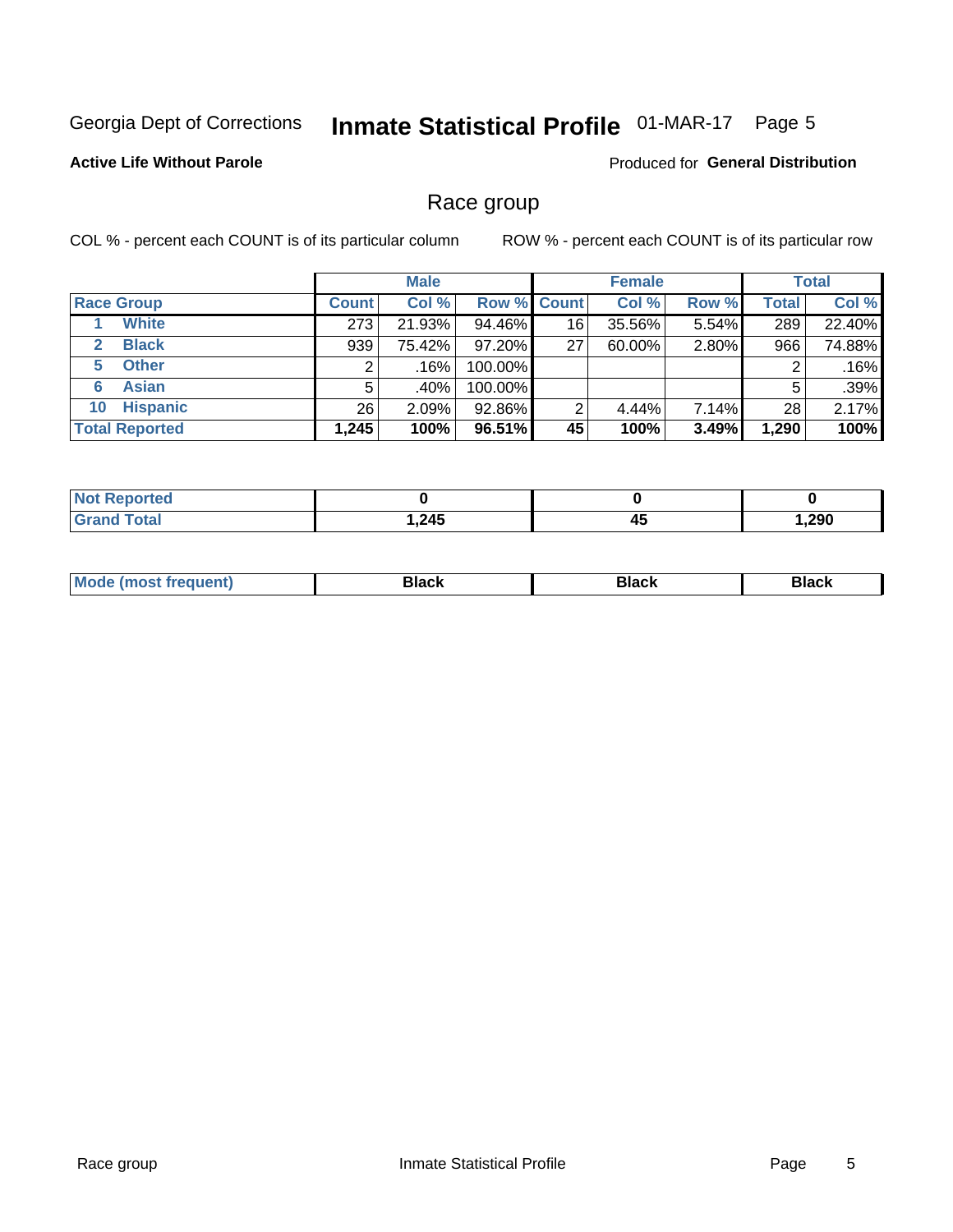## Inmate Statistical Profile 01-MAR-17 Page 6

#### **Active Life Without Parole**

#### Produced for General Distribution

### Marital status, self-reported at entry to prison

COL % - percent each COUNT is of its particular column

|                            | <b>Male</b>  |         | <b>Female</b> |              |        | <b>Total</b> |                 |        |
|----------------------------|--------------|---------|---------------|--------------|--------|--------------|-----------------|--------|
| <b>Marital Status</b>      | <b>Count</b> | Col %   | Row %         | <b>Count</b> | Col %  | Row %        | <b>Total</b>    | Col %  |
| <b>Unknown</b><br>$\bf{0}$ | 10           | $.80\%$ | 100.00%       |              |        |              | 10 <sub>1</sub> | .78%   |
| <b>Divorced</b><br>D       | 104          | 8.35%   | 98.11%        | 2            | 4.44%  | 1.89%        | 106             | 8.22%  |
| <b>Married</b><br>М        | 173          | 13.90%  | 95.58%        | 8            | 17.78% | 4.42%        | 181             | 14.03% |
| <b>Separated</b><br>S.     | 37           | 2.97%   | 86.05%        | 6            | 13.33% | 13.95%       | 43              | 3.33%  |
| <b>Unmarried</b><br>U      | 889          | 71.41%  | 97.48%        | 23           | 51.11% | 2.52%        | 912             | 70.70% |
| <b>Widow</b><br>W          | 32           | 2.57%   | 84.21%        | 6            | 13.33% | 15.79%       | 38              | 2.95%  |
| <b>Total Reported</b>      | 1,245        | 100%    | 96.51%        | 45           | 100%   | 3.49%        | 1,290           | 100%   |

| prted<br>NOT REDO |       |       |
|-------------------|-------|-------|
| <b>Total</b>      | l,245 | .290, |

|  | M | . | Unmarried | າmarried<br>_____ |
|--|---|---|-----------|-------------------|
|--|---|---|-----------|-------------------|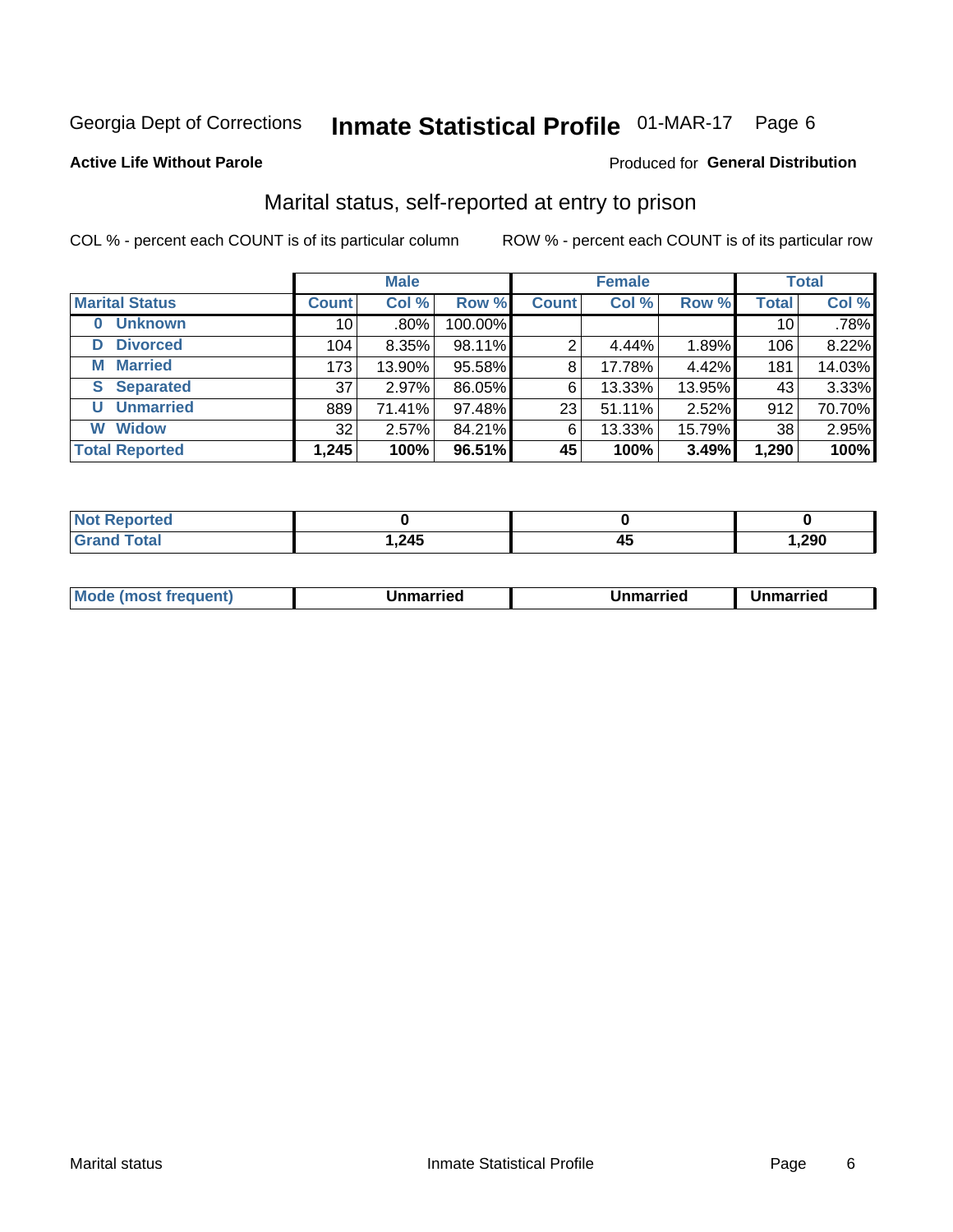## Inmate Statistical Profile 01-MAR-17 Page 7

#### **Active Life Without Parole**

#### Produced for General Distribution

### Number of Inmates with Dependents, Self-Reported at Entry to Prison

COL % - percent each COUNT is of its particular column

|                             |              | <b>Male</b> |         |              | <b>Female</b> |       |              | <b>Total</b> |
|-----------------------------|--------------|-------------|---------|--------------|---------------|-------|--------------|--------------|
| <b>Number of dependents</b> | <b>Count</b> | Col %       | Row %   | <b>Count</b> | Col %         | Row % | <b>Total</b> | Col %        |
| $\bf{0}$                    | 285          | 32.87%      | 94.68%  | 16           | 39.02%        | 5.32% | 301          | 33.15%       |
|                             | 202          | 23.30%      | 97.12%  | 6            | 14.63%        | 2.88% | 208          | 22.91%       |
| $\overline{2}$              | 146          | 16.84%      | 96.69%  | 5            | 12.20%        | 3.31% | 151          | 16.63%       |
| 3                           | 100          | 11.53%      | 93.46%  |              | 17.07%        | 6.54% | 107          | 11.78%       |
| 4                           | 68           | 7.84%       | 95.77%  | 3            | 7.32%         | 4.23% | 71           | 7.82%        |
| 5                           | 29           | 3.34%       | 90.63%  | 3            | 7.32%         | 9.38% | 32           | 3.52%        |
| $6\phantom{1}6$             | 18           | 2.08%       | 94.74%  |              | 2.44%         | 5.26% | 19           | 2.09%        |
| 7                           | 8            | 0.92%       | 100.00% |              |               |       | 8            | 0.88%        |
| $\overline{\mathbf{8}}$     | 4            | 0.46%       | 100.00% |              |               |       | 4            | 0.44%        |
| $\boldsymbol{9}$            | 2            | 0.23%       | 100.00% |              |               |       | 2            | 0.22%        |
| 10                          |              | 0.12%       | 100.00% |              |               |       |              | 0.11%        |
| Over 10                     | 4            | 0.46%       | 100.00% |              |               |       | 4            | 0.44%        |
| <b>Total Reported</b>       | 867          | 100%        | 95.48%  | 41           | 100%          | 4.52% | 908          | 100%         |

| ιυυ | 270<br>uıu |    | 382    |
|-----|------------|----|--------|
|     | 215        | 4  | ാറ്റ   |
|     | . 24J      | ≖∾ | 1 .ZYU |

| Mean (average)       |  | . |
|----------------------|--|---|
| Median (middle)      |  |   |
| Mode (most frequent) |  |   |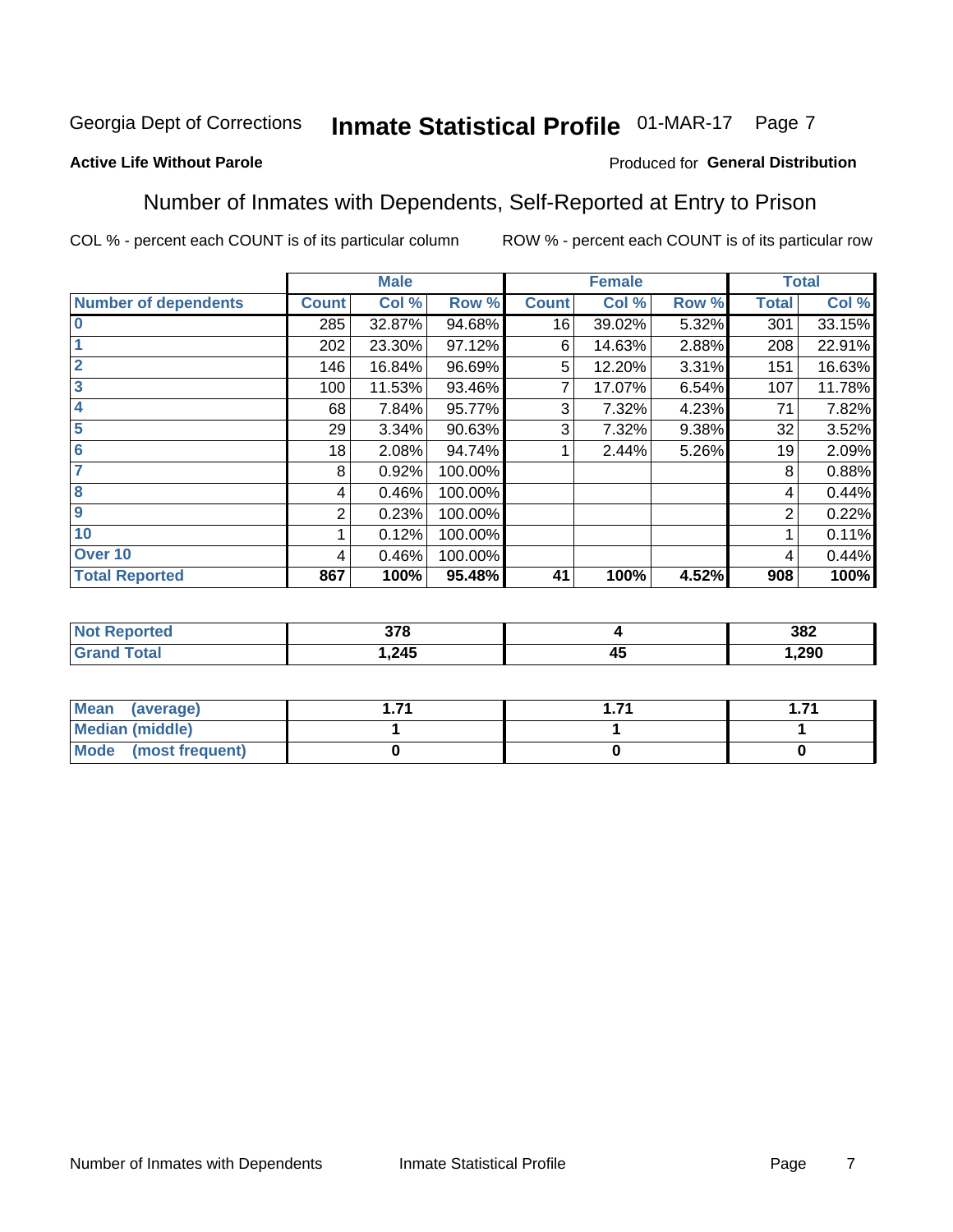## Inmate Statistical Profile 01-MAR-17 Page 8

#### **Active Life Without Parole**

#### Produced for General Distribution

### Religious affiliation, self-reported at entry to prison

COL % - percent each COUNT is of its particular column

|              |                              | <b>Male</b>  |        |         | <b>Female</b>  |        |        | <b>Total</b> |         |
|--------------|------------------------------|--------------|--------|---------|----------------|--------|--------|--------------|---------|
|              | <b>Religious Affiliation</b> | <b>Count</b> | Col %  | Row %   | <b>Count</b>   | Col %  | Row %  | Total        | Col %   |
|              | <b>Islam</b>                 | 62           | 9.66%  | 95.38%  | 3              | 8.82%  | 4.62%  | 65           | 9.62%   |
| $\mathbf{2}$ | <b>Catholic</b>              | 22           | 3.43%  | 88.00%  | 3              | 8.82%  | 12.00% | 25           | 3.70%   |
| 3            | <b>Baptist</b>               | 323          | 50.31% | 93.35%  | 23             | 67.65% | 6.65%  | 346          | 51.18%  |
| 4            | <b>Methodist</b>             | 11           | 1.71%  | 91.67%  |                | 2.94%  | 8.33%  | 12           | 1.78%   |
| 7            | <b>Chc Of God</b>            | 3            | .47%   | 100.00% |                |        |        | 3            | .44%    |
| 8            | <b>Holiness</b>              | 21           | 3.27%  | 91.30%  | $\overline{2}$ | 5.88%  | 8.70%  | 23           | 3.40%   |
| 9            | <b>Jewish</b>                | 2            | .31%   | 100.00% |                |        |        | 2            | $.30\%$ |
| 10           | <b>Anglican</b>              |              | .16%   | 100.00% |                |        |        |              | .15%    |
| 12           | <b>Hindu</b>                 | 2            | .31%   | 100.00% |                |        |        | 2            | .30%    |
| 16           | <b>Seven D Ad</b>            | 4            | .62%   | 100.00% |                |        |        | 4            | .59%    |
| 17           | <b>Jehovah Wt</b>            | 10           | 1.56%  | 100.00% |                |        |        | 10           | 1.48%   |
| 18           | <b>Latr Day S</b>            |              | .16%   | 100.00% |                |        |        |              | .15%    |
| 20           | <b>Other Prot</b>            | 78           | 12.15% | 97.50%  | 2              | 5.88%  | 2.50%  | 80           | 11.83%  |
| 96           | <b>None</b>                  | 102          | 15.89% | 100.00% |                |        |        | 102          | 15.09%  |
|              | <b>Total Reported</b>        | 642          | 100%   | 94.97%  | 34             | 100%   | 5.03%  | 676          | 100%    |

| rteo | con.  |   | .    |
|------|-------|---|------|
| .    | ნსა   |   | I 71 |
|      | 1,245 | ∼ | ,290 |

| <b>Mode (most frequent)</b> | 3aptist | 3aptist | Baptist |
|-----------------------------|---------|---------|---------|
|-----------------------------|---------|---------|---------|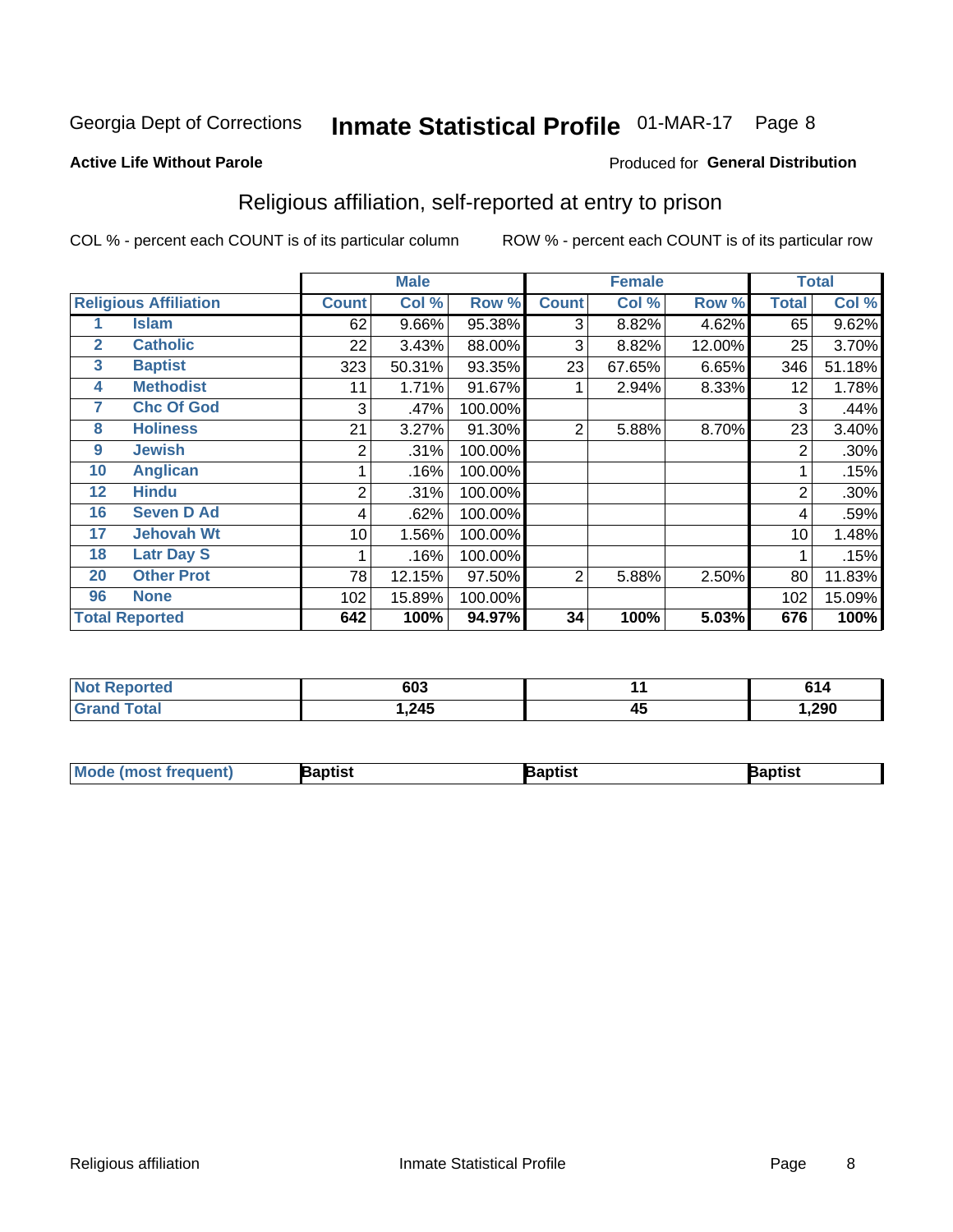## Inmate Statistical Profile 01-MAR-17 Page 9

#### **Active Life Without Parole**

#### Produced for General Distribution

### Home county, self-reported at entry to prison

COL % - percent each COUNT is of its particular column

|     |                        |                  | <b>Male</b> |         |                | <b>Female</b> |        | <b>Total</b>     |        |
|-----|------------------------|------------------|-------------|---------|----------------|---------------|--------|------------------|--------|
|     | <b>Home County</b>     | <b>Count</b>     | Col %       | Row %   | <b>Count</b>   | Col %         | Row %  | <b>Total</b>     | Col %  |
| 000 | <b>Unknown</b>         | $\overline{228}$ | 18.31%      | 93.44%  | 16             | 35.56%        | 6.56%  | $\overline{244}$ | 18.91% |
| 001 | <b>Appling County</b>  | 4                | .32%        | 100.00% |                |               |        | 4                | .31%   |
| 002 | <b>Atkinson County</b> | 3                | .24%        | 100.00% |                |               |        | 3                | .23%   |
| 003 | <b>Bacon County</b>    | $\mathbf 1$      | .08%        | 100.00% |                |               |        | 1                | .08%   |
| 004 | <b>Baker County</b>    | $\mathbf 1$      | .08%        | 100.00% |                |               |        | 1                | .08%   |
| 005 | <b>Baldwin County</b>  | 3                | .24%        | 100.00% |                |               |        | 3                | .23%   |
| 007 | <b>Barrow County</b>   | 8                | .64%        | 100.00% |                |               |        | 8                | .62%   |
| 008 | <b>Bartow County</b>   | 8                | .64%        | 100.00% |                |               |        | 8                | .62%   |
| 009 | <b>Ben Hill County</b> | 6                | .48%        | 100.00% |                |               |        | 6                | .47%   |
| 010 | <b>Berrien County</b>  | 3                | .24%        | 100.00% |                |               |        | 3                | .23%   |
| 011 | <b>Bibb County</b>     | 30               | 2.41%       | 93.75%  | $\overline{2}$ | 4.44%         | 6.25%  | 32               | 2.48%  |
| 012 | <b>Bleckley County</b> | $\overline{2}$   | .16%        | 100.00% |                |               |        | $\overline{2}$   | .16%   |
| 013 | <b>Brantley County</b> | $\mathbf{1}$     | .08%        | 100.00% |                |               |        | 1                | .08%   |
| 014 | <b>Brooks County</b>   | $\mathbf 1$      | .08%        | 100.00% |                |               |        | 1                | .08%   |
| 016 | <b>Bulloch County</b>  | 4                | .32%        | 100.00% |                |               |        | 4                | .31%   |
| 017 | <b>Burke County</b>    | 11               | .88%        | 100.00% |                |               |        | 11               | .85%   |
| 018 | <b>Butts County</b>    | 3                | .24%        | 100.00% |                |               |        | 3                | .23%   |
| 019 | <b>Calhoun County</b>  | $\mathbf 1$      | .08%        | 100.00% |                |               |        | 1                | .08%   |
| 020 | <b>Camden County</b>   | 3                | .24%        | 75.00%  | 1              | 2.22%         | 25.00% | 4                | .31%   |
| 021 | <b>Candler County</b>  | $\overline{2}$   | .16%        | 100.00% |                |               |        | $\overline{2}$   | .16%   |
| 022 | <b>Carroll County</b>  | 3                | .24%        | 75.00%  | 1              | 2.22%         | 25.00% | 4                | .31%   |
| 023 | <b>Catoosa County</b>  | $\overline{2}$   | .16%        | 100.00% |                |               |        | $\overline{2}$   | .16%   |
| 025 | <b>Chatham County</b>  | 41               | 3.29%       | 100.00% |                |               |        | 41               | 3.18%  |
| 028 | <b>Cherokee County</b> | 4                | .32%        | 100.00% |                |               |        | 4                | .31%   |
| 029 | <b>Clarke County</b>   | 22               | 1.77%       | 95.65%  | 1              | 2.22%         | 4.35%  | 23               | 1.78%  |
| 030 | <b>Clay County</b>     | $\overline{2}$   | .16%        | 100.00% |                |               |        | $\overline{2}$   | .16%   |
| 031 | <b>Clayton County</b>  | 42               | 3.37%       | 100.00% |                |               |        | 42               | 3.26%  |
| 033 | <b>Cobb County</b>     | 46               | 3.69%       | 100.00% |                |               |        | 46               | 3.57%  |
| 034 | <b>Coffee County</b>   | 4                | .32%        | 100.00% |                |               |        | 4                | .31%   |
| 035 | <b>Colquitt County</b> | $\overline{2}$   | .16%        | 100.00% |                |               |        | $\overline{2}$   | .16%   |
| 036 | <b>Columbia County</b> | $\overline{7}$   | .56%        | 100.00% |                |               |        | 7                | .54%   |
| 037 | <b>Cook County</b>     | 3                | .24%        | 100.00% |                |               |        | 3                | .23%   |
| 038 | <b>Coweta County</b>   | 4                | .32%        | 80.00%  | $\mathbf{1}$   | 2.22%         | 20.00% | 5                | .39%   |
| 040 | <b>Crisp County</b>    | 4                | .32%        | 100.00% |                |               |        | 4                | .31%   |
| 043 | <b>Decatur County</b>  | 4                | .32%        | 100.00% |                |               |        | 4                | .31%   |
| 044 | <b>Dekalb County</b>   | 93               | 7.47%       | 98.94%  | 1              | 2.22%         | 1.06%  | 94               | 7.29%  |
| 045 | <b>Dodge County</b>    | 1                | .08%        | 100.00% |                |               |        | 1                | .08%   |
| 046 | <b>Dooly County</b>    | $\overline{2}$   | .16%        | 100.00% |                |               |        | $\overline{2}$   | .16%   |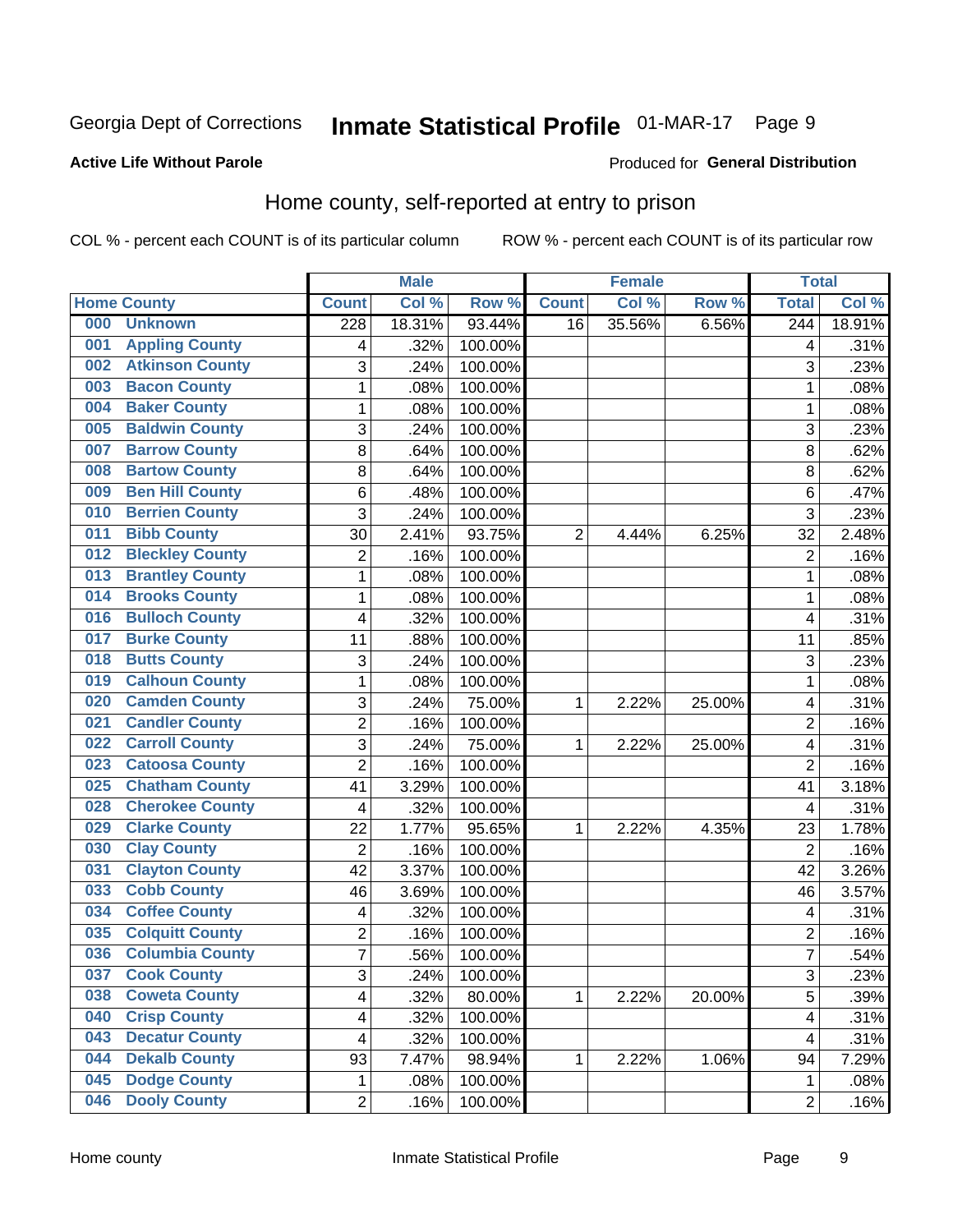## Inmate Statistical Profile 01-MAR-17 Page 10

#### **Active Life Without Parole**

#### Produced for General Distribution

### Home county, self-reported at entry to prison

COL % - percent each COUNT is of its particular column

|     |                          |                  | <b>Male</b> |         |                | <b>Female</b> |        | <b>Total</b>            |        |
|-----|--------------------------|------------------|-------------|---------|----------------|---------------|--------|-------------------------|--------|
|     | <b>Home County</b>       | <b>Count</b>     | Col %       | Row %   | <b>Count</b>   | Col %         | Row %  | <b>Total</b>            | Col %  |
| 047 | <b>Dougherty County</b>  | 24               | 1.93%       | 92.31%  | $\overline{2}$ | 4.44%         | 7.69%  | 26                      | 2.02%  |
| 048 | <b>Douglas County</b>    | 16               | 1.29%       | 94.12%  | 1              | 2.22%         | 5.88%  | 17                      | 1.32%  |
| 049 | <b>Early County</b>      | 2                | .16%        | 100.00% |                |               |        | $\overline{2}$          | .16%   |
| 051 | <b>Effingham County</b>  | 3                | .24%        | 100.00% |                |               |        | 3                       | .23%   |
| 052 | <b>Elbert County</b>     | $\overline{c}$   | .16%        | 100.00% |                |               |        | $\overline{2}$          | .16%   |
| 053 | <b>Emanuel County</b>    | 5                | .40%        | 100.00% |                |               |        | 5                       | .39%   |
| 056 | <b>Fayette County</b>    | 5                | .40%        | 100.00% |                |               |        | 5                       | .39%   |
| 057 | <b>Floyd County</b>      | 18               | 1.45%       | 94.74%  | 1              | 2.22%         | 5.26%  | 19                      | 1.47%  |
| 058 | <b>Forsyth County</b>    | 3                | .24%        | 100.00% |                |               |        | 3                       | .23%   |
| 059 | <b>Franklin County</b>   | 3                | .24%        | 75.00%  | 1              | 2.22%         | 25.00% | $\overline{4}$          | .31%   |
| 060 | <b>Fulton County</b>     | 158              | 12.69%      | 98.14%  | 3              | 6.67%         | 1.86%  | 161                     | 12.48% |
| 061 | <b>Gilmer County</b>     | $\overline{2}$   | .16%        | 100.00% |                |               |        | $\overline{2}$          | .16%   |
| 063 | <b>Glynn County</b>      | 11               | .88%        | 100.00% |                |               |        | 11                      | .85%   |
| 064 | <b>Gordon County</b>     | 5                | .40%        | 100.00% |                |               |        | 5                       | .39%   |
| 066 | <b>Greene County</b>     | 4                | .32%        | 100.00% |                |               |        | $\overline{4}$          | .31%   |
| 067 | <b>Gwinnett County</b>   | 30               | 2.41%       | 90.91%  | 3              | 6.67%         | 9.09%  | 33                      | 2.56%  |
| 068 | <b>Habersham County</b>  | 1                | .08%        | 100.00% |                |               |        | 1                       | .08%   |
| 069 | <b>Hall County</b>       | 16               | 1.29%       | 94.12%  | 1              | 2.22%         | 5.88%  | 17                      | 1.32%  |
| 070 | <b>Hancock County</b>    | 2                | .16%        | 100.00% |                |               |        | $\overline{2}$          | .16%   |
| 071 | <b>Haralson County</b>   | $\overline{2}$   | .16%        | 100.00% |                |               |        | $\overline{2}$          | .16%   |
| 072 | <b>Harris County</b>     | $\mathbf 1$      | .08%        | 100.00% |                |               |        | 1                       | .08%   |
| 073 | <b>Hart County</b>       | $\overline{2}$   | .16%        | 100.00% |                |               |        | $\overline{2}$          | .16%   |
| 074 | <b>Heard County</b>      | $\mathbf{1}$     | .08%        | 100.00% |                |               |        | 1                       | .08%   |
| 075 | <b>Henry County</b>      | $\boldsymbol{9}$ | .72%        | 90.00%  | 1              | 2.22%         | 10.00% | 10                      | .78%   |
| 076 | <b>Houston County</b>    | 18               | 1.45%       | 94.74%  | 1              | 2.22%         | 5.26%  | 19                      | 1.47%  |
| 078 | <b>Jackson County</b>    | 4                | .32%        | 100.00% |                |               |        | $\overline{\mathbf{4}}$ | .31%   |
| 080 | <b>Jeff Davis County</b> | $\mathbf 1$      | .08%        | 100.00% |                |               |        | 1                       | .08%   |
| 081 | <b>Jefferson County</b>  | 6                | .48%        | 85.71%  | 1              | 2.22%         | 14.29% | 7                       | .54%   |
| 082 | <b>Jenkins County</b>    | $\overline{c}$   | .16%        | 100.00% |                |               |        | $\overline{2}$          | .16%   |
| 084 | <b>Jones County</b>      | $\mathbf{1}$     | .08%        | 100.00% |                |               |        | 1                       | .08%   |
| 087 | <b>Laurens County</b>    | $\overline{7}$   | .56%        | 100.00% |                |               |        | 7                       | .54%   |
| 088 | <b>Lee County</b>        | 1                | .08%        | 100.00% |                |               |        | 1                       | .08%   |
| 089 | <b>Liberty County</b>    | 8                | .64%        | 88.89%  | $\mathbf{1}$   | 2.22%         | 11.11% | 9                       | .70%   |
| 090 | <b>Lincoln County</b>    | $\mathbf{1}$     | .08%        | 100.00% |                |               |        | 1                       | .08%   |
| 091 | <b>Long County</b>       | $\mathbf{1}$     | .08%        | 100.00% |                |               |        | 1                       | .08%   |
| 092 | <b>Lowndes County</b>    | 8                | .64%        | 100.00% |                |               |        | 8                       | .62%   |
| 093 | <b>Lumpkin County</b>    | 1                | .08%        | 100.00% |                |               |        | 1                       | .08%   |
| 094 | <b>Macon County</b>      | $\mathbf{1}$     | .08%        | 100.00% |                |               |        | 1                       | .08%   |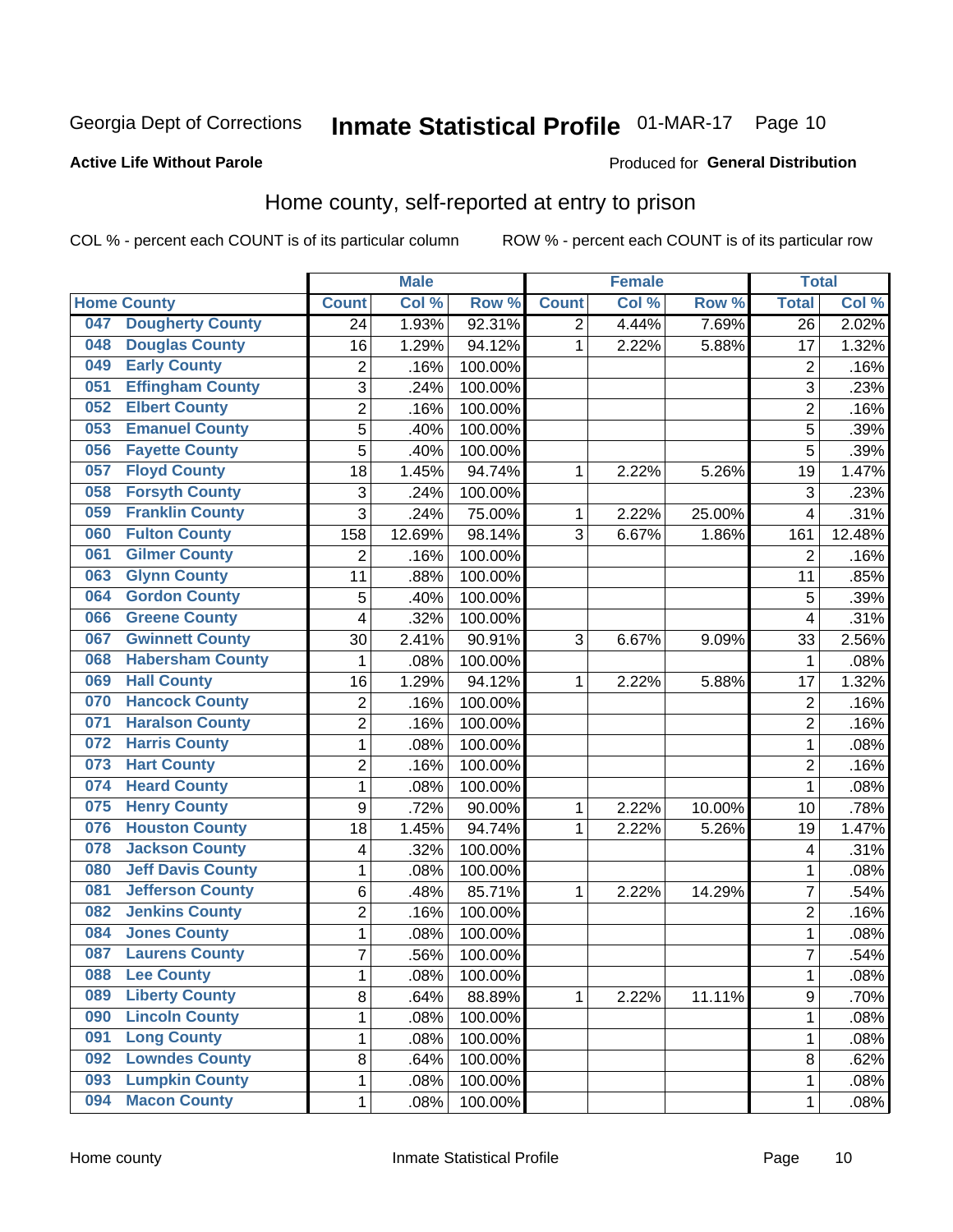## Inmate Statistical Profile 01-MAR-17 Page 11

#### **Active Life Without Parole**

#### Produced for General Distribution

### Home county, self-reported at entry to prison

COL % - percent each COUNT is of its particular column

|                  |                          |                         | <b>Male</b> |         |                | <b>Female</b> |        | <b>Total</b>            |       |
|------------------|--------------------------|-------------------------|-------------|---------|----------------|---------------|--------|-------------------------|-------|
|                  | <b>Home County</b>       | <b>Count</b>            | Col %       | Row %   | <b>Count</b>   | Col%          | Row %  | <b>Total</b>            | Col % |
| 095              | <b>Madison County</b>    | 2                       | .16%        | 100.00% |                |               |        | 2                       | .16%  |
| 096              | <b>Marion County</b>     | 1                       | .08%        | 100.00% |                |               |        | 1                       | .08%  |
| 097              | <b>Mcduffie County</b>   | $\overline{c}$          | .16%        | 100.00% |                |               |        | 2                       | .16%  |
| 098              | <b>Mcintosh County</b>   | $\mathbf{1}$            | .08%        | 100.00% |                |               |        | 1                       | .08%  |
| 099              | <b>Meriwether County</b> | $\mathbf 1$             | .08%        | 100.00% |                |               |        | 1                       | .08%  |
| 100              | <b>Miller County</b>     | $\overline{2}$          | .16%        | 100.00% |                |               |        | $\overline{2}$          | .16%  |
| 101              | <b>Mitchell County</b>   | $\mathbf 1$             | .08%        | 100.00% |                |               |        | 1                       | .08%  |
| 102              | <b>Monroe County</b>     | 5                       | .40%        | 100.00% |                |               |        | 5                       | .39%  |
| 103              | <b>Montgomery County</b> | $\overline{2}$          | .16%        | 100.00% |                |               |        | $\overline{2}$          | .16%  |
| 104              | <b>Morgan County</b>     | 1                       | .08%        | 100.00% |                |               |        | 1                       | .08%  |
| 106              | <b>Muscogee County</b>   | 27                      | 2.17%       | 100.00% |                |               |        | 27                      | 2.09% |
| 107              | <b>Newton County</b>     | 5                       | .40%        | 83.33%  | 1              | 2.22%         | 16.67% | $\,6$                   | .47%  |
| 109              | <b>Oglethorpe County</b> | 4                       | .32%        | 100.00% |                |               |        | 4                       | .31%  |
| 110              | <b>Paulding County</b>   | 9                       | .72%        | 100.00% |                |               |        | 9                       | .70%  |
| 111              | <b>Peach County</b>      | $\mathbf 1$             | .08%        | 100.00% |                |               |        | 1                       | .08%  |
| 112              | <b>Pickens County</b>    | $\mathbf 1$             | .08%        | 100.00% |                |               |        | 1                       | .08%  |
| 113              | <b>Pierce County</b>     | $\overline{2}$          | .16%        | 100.00% |                |               |        | $\overline{2}$          | .16%  |
| 114              | <b>Pike County</b>       | 3                       | .24%        | 100.00% |                |               |        | 3                       | .23%  |
| $\overline{115}$ | <b>Polk County</b>       | 4                       | .32%        | 100.00% |                |               |        | 4                       | .31%  |
| 117              | <b>Putnam County</b>     | 4                       | .32%        | 100.00% |                |               |        | 4                       | .31%  |
| 119              | <b>Rabun County</b>      | $\overline{2}$          | .16%        | 100.00% |                |               |        | $\overline{2}$          | .16%  |
| 120              | <b>Randolph County</b>   | 1                       | .08%        | 100.00% |                |               |        | 1                       | .08%  |
| 121              | <b>Richmond County</b>   | 44                      | 3.53%       | 95.65%  | $\overline{2}$ | 4.44%         | 4.35%  | 46                      | 3.57% |
| 122              | <b>Rockdale County</b>   | 6                       | .48%        | 100.00% |                |               |        | $6\phantom{1}6$         | .47%  |
| 124              | <b>Screven County</b>    | $\mathbf 1$             | .08%        | 100.00% |                |               |        | 1                       | .08%  |
| 125              | <b>Seminole County</b>   | $\overline{c}$          | .16%        | 100.00% |                |               |        | $\overline{2}$          | .16%  |
| 126              | <b>Spalding County</b>   | 10                      | .80%        | 100.00% |                |               |        | 10                      | .78%  |
| 127              | <b>Stephens County</b>   | $\overline{c}$          | .16%        | 66.67%  | 1              | 2.22%         | 33.33% | 3                       | .23%  |
| 128              | <b>Stewart County</b>    | $\mathbf 1$             | .08%        | 100.00% |                |               |        | 1                       | .08%  |
| 129              | <b>Sumter County</b>     | $\overline{c}$          | .16%        | 100.00% |                |               |        | $\overline{2}$          | .16%  |
| 132              | <b>Tattnall County</b>   | $\overline{7}$          | .56%        | 87.50%  | 1              | 2.22%         | 12.50% | 8                       | .62%  |
| 133              | <b>Taylor County</b>     | 3                       | .24%        | 100.00% |                |               |        | 3                       | .23%  |
| 134              | <b>Telfair County</b>    | $\mathbf{1}$            | .08%        | 100.00% |                |               |        | 1                       | .08%  |
| 136              | <b>Thomas County</b>     | 6                       | .48%        | 100.00% |                |               |        | 6                       | .47%  |
| $\overline{137}$ | <b>Tift County</b>       | 8                       | .64%        | 100.00% |                |               |        | 8                       | .62%  |
| 138              | <b>Toombs County</b>     | 8                       | .64%        | 100.00% |                |               |        | 8                       | .62%  |
| 140              | <b>Treutlen County</b>   | $\overline{\mathbf{4}}$ | .32%        | 100.00% |                |               |        | $\overline{\mathbf{4}}$ | .31%  |
| 141              | <b>Troup County</b>      | 3                       | .24%        | 100.00% |                |               |        | 3                       | .23%  |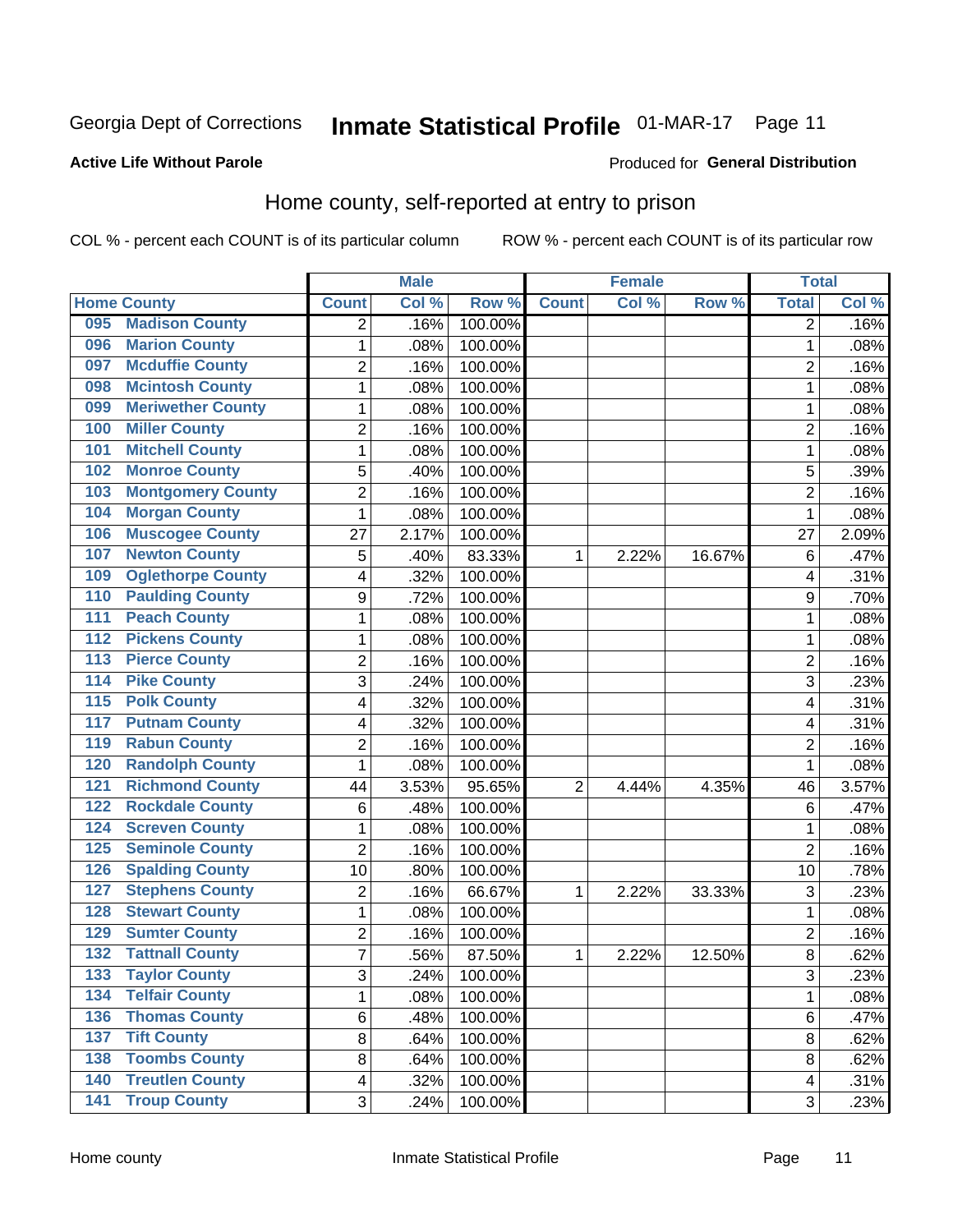## Inmate Statistical Profile 01-MAR-17 Page 12

#### **Active Life Without Parole**

#### Produced for General Distribution

### Home county, self-reported at entry to prison

COL % - percent each COUNT is of its particular column

|                                    |              | <b>Male</b> |         |              | <b>Female</b> |        | <b>Total</b> |       |
|------------------------------------|--------------|-------------|---------|--------------|---------------|--------|--------------|-------|
| <b>Home County</b>                 | <b>Count</b> | Col %       | Row %   | <b>Count</b> | Col %         | Row %  | <b>Total</b> | Col % |
| <b>Twiggs County</b><br>143        |              | .08%        | 100.00% |              |               |        |              | .08%  |
| <b>Union County</b><br>144         | 1            | .08%        | 100.00% |              |               |        |              | .08%  |
| <b>Upson County</b><br>145         | 4            | .32%        | 100.00% |              |               |        | 4            | .31%  |
| <b>Walker County</b><br>146        | 3            | .24%        | 75.00%  | 1            | 2.22%         | 25.00% | 4            | .31%  |
| <b>Walton County</b><br>147        | 14           | 1.12%       | 100.00% |              |               |        | 14           | 1.09% |
| <b>Ware County</b><br>148          | 10           | .80%        | 100.00% |              |               |        | 10           | .78%  |
| <b>Warren County</b><br>149        | 1            | .08%        | 100.00% |              |               |        |              | .08%  |
| <b>Washington County</b><br>150    | 6            | .48%        | 100.00% |              |               |        | 6            | .47%  |
| <b>Wayne County</b><br>151         | 4            | .32%        | 100.00% |              |               |        | 4            | .31%  |
| <b>Webster County</b><br>152       | 1            | .08%        | 100.00% |              |               |        |              | .08%  |
| <b>White County</b><br>154         | 1            | .08%        | 100.00% |              |               |        |              | .08%  |
| <b>Whitfield County</b><br>155     | 6            | .48%        | 100.00% |              |               |        | 6            | .47%  |
| <b>Wilcox County</b><br>156        | 1            | .08%        | 100.00% |              |               |        |              | .08%  |
| <b>Wilkes County</b><br>157        | 3            | .24%        | 100.00% |              |               |        | 3            | .23%  |
| <b>Wilkinson County</b><br>158     | 2            | .16%        | 100.00% |              |               |        | 2            | .16%  |
| <b>Worth County</b><br>159         | 1            | .08%        | 100.00% |              |               |        |              | .08%  |
| <b>Other Custody/Out Of</b><br>999 | 3            | .24%        | 100.00% |              |               |        | 3            | .23%  |
| <b>State</b>                       |              |             |         |              |               |        |              |       |
| <b>Total Rported</b>               | 1,245        | 100%        | 96.51%  | 45           | 100%          | 3.49%  | 1,290        | 100%  |

| <b>Not Reported</b> |       |       |
|---------------------|-------|-------|
| `otal               | 1,245 | ,290، |

| Mode (most frequent)<br><b>Gwinnett County</b><br><b>Fulton County</b> |                      |
|------------------------------------------------------------------------|----------------------|
|                                                                        | <b>Fulton County</b> |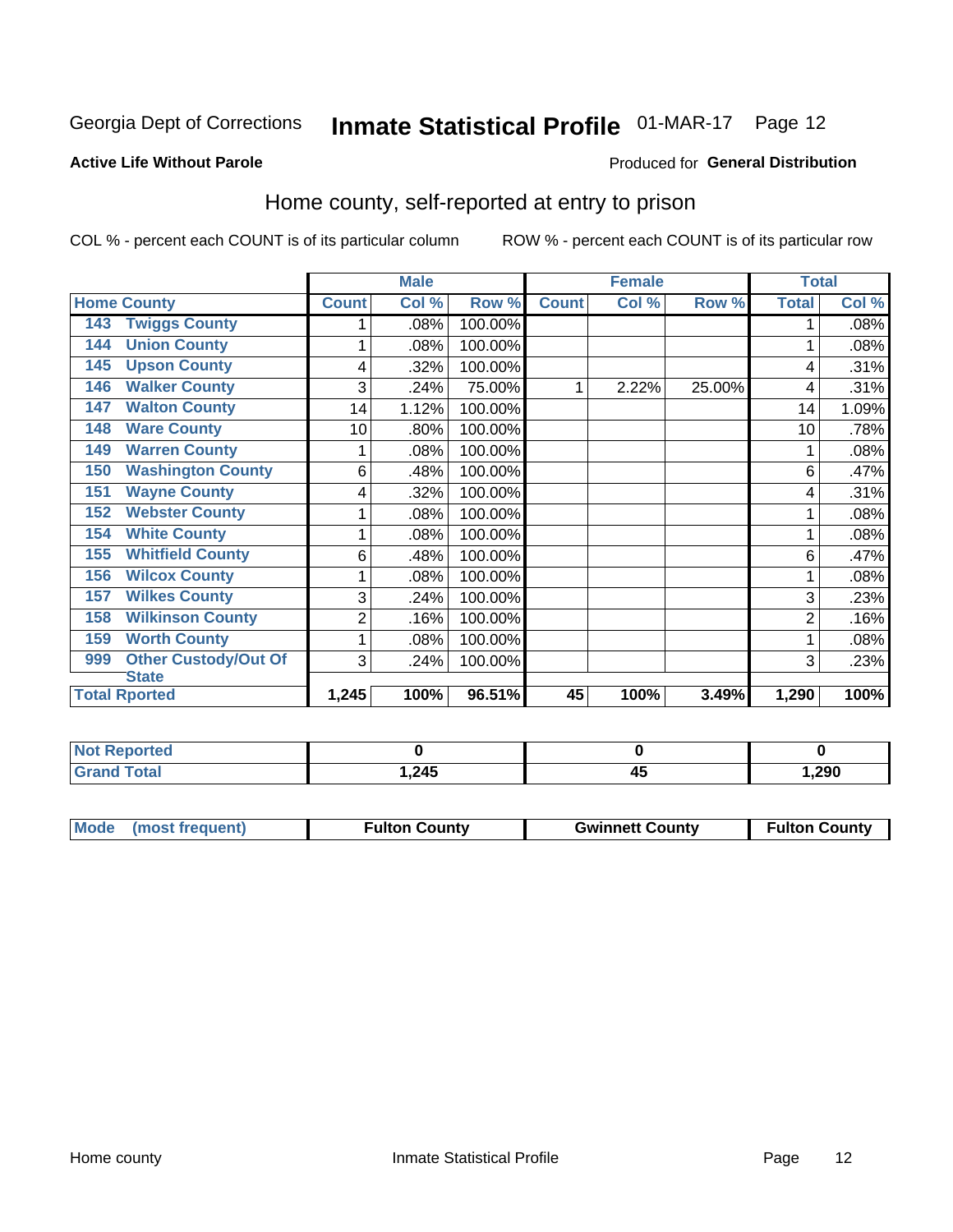## Inmate Statistical Profile 01-MAR-17 Page 13

#### **Active Life Without Parole**

#### Produced for General Distribution

### Employment status before prison, self-reported at entry to prison

COL % - percent each COUNT is of its particular column

|                          |                     | <b>Male</b>     |        |         | <b>Female</b> |        |        | <b>Total</b> |        |
|--------------------------|---------------------|-----------------|--------|---------|---------------|--------|--------|--------------|--------|
| <b>Employment Status</b> |                     | <b>Count</b>    | Col %  | Row %   | <b>Count</b>  | Col %  | Row %  | Total        | Col %  |
| 01                       | <b>Full Time</b>    | 474             | 46.70% | 96.34%  | 18            | 45.00% | 3.66%  | 492          | 46.64% |
| 02                       | <b>Part Time</b>    | 63              | 6.21%  | 100.00% |               |        |        | 63           | 5.97%  |
| 03                       | Unempl $<$ 6M       | 72              | 7.09%  | 98.63%  |               | 2.50%  | 1.37%  | 73           | 6.92%  |
| 04                       | Unempl > 6M         | 236             | 23.25% | 94.02%  | 15            | 37.50% | 5.98%  | 251          | 23.79% |
| 05                       | <b>Never Worked</b> | 90 <sub>1</sub> | 8.87%  | 100.00% |               |        |        | 90           | 8.53%  |
| 06                       | <b>Student</b>      | 30 <sup>1</sup> | 2.96%  | 100.00% |               |        |        | 30           | 2.84%  |
| 07                       | <b>Incapable</b>    | 50              | 4.93%  | 89.29%  | 6             | 15.00% | 10.71% | 56           | 5.31%  |
| <b>Total Reported</b>    |                     | 1,015           | 100%   | 96.21%  | 40            | 100%   | 3.79%  | 1,055        | 100%   |

| 230   |    | 00 F<br>∠งง |
|-------|----|-------------|
| 1,245 | 4. | 1,290       |

| Mc | ∙u∥<br>----<br>ıme | ίuΙ<br>Πmε |
|----|--------------------|------------|
|    |                    |            |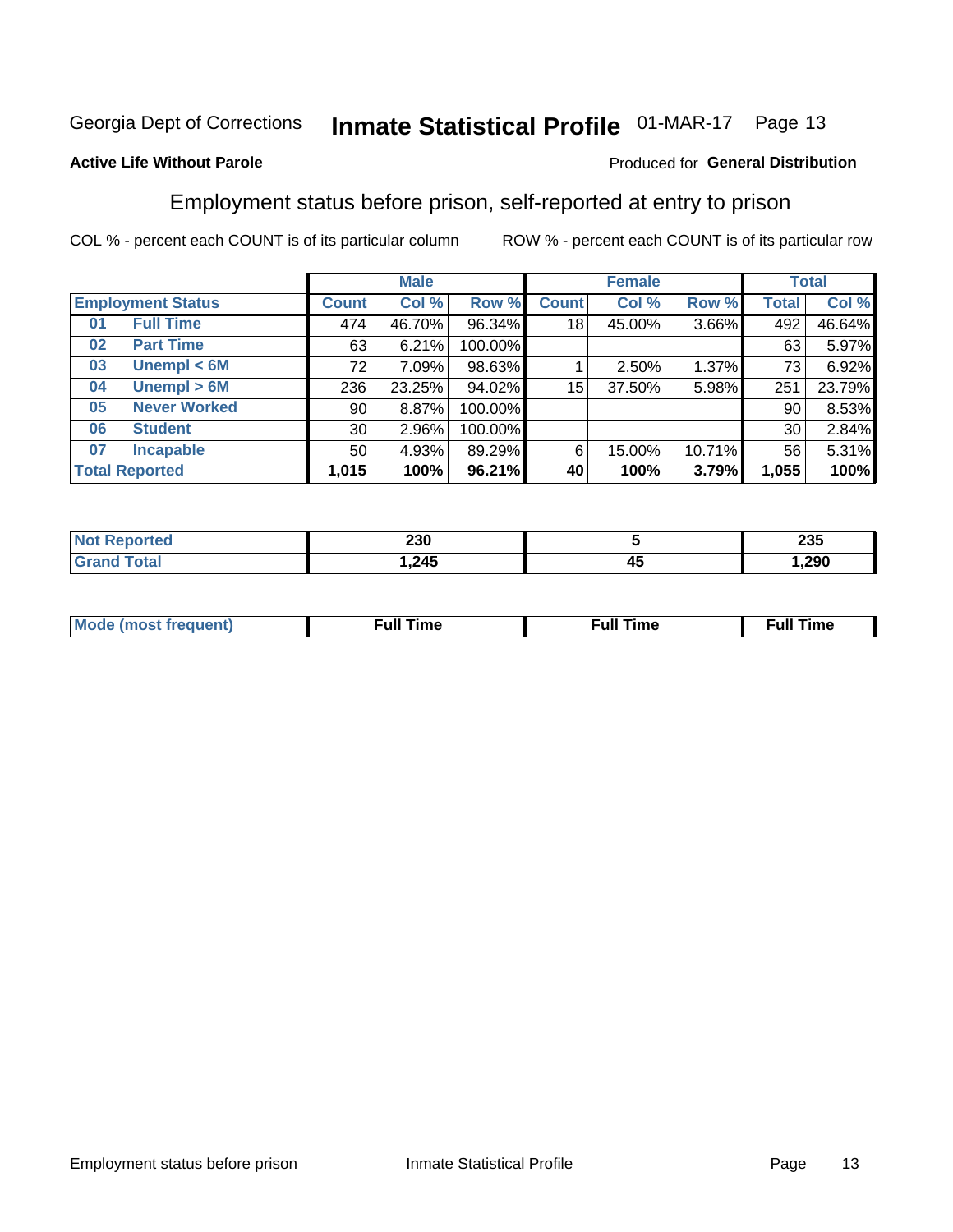#### **Active Life Without Parole**

Produced for General Distribution

### Age at admission

COL % - percent each COUNT is of its particular column

|                         |                 | <b>Male</b> |         |                | <b>Female</b> |        |                | <b>Total</b> |
|-------------------------|-----------------|-------------|---------|----------------|---------------|--------|----------------|--------------|
| <b>Age At Admission</b> | <b>Count</b>    | Col %       | Row %   | <b>Count</b>   | Col %         | Row %  | <b>Total</b>   | Col %        |
| 15                      | $\overline{2}$  | 0.16%       | 100.00% |                |               |        | $\overline{2}$ | 0.16%        |
| 16                      | 1               | 0.08%       | 100.00% |                |               |        | $\mathbf{1}$   | 0.08%        |
| $\overline{17}$         | $6\phantom{1}6$ | 0.48%       | 100.00% |                |               |        | 6              | 0.47%        |
| 18                      | 10              | 0.80%       | 100.00% |                |               |        | 10             | 0.78%        |
| 19                      | 21              | 1.69%       | 100.00% |                |               |        | 21             | 1.63%        |
| $\overline{20}$         | 26              | 2.09%       | 96.30%  | 1              | 2.22%         | 3.70%  | 27             | 2.09%        |
| 21                      | 30              | 2.41%       | 96.77%  | 1              | 2.22%         | 3.23%  | 31             | 2.40%        |
| 22                      | 59              | 4.74%       | 98.33%  | 1              | 2.22%         | 1.67%  | 60             | 4.65%        |
| 23                      | 45              | 3.61%       | 97.83%  | 1              | 2.22%         | 2.17%  | 46             | 3.57%        |
| 24                      | 48              | 3.86%       | 96.00%  | $\overline{2}$ | 4.44%         | 4.00%  | 50             | 3.88%        |
| $\overline{25}$         | 49              | 3.94%       | 94.23%  | 3              | 6.67%         | 5.77%  | 52             | 4.03%        |
| 26                      | 51              | 4.10%       | 98.08%  | 1              | 2.22%         | 1.92%  | 52             | 4.03%        |
| $\overline{27}$         | 41              | 3.29%       | 93.18%  | 3              | 6.67%         | 6.82%  | 44             | 3.41%        |
| 28                      | 50              | 4.02%       | 98.04%  | 1              | 2.22%         | 1.96%  | 51             | 3.95%        |
| 29                      | 54              | 4.34%       | 98.18%  | 1              | 2.22%         | 1.82%  | 55             | 4.26%        |
| 30                      | 42              | 3.37%       | 100.00% |                |               |        | 42             | 3.26%        |
| 31                      | 55              | 4.42%       | 100.00% |                |               |        | 55             | 4.26%        |
| 32                      | 51              | 4.10%       | 94.44%  | 3              | 6.67%         | 5.56%  | 54             | 4.19%        |
| 33                      | 43              | 3.45%       | 97.73%  | 1              | 2.22%         | 2.27%  | 44             | 3.41%        |
| 34                      | 27              | 2.17%       | 93.10%  | $\overline{2}$ | 4.44%         | 6.90%  | 29             | 2.25%        |
| 35                      | 33              | 2.65%       | 97.06%  | 1              | 2.22%         | 2.94%  | 34             | 2.64%        |
| 36                      | 44              | 3.53%       | 95.65%  | $\overline{2}$ | 4.44%         | 4.35%  | 46             | 3.57%        |
| $\overline{37}$         | 32              | 2.57%       | 100.00% |                |               |        | 32             | 2.48%        |
| 38                      | 37              | 2.97%       | 100.00% |                |               |        | 37             | 2.87%        |
| 39                      | 31              | 2.49%       | 83.78%  | 6              | 13.33%        | 16.22% | 37             | 2.87%        |
| 40                      | 21              | 1.69%       | 91.30%  | $\overline{c}$ | 4.44%         | 8.70%  | 23             | 1.78%        |
| 41                      | 35              | 2.81%       | 94.59%  | $\overline{2}$ | 4.44%         | 5.41%  | 37             | 2.87%        |
| 42                      | 32              | 2.57%       | 100.00% |                |               |        | 32             | 2.48%        |
| 43                      | 27              | 2.17%       | 93.10%  | $\overline{2}$ | 4.44%         | 6.90%  | 29             | 2.25%        |
| 44                      | 19              | 1.53%       | 90.48%  | $\overline{2}$ | 4.44%         | 9.52%  | 21             | 1.63%        |
| 45                      | 28              | 2.25%       | 100.00% |                |               |        | 28             | 2.17%        |
| 46                      | 25              | 2.01%       | 89.29%  | 3              | 6.67%         | 10.71% | 28             | 2.17%        |
| 47                      | 18              | 1.45%       | 100.00% |                |               |        | 18             | 1.40%        |
| 48                      | 22              | 1.77%       | 88.00%  | 3              | 6.67%         | 12.00% | 25             | 1.94%        |
| 49                      | 20              | 1.61%       | 100.00% |                |               |        | 20             | 1.55%        |
| 50                      | 19              | 1.53%       | 100.00% |                |               |        | 19             | 1.47%        |
| $\overline{51}$         | 10              | 0.80%       | 100.00% |                |               |        | 10             | 0.78%        |
| 52                      | 10              | 0.80%       | 100.00% |                |               |        | 10             | 0.78%        |
| 53                      | 13              | 1.04%       | 100.00% |                |               |        | 13             | 1.01%        |
| 54                      | $9\,$           | 0.72%       | 100.00% |                |               |        | 9              | 0.70%        |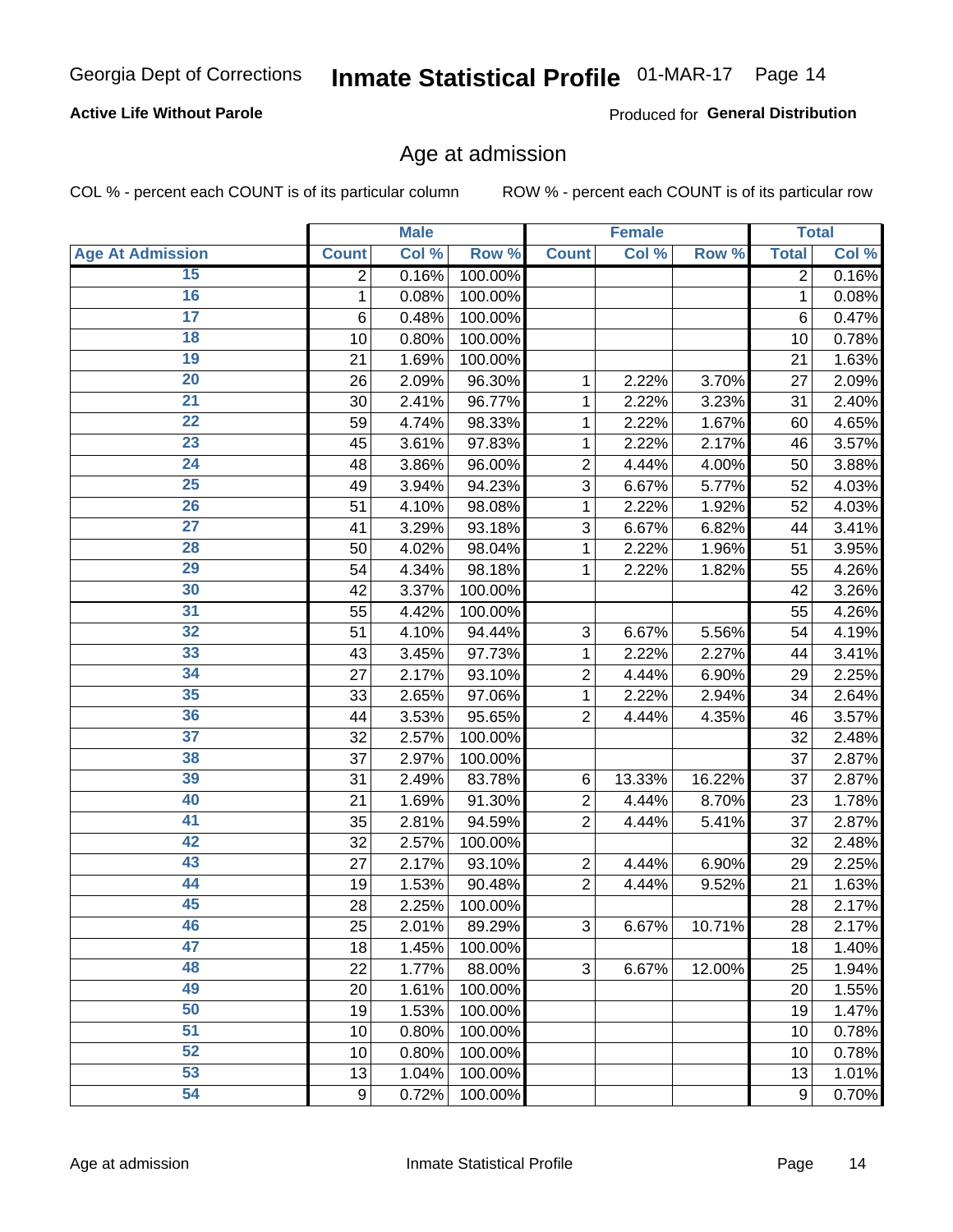#### **Active Life Without Parole**

Produced for General Distribution

### Age at admission

COL % - percent each COUNT is of its particular column

|                         |                 | <b>Male</b> |         |              | <b>Female</b> |       |              | <b>Total</b> |
|-------------------------|-----------------|-------------|---------|--------------|---------------|-------|--------------|--------------|
| <b>Age At Admission</b> | <b>Count</b>    | Col %       | Row %   | <b>Count</b> | Col %         | Row % | <b>Total</b> | Col %        |
| 55                      | 10 <sup>1</sup> | 0.80%       | 90.91%  |              | 2.22%         | 9.09% | 11           | 0.85%        |
| 56                      | 9               | 0.72%       | 100.00% |              |               |       | 9            | 0.70%        |
| 57                      |                 | 0.56%       | 100.00% |              |               |       | 7            | 0.54%        |
| 58                      | 6               | 0.48%       | 100.00% |              |               |       | 6            | 0.47%        |
| 59                      |                 | 0.08%       | 100.00% |              |               |       |              | 0.08%        |
| 60                      | 3               | 0.24%       | 100.00% |              |               |       | 3            | 0.23%        |
| 61                      |                 | 0.08%       | 100.00% |              |               |       |              | 0.08%        |
| 62                      | 2               | 0.16%       | 100.00% |              |               |       | 2            | 0.16%        |
| 64                      | 4               | 0.32%       | 100.00% |              |               |       | 4            | 0.31%        |
| 65                      | 2               | 0.16%       | 100.00% |              |               |       | 2            | 0.16%        |
| 66                      |                 | 0.08%       | 100.00% |              |               |       |              | 0.08%        |
| 67                      |                 | 0.08%       | 100.00% |              |               |       |              | 0.08%        |
| 69                      | 2               | 0.16%       | 100.00% |              |               |       | 2            | 0.16%        |
| <b>Total Reported</b>   | 1,245           | 100%        | 96.51%  | 45           | 100%          | 3.49% | 1,290        | 100%         |

| <b>Not Reported</b>    |        |    |       |
|------------------------|--------|----|-------|
| <b>Total</b><br>'Grand | 245. ا | 4. | 1,290 |

| <b>Mean</b><br>(average) | 34.06 | 35.2 | 34.10    |
|--------------------------|-------|------|----------|
| <b>Median (middle)</b>   | JZ    | 36   | 32       |
| Mode<br>(most frequent)  | --    | 39   | n.<br>LL |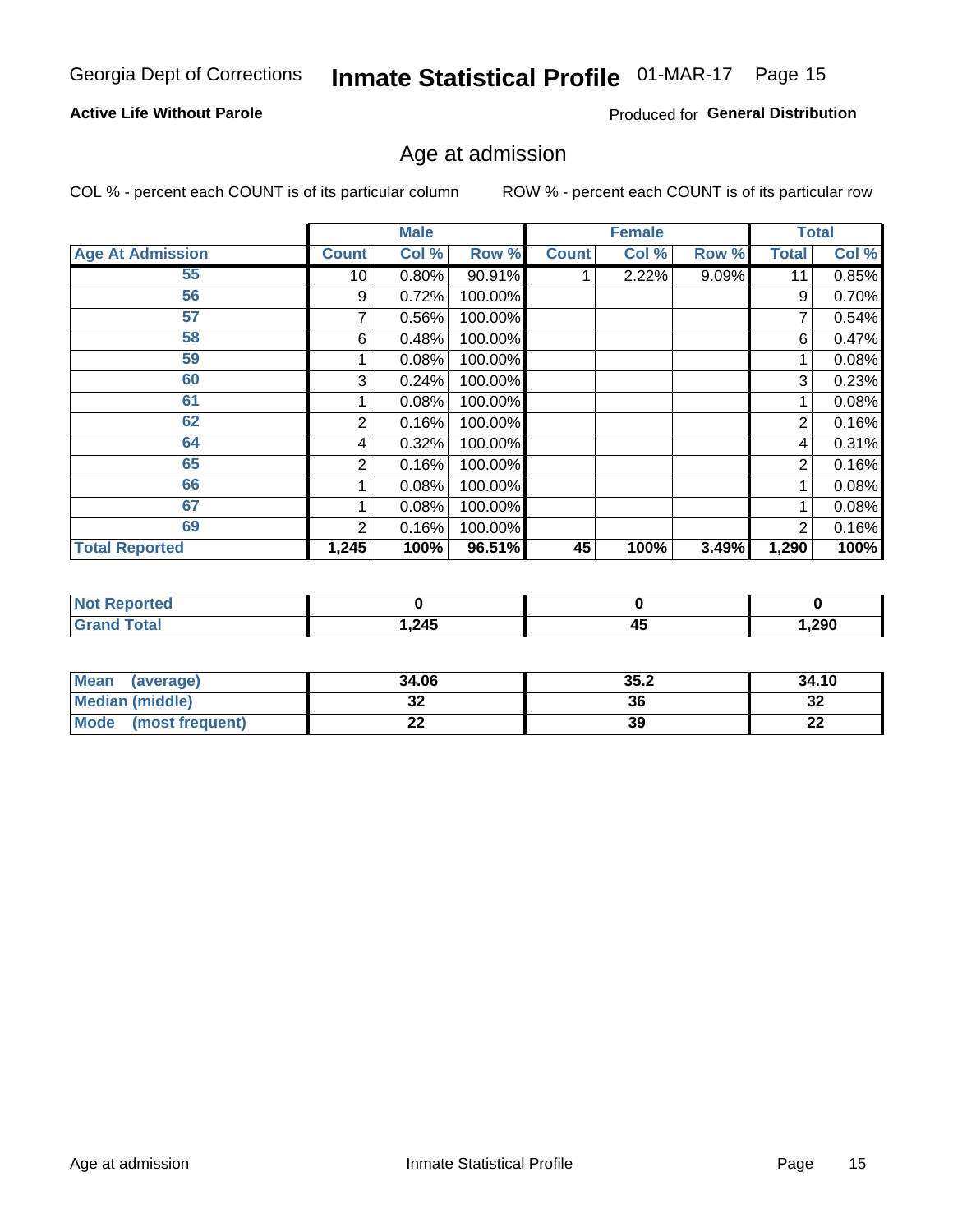#### **Active Life Without Parole**

#### Produced for General Distribution

### Height, measured at entry to prison

COL % - percent each COUNT is of its particular column

|                       |                | <b>Male</b> |         |                | <b>Female</b> |         |                | <b>Total</b> |
|-----------------------|----------------|-------------|---------|----------------|---------------|---------|----------------|--------------|
| <b>Height</b>         | <b>Count</b>   | Col %       | Row %   | <b>Count</b>   | Col %         | Row %   | <b>Total</b>   | Col %        |
| $\bf{0}$              | 4              | 0.32%       | 100.00% |                |               |         | 4              | 0.31%        |
| 4'10''                |                |             |         | $\mathbf{1}$   | 2.22%         | 100.00% | 1              | 0.08%        |
| 5'00''                | 1              | 0.08%       | 100.00% |                |               |         | 1              | 0.08%        |
| 5'01"                 | 4              | 0.32%       | 66.67%  | $\overline{2}$ | 4.44%         | 33.33%  | 6              | 0.47%        |
| 5'02"                 | 5              | 0.40%       | 83.33%  | 1              | 2.22%         | 16.67%  | $6\phantom{1}$ | 0.47%        |
| 5'03''                | 11             | 0.88%       | 61.11%  | $\overline{7}$ | 15.56%        | 38.89%  | 18             | 1.40%        |
| 5'04"                 | 14             | 1.12%       | 51.85%  | 13             | 28.89%        | 48.15%  | 27             | 2.09%        |
| 5'05"                 | 35             | 2.81%       | 85.37%  | 6              | 13.33%        | 14.63%  | 41             | 3.18%        |
| 5'06''                | 89             | 7.15%       | 94.68%  | 5              | 11.11%        | 5.32%   | 94             | 7.29%        |
| 5'07"                 | 86             | 6.91%       | 94.51%  | 5              | 11.11%        | 5.49%   | 91             | 7.05%        |
| 5'08''                | 125            | 10.04%      | 99.21%  | 1              | 2.22%         | 0.79%   | 126            | 9.77%        |
| 5'09''                | 157            | 12.61%      | 98.74%  | $\overline{2}$ | 4.44%         | 1.26%   | 159            | 12.33%       |
| 5'10''                | 158            | 12.69%      | 100.00% |                |               |         | 158            | 12.25%       |
| 5'11"                 | 153            | 12.29%      | 100.00% |                |               |         | 153            | 11.86%       |
| 6'00''                | 133            | 10.68%      | 99.25%  | 1.             | 2.22%         | 0.75%   | 134            | 10.39%       |
| 6'01''                | 99             | 7.95%       | 100.00% |                |               |         | 99             | 7.67%        |
| 6'02"                 | 86             | 6.91%       | 100.00% |                |               |         | 86             | 6.67%        |
| 6'03''                | 40             | 3.21%       | 97.56%  | $\mathbf{1}$   | 2.22%         | 2.44%   | 41             | 3.18%        |
| 6'04"                 | 32             | 2.57%       | 100.00% |                |               |         | 32             | 2.48%        |
| 6'05''                | $\overline{7}$ | 0.56%       | 100.00% |                |               |         | $\overline{7}$ | 0.54%        |
| 6'06''                | 4              | 0.32%       | 100.00% |                |               |         | 4              | 0.31%        |
| 6'07''                | 1              | 0.08%       | 100.00% |                |               |         | 1              | 0.08%        |
| 6'11''                | 1              | 0.08%       | 100.00% |                |               |         | 1              | 0.08%        |
| <b>Total Reported</b> | 1,245          | 100%        | 96.51%  | 45             | 100%          | 3.49%   | 1,290          | 100%         |

| <b>eported</b> |      |                |       |
|----------------|------|----------------|-------|
| <b>otal</b>    | ,245 | . .<br>л.<br>∼ | 1,290 |

| <b>Mean</b> | (average)       | 5'10" | 5'05" | 5'10" |
|-------------|-----------------|-------|-------|-------|
|             |                 |       |       |       |
| <b>Mode</b> | (most frequent) | 5'10" | 5'04" | 5'09" |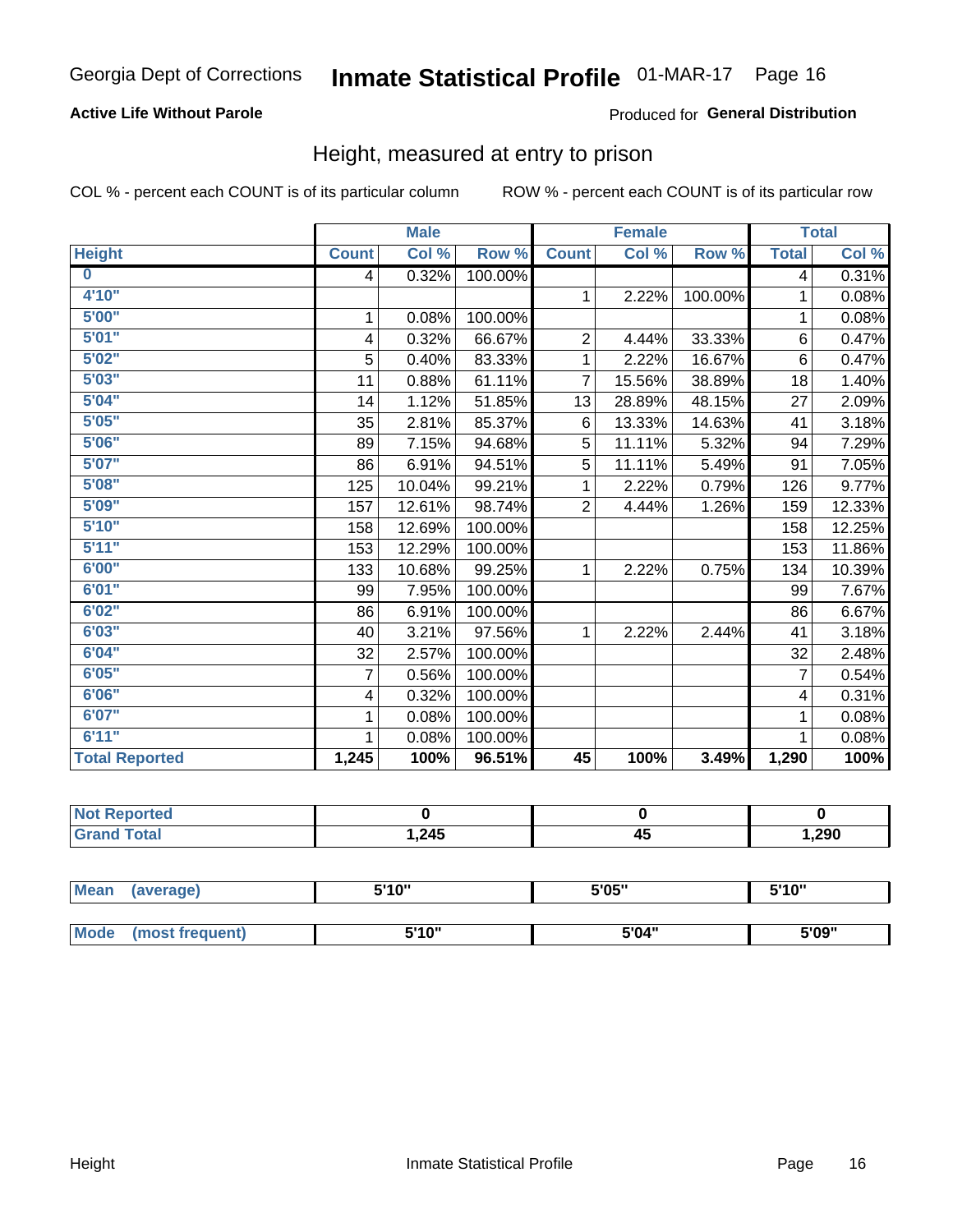#### **Active Life Without Parole**

Produced for General Distribution

### Weight, measured at entry to prison

COL % - percent each COUNT is of its particular column

ROW % - percent each COUNT is of its particular row

| Col %<br>Row %<br>Col %<br>Row %<br><b>Total</b><br>Col %<br>Weight<br><b>Count</b><br><b>Count</b><br>100 - 109 pounds<br>2.22%<br>100.00%<br>0.08%<br>$\mathbf 1$<br>1<br>110 - 119 pounds<br>$\overline{3}$<br>0.08%<br>25.00%<br>6.67%<br>75.00%<br>0.31%<br>$\mathbf{1}$<br>4<br>120 - 129 pounds<br>0.48%<br>0.62%<br>6<br>75.00%<br>$\overline{2}$<br>4.44%<br>25.00%<br>8<br>130 - 139 pounds<br>3.26%<br>40<br>3.22%<br>95.24%<br>$\overline{2}$<br>4.44%<br>4.76%<br>42<br>140 - 149 pounds<br>6.11%<br>11.11%<br>6.28%<br>76<br>93.83%<br>5<br>6.17%<br>81<br>150 - 159 pounds<br>$\overline{2}$<br>9.08%<br>115<br>9.24%<br>98.29%<br>4.44%<br>1.71%<br>117<br>160 - 169 pounds<br>11.25%<br>11.41%<br>97.93%<br>3<br>6.67%<br>2.07%<br>145<br>142<br>170 - 179 pounds<br>13.26%<br>95.93%<br>15.56%<br>4.07%<br>13.34%<br>165<br>$\overline{7}$<br>172<br>180 - 189 pounds<br>13.03%<br>13.34%<br>98.81%<br>$\overline{2}$<br>4.44%<br>1.19%<br>168<br>166<br>190 - 199 pounds<br>8.76%<br>96.46%<br>8.89%<br>3.54%<br>113<br>8.77%<br>109<br>$\overline{\mathbf{4}}$<br>200 - 209 pounds<br>$\overline{2}$<br>4.44%<br>8.46%<br>8.60%<br>98.17%<br>1.83%<br>109<br>107<br>210 - 219 pounds<br>6.05%<br>5.79%<br>92.31%<br>6<br>13.33%<br>7.69%<br>78<br>72<br>220 - 229 pounds<br>98.68%<br>$\mathbf{1}$<br>2.22%<br>1.32%<br>5.90%<br>75<br>6.03%<br>76<br>230 - 239 pounds<br>98.04%<br>3.96%<br>50<br>4.02%<br>$\mathbf{1}$<br>2.22%<br>1.96%<br>51<br>240 - 249 pounds<br>2.81%<br>100.00%<br>2.72%<br>35<br>35<br>250 - 259 pounds<br>100.00%<br>2.33%<br>30<br>2.41%<br>30<br>260 - 269 pounds<br>0.88%<br>100.00%<br>0.85%<br>11<br>11<br>270 - 279 pounds<br>100.00%<br>0.85%<br>11<br>0.88%<br>11<br>280 - 289 pounds<br>2.22%<br>10<br>0.80%<br>90.91%<br>$\mathbf{1}$<br>9.09%<br>0.85%<br>11<br>290 - 299 pounds<br>75.00%<br>$\overline{2}$<br>$6\phantom{1}$<br>0.48%<br>4.44%<br>25.00%<br>8<br>0.62%<br>300 - 309 pounds<br>0.32%<br>100.00%<br>0.31%<br>$\overline{\mathbf{4}}$<br>4<br>310 - 319 pounds<br>$\mathbf 1$<br>0.08%<br>100.00%<br>0.08%<br>1<br>320 - 329 pounds<br>5<br>100.00%<br>5<br>0.39%<br>0.40%<br>330 - 339 pounds<br>0.31%<br>0.32%<br>100.00%<br>4<br>4<br>350 - 359 pounds<br>$\mathbf{1}$<br>0.08%<br>100.00%<br>0.08%<br>$\mathbf{1}$<br>360 - 369 pounds<br>$\mathbf 1$<br>100.00%<br>$\mathbf 1$<br>0.08%<br>0.08%<br>390 - 399 pounds<br>100.00%<br>$\mathbf{1}$<br>0.08%<br>$\mathbf{1}$<br>2.22%<br>400 pounds and over<br>$\mathbf{1}$<br>0.08%<br>0.08%<br>$\mathbf{1}$<br>100.00%<br><b>Total Reported</b><br>1,244<br>96.51%<br>100.0%<br>100%<br>$\overline{45}$<br>100%<br>3.49%<br>1,289<br><b>Not Reported</b><br>1<br>1<br>$\pmb{0}$<br><b>Grand Total</b><br>1,245<br>$\overline{45}$<br>1,290<br><b>Mean</b><br>189<br>182<br>189<br>(average)<br>180 |                        | <b>Male</b> |  | <b>Female</b> |  |  | <b>Total</b> |  |
|---------------------------------------------------------------------------------------------------------------------------------------------------------------------------------------------------------------------------------------------------------------------------------------------------------------------------------------------------------------------------------------------------------------------------------------------------------------------------------------------------------------------------------------------------------------------------------------------------------------------------------------------------------------------------------------------------------------------------------------------------------------------------------------------------------------------------------------------------------------------------------------------------------------------------------------------------------------------------------------------------------------------------------------------------------------------------------------------------------------------------------------------------------------------------------------------------------------------------------------------------------------------------------------------------------------------------------------------------------------------------------------------------------------------------------------------------------------------------------------------------------------------------------------------------------------------------------------------------------------------------------------------------------------------------------------------------------------------------------------------------------------------------------------------------------------------------------------------------------------------------------------------------------------------------------------------------------------------------------------------------------------------------------------------------------------------------------------------------------------------------------------------------------------------------------------------------------------------------------------------------------------------------------------------------------------------------------------------------------------------------------------------------------------------------------------------------------------------------------------------------------------------------------------------------------------------------------------------------------------------------------------------------------------------------------------------------------------------------------------------------------------------------------------------------------------------------------|------------------------|-------------|--|---------------|--|--|--------------|--|
|                                                                                                                                                                                                                                                                                                                                                                                                                                                                                                                                                                                                                                                                                                                                                                                                                                                                                                                                                                                                                                                                                                                                                                                                                                                                                                                                                                                                                                                                                                                                                                                                                                                                                                                                                                                                                                                                                                                                                                                                                                                                                                                                                                                                                                                                                                                                                                                                                                                                                                                                                                                                                                                                                                                                                                                                                                 |                        |             |  |               |  |  |              |  |
|                                                                                                                                                                                                                                                                                                                                                                                                                                                                                                                                                                                                                                                                                                                                                                                                                                                                                                                                                                                                                                                                                                                                                                                                                                                                                                                                                                                                                                                                                                                                                                                                                                                                                                                                                                                                                                                                                                                                                                                                                                                                                                                                                                                                                                                                                                                                                                                                                                                                                                                                                                                                                                                                                                                                                                                                                                 |                        |             |  |               |  |  |              |  |
|                                                                                                                                                                                                                                                                                                                                                                                                                                                                                                                                                                                                                                                                                                                                                                                                                                                                                                                                                                                                                                                                                                                                                                                                                                                                                                                                                                                                                                                                                                                                                                                                                                                                                                                                                                                                                                                                                                                                                                                                                                                                                                                                                                                                                                                                                                                                                                                                                                                                                                                                                                                                                                                                                                                                                                                                                                 |                        |             |  |               |  |  |              |  |
|                                                                                                                                                                                                                                                                                                                                                                                                                                                                                                                                                                                                                                                                                                                                                                                                                                                                                                                                                                                                                                                                                                                                                                                                                                                                                                                                                                                                                                                                                                                                                                                                                                                                                                                                                                                                                                                                                                                                                                                                                                                                                                                                                                                                                                                                                                                                                                                                                                                                                                                                                                                                                                                                                                                                                                                                                                 |                        |             |  |               |  |  |              |  |
|                                                                                                                                                                                                                                                                                                                                                                                                                                                                                                                                                                                                                                                                                                                                                                                                                                                                                                                                                                                                                                                                                                                                                                                                                                                                                                                                                                                                                                                                                                                                                                                                                                                                                                                                                                                                                                                                                                                                                                                                                                                                                                                                                                                                                                                                                                                                                                                                                                                                                                                                                                                                                                                                                                                                                                                                                                 |                        |             |  |               |  |  |              |  |
|                                                                                                                                                                                                                                                                                                                                                                                                                                                                                                                                                                                                                                                                                                                                                                                                                                                                                                                                                                                                                                                                                                                                                                                                                                                                                                                                                                                                                                                                                                                                                                                                                                                                                                                                                                                                                                                                                                                                                                                                                                                                                                                                                                                                                                                                                                                                                                                                                                                                                                                                                                                                                                                                                                                                                                                                                                 |                        |             |  |               |  |  |              |  |
|                                                                                                                                                                                                                                                                                                                                                                                                                                                                                                                                                                                                                                                                                                                                                                                                                                                                                                                                                                                                                                                                                                                                                                                                                                                                                                                                                                                                                                                                                                                                                                                                                                                                                                                                                                                                                                                                                                                                                                                                                                                                                                                                                                                                                                                                                                                                                                                                                                                                                                                                                                                                                                                                                                                                                                                                                                 |                        |             |  |               |  |  |              |  |
|                                                                                                                                                                                                                                                                                                                                                                                                                                                                                                                                                                                                                                                                                                                                                                                                                                                                                                                                                                                                                                                                                                                                                                                                                                                                                                                                                                                                                                                                                                                                                                                                                                                                                                                                                                                                                                                                                                                                                                                                                                                                                                                                                                                                                                                                                                                                                                                                                                                                                                                                                                                                                                                                                                                                                                                                                                 |                        |             |  |               |  |  |              |  |
|                                                                                                                                                                                                                                                                                                                                                                                                                                                                                                                                                                                                                                                                                                                                                                                                                                                                                                                                                                                                                                                                                                                                                                                                                                                                                                                                                                                                                                                                                                                                                                                                                                                                                                                                                                                                                                                                                                                                                                                                                                                                                                                                                                                                                                                                                                                                                                                                                                                                                                                                                                                                                                                                                                                                                                                                                                 |                        |             |  |               |  |  |              |  |
|                                                                                                                                                                                                                                                                                                                                                                                                                                                                                                                                                                                                                                                                                                                                                                                                                                                                                                                                                                                                                                                                                                                                                                                                                                                                                                                                                                                                                                                                                                                                                                                                                                                                                                                                                                                                                                                                                                                                                                                                                                                                                                                                                                                                                                                                                                                                                                                                                                                                                                                                                                                                                                                                                                                                                                                                                                 |                        |             |  |               |  |  |              |  |
|                                                                                                                                                                                                                                                                                                                                                                                                                                                                                                                                                                                                                                                                                                                                                                                                                                                                                                                                                                                                                                                                                                                                                                                                                                                                                                                                                                                                                                                                                                                                                                                                                                                                                                                                                                                                                                                                                                                                                                                                                                                                                                                                                                                                                                                                                                                                                                                                                                                                                                                                                                                                                                                                                                                                                                                                                                 |                        |             |  |               |  |  |              |  |
|                                                                                                                                                                                                                                                                                                                                                                                                                                                                                                                                                                                                                                                                                                                                                                                                                                                                                                                                                                                                                                                                                                                                                                                                                                                                                                                                                                                                                                                                                                                                                                                                                                                                                                                                                                                                                                                                                                                                                                                                                                                                                                                                                                                                                                                                                                                                                                                                                                                                                                                                                                                                                                                                                                                                                                                                                                 |                        |             |  |               |  |  |              |  |
|                                                                                                                                                                                                                                                                                                                                                                                                                                                                                                                                                                                                                                                                                                                                                                                                                                                                                                                                                                                                                                                                                                                                                                                                                                                                                                                                                                                                                                                                                                                                                                                                                                                                                                                                                                                                                                                                                                                                                                                                                                                                                                                                                                                                                                                                                                                                                                                                                                                                                                                                                                                                                                                                                                                                                                                                                                 |                        |             |  |               |  |  |              |  |
|                                                                                                                                                                                                                                                                                                                                                                                                                                                                                                                                                                                                                                                                                                                                                                                                                                                                                                                                                                                                                                                                                                                                                                                                                                                                                                                                                                                                                                                                                                                                                                                                                                                                                                                                                                                                                                                                                                                                                                                                                                                                                                                                                                                                                                                                                                                                                                                                                                                                                                                                                                                                                                                                                                                                                                                                                                 |                        |             |  |               |  |  |              |  |
|                                                                                                                                                                                                                                                                                                                                                                                                                                                                                                                                                                                                                                                                                                                                                                                                                                                                                                                                                                                                                                                                                                                                                                                                                                                                                                                                                                                                                                                                                                                                                                                                                                                                                                                                                                                                                                                                                                                                                                                                                                                                                                                                                                                                                                                                                                                                                                                                                                                                                                                                                                                                                                                                                                                                                                                                                                 |                        |             |  |               |  |  |              |  |
|                                                                                                                                                                                                                                                                                                                                                                                                                                                                                                                                                                                                                                                                                                                                                                                                                                                                                                                                                                                                                                                                                                                                                                                                                                                                                                                                                                                                                                                                                                                                                                                                                                                                                                                                                                                                                                                                                                                                                                                                                                                                                                                                                                                                                                                                                                                                                                                                                                                                                                                                                                                                                                                                                                                                                                                                                                 |                        |             |  |               |  |  |              |  |
|                                                                                                                                                                                                                                                                                                                                                                                                                                                                                                                                                                                                                                                                                                                                                                                                                                                                                                                                                                                                                                                                                                                                                                                                                                                                                                                                                                                                                                                                                                                                                                                                                                                                                                                                                                                                                                                                                                                                                                                                                                                                                                                                                                                                                                                                                                                                                                                                                                                                                                                                                                                                                                                                                                                                                                                                                                 |                        |             |  |               |  |  |              |  |
|                                                                                                                                                                                                                                                                                                                                                                                                                                                                                                                                                                                                                                                                                                                                                                                                                                                                                                                                                                                                                                                                                                                                                                                                                                                                                                                                                                                                                                                                                                                                                                                                                                                                                                                                                                                                                                                                                                                                                                                                                                                                                                                                                                                                                                                                                                                                                                                                                                                                                                                                                                                                                                                                                                                                                                                                                                 |                        |             |  |               |  |  |              |  |
|                                                                                                                                                                                                                                                                                                                                                                                                                                                                                                                                                                                                                                                                                                                                                                                                                                                                                                                                                                                                                                                                                                                                                                                                                                                                                                                                                                                                                                                                                                                                                                                                                                                                                                                                                                                                                                                                                                                                                                                                                                                                                                                                                                                                                                                                                                                                                                                                                                                                                                                                                                                                                                                                                                                                                                                                                                 |                        |             |  |               |  |  |              |  |
|                                                                                                                                                                                                                                                                                                                                                                                                                                                                                                                                                                                                                                                                                                                                                                                                                                                                                                                                                                                                                                                                                                                                                                                                                                                                                                                                                                                                                                                                                                                                                                                                                                                                                                                                                                                                                                                                                                                                                                                                                                                                                                                                                                                                                                                                                                                                                                                                                                                                                                                                                                                                                                                                                                                                                                                                                                 |                        |             |  |               |  |  |              |  |
|                                                                                                                                                                                                                                                                                                                                                                                                                                                                                                                                                                                                                                                                                                                                                                                                                                                                                                                                                                                                                                                                                                                                                                                                                                                                                                                                                                                                                                                                                                                                                                                                                                                                                                                                                                                                                                                                                                                                                                                                                                                                                                                                                                                                                                                                                                                                                                                                                                                                                                                                                                                                                                                                                                                                                                                                                                 |                        |             |  |               |  |  |              |  |
|                                                                                                                                                                                                                                                                                                                                                                                                                                                                                                                                                                                                                                                                                                                                                                                                                                                                                                                                                                                                                                                                                                                                                                                                                                                                                                                                                                                                                                                                                                                                                                                                                                                                                                                                                                                                                                                                                                                                                                                                                                                                                                                                                                                                                                                                                                                                                                                                                                                                                                                                                                                                                                                                                                                                                                                                                                 |                        |             |  |               |  |  |              |  |
|                                                                                                                                                                                                                                                                                                                                                                                                                                                                                                                                                                                                                                                                                                                                                                                                                                                                                                                                                                                                                                                                                                                                                                                                                                                                                                                                                                                                                                                                                                                                                                                                                                                                                                                                                                                                                                                                                                                                                                                                                                                                                                                                                                                                                                                                                                                                                                                                                                                                                                                                                                                                                                                                                                                                                                                                                                 |                        |             |  |               |  |  |              |  |
|                                                                                                                                                                                                                                                                                                                                                                                                                                                                                                                                                                                                                                                                                                                                                                                                                                                                                                                                                                                                                                                                                                                                                                                                                                                                                                                                                                                                                                                                                                                                                                                                                                                                                                                                                                                                                                                                                                                                                                                                                                                                                                                                                                                                                                                                                                                                                                                                                                                                                                                                                                                                                                                                                                                                                                                                                                 |                        |             |  |               |  |  |              |  |
|                                                                                                                                                                                                                                                                                                                                                                                                                                                                                                                                                                                                                                                                                                                                                                                                                                                                                                                                                                                                                                                                                                                                                                                                                                                                                                                                                                                                                                                                                                                                                                                                                                                                                                                                                                                                                                                                                                                                                                                                                                                                                                                                                                                                                                                                                                                                                                                                                                                                                                                                                                                                                                                                                                                                                                                                                                 |                        |             |  |               |  |  |              |  |
|                                                                                                                                                                                                                                                                                                                                                                                                                                                                                                                                                                                                                                                                                                                                                                                                                                                                                                                                                                                                                                                                                                                                                                                                                                                                                                                                                                                                                                                                                                                                                                                                                                                                                                                                                                                                                                                                                                                                                                                                                                                                                                                                                                                                                                                                                                                                                                                                                                                                                                                                                                                                                                                                                                                                                                                                                                 |                        |             |  |               |  |  |              |  |
|                                                                                                                                                                                                                                                                                                                                                                                                                                                                                                                                                                                                                                                                                                                                                                                                                                                                                                                                                                                                                                                                                                                                                                                                                                                                                                                                                                                                                                                                                                                                                                                                                                                                                                                                                                                                                                                                                                                                                                                                                                                                                                                                                                                                                                                                                                                                                                                                                                                                                                                                                                                                                                                                                                                                                                                                                                 |                        |             |  |               |  |  |              |  |
|                                                                                                                                                                                                                                                                                                                                                                                                                                                                                                                                                                                                                                                                                                                                                                                                                                                                                                                                                                                                                                                                                                                                                                                                                                                                                                                                                                                                                                                                                                                                                                                                                                                                                                                                                                                                                                                                                                                                                                                                                                                                                                                                                                                                                                                                                                                                                                                                                                                                                                                                                                                                                                                                                                                                                                                                                                 |                        |             |  |               |  |  |              |  |
|                                                                                                                                                                                                                                                                                                                                                                                                                                                                                                                                                                                                                                                                                                                                                                                                                                                                                                                                                                                                                                                                                                                                                                                                                                                                                                                                                                                                                                                                                                                                                                                                                                                                                                                                                                                                                                                                                                                                                                                                                                                                                                                                                                                                                                                                                                                                                                                                                                                                                                                                                                                                                                                                                                                                                                                                                                 |                        |             |  |               |  |  |              |  |
|                                                                                                                                                                                                                                                                                                                                                                                                                                                                                                                                                                                                                                                                                                                                                                                                                                                                                                                                                                                                                                                                                                                                                                                                                                                                                                                                                                                                                                                                                                                                                                                                                                                                                                                                                                                                                                                                                                                                                                                                                                                                                                                                                                                                                                                                                                                                                                                                                                                                                                                                                                                                                                                                                                                                                                                                                                 |                        |             |  |               |  |  |              |  |
|                                                                                                                                                                                                                                                                                                                                                                                                                                                                                                                                                                                                                                                                                                                                                                                                                                                                                                                                                                                                                                                                                                                                                                                                                                                                                                                                                                                                                                                                                                                                                                                                                                                                                                                                                                                                                                                                                                                                                                                                                                                                                                                                                                                                                                                                                                                                                                                                                                                                                                                                                                                                                                                                                                                                                                                                                                 |                        |             |  |               |  |  |              |  |
|                                                                                                                                                                                                                                                                                                                                                                                                                                                                                                                                                                                                                                                                                                                                                                                                                                                                                                                                                                                                                                                                                                                                                                                                                                                                                                                                                                                                                                                                                                                                                                                                                                                                                                                                                                                                                                                                                                                                                                                                                                                                                                                                                                                                                                                                                                                                                                                                                                                                                                                                                                                                                                                                                                                                                                                                                                 |                        |             |  |               |  |  |              |  |
|                                                                                                                                                                                                                                                                                                                                                                                                                                                                                                                                                                                                                                                                                                                                                                                                                                                                                                                                                                                                                                                                                                                                                                                                                                                                                                                                                                                                                                                                                                                                                                                                                                                                                                                                                                                                                                                                                                                                                                                                                                                                                                                                                                                                                                                                                                                                                                                                                                                                                                                                                                                                                                                                                                                                                                                                                                 |                        |             |  |               |  |  |              |  |
|                                                                                                                                                                                                                                                                                                                                                                                                                                                                                                                                                                                                                                                                                                                                                                                                                                                                                                                                                                                                                                                                                                                                                                                                                                                                                                                                                                                                                                                                                                                                                                                                                                                                                                                                                                                                                                                                                                                                                                                                                                                                                                                                                                                                                                                                                                                                                                                                                                                                                                                                                                                                                                                                                                                                                                                                                                 |                        |             |  |               |  |  |              |  |
|                                                                                                                                                                                                                                                                                                                                                                                                                                                                                                                                                                                                                                                                                                                                                                                                                                                                                                                                                                                                                                                                                                                                                                                                                                                                                                                                                                                                                                                                                                                                                                                                                                                                                                                                                                                                                                                                                                                                                                                                                                                                                                                                                                                                                                                                                                                                                                                                                                                                                                                                                                                                                                                                                                                                                                                                                                 | <b>Median (middle)</b> | 181         |  | 174           |  |  |              |  |

**Mode** 

(most frequent)

 $\overline{210}$ 

 $180$ 

 $180$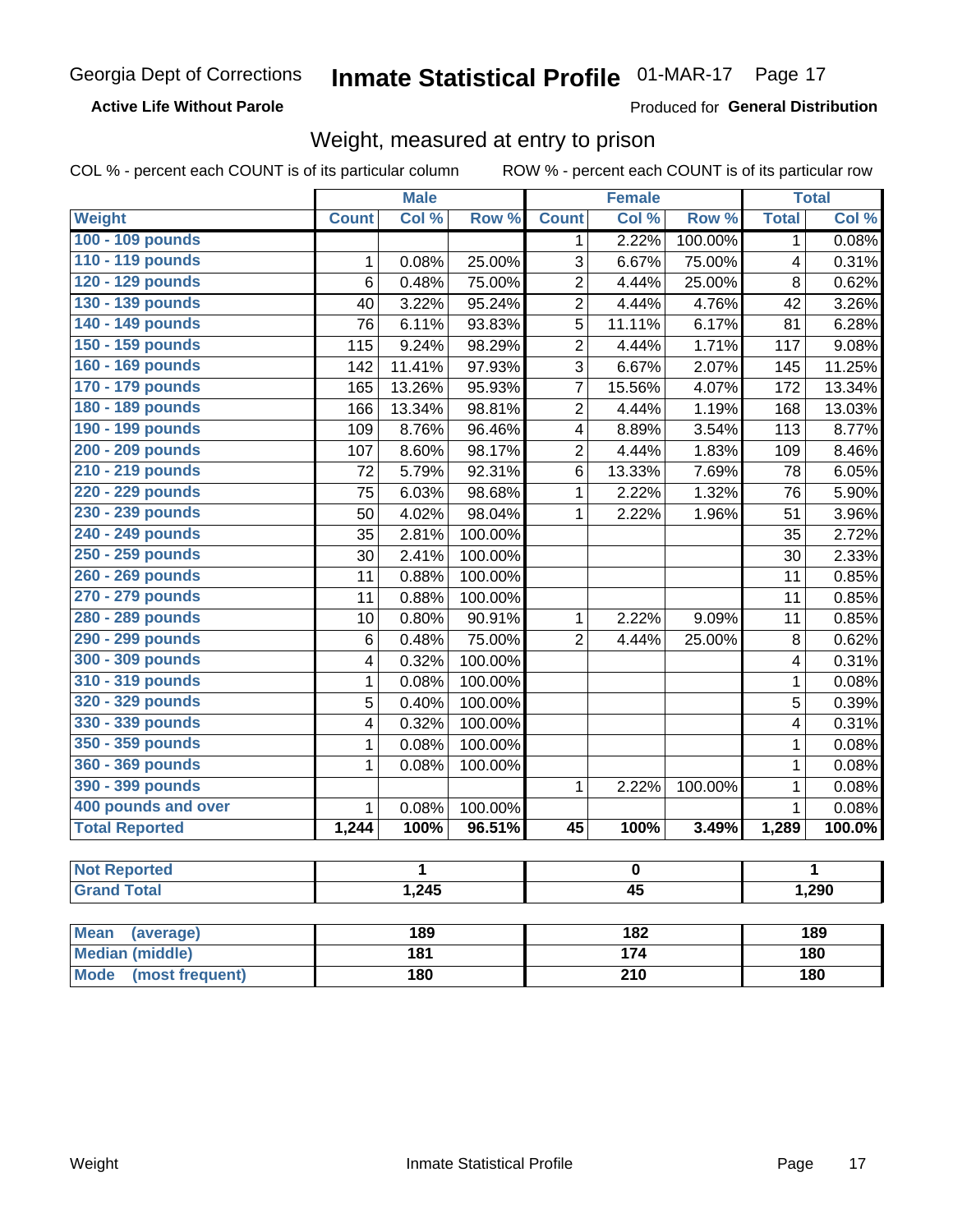## Inmate Statistical Profile 01-MAR-17 Page 18

#### **Active Life Without Parole**

#### Produced for General Distribution

### Veterans validated by Veteran's Administration

COL % - percent each COUNT is of its particular column

|                         |              | <b>Male</b> |             | <b>Female</b> |       |              | <b>Total</b> |
|-------------------------|--------------|-------------|-------------|---------------|-------|--------------|--------------|
| <b>Military service</b> | <b>Count</b> | Col %       | Row % Count | Col %         | Row % | <b>Total</b> | Col %        |
| <b>Others</b><br>0      | 48           | 44.44%      | 100.00%     |               |       | 48           | 44.04%       |
| <b>Air Force</b>        | 42           | 38.89%      | 97.67%      | 100.00%       | 2.33% | 43           | 39.45%       |
| <b>Army</b>             | 6            | 5.56%       | 100.00%     |               |       | 6            | 5.50%        |
| <b>Navy</b><br>3        |              | $3.70\%$    | 100.00%     |               |       | 4            | 3.67%        |
| <b>Coast Guard</b><br>5 |              | 7.41%       | 100.00%     |               |       |              | 7.34%        |
| <b>Total Reported</b>   | 108          | 100%        | 99.08%      | 100%          | .92%  | 109          | 100%         |

| тес         | $\sqrt{2}$ | 44 | ,181 |
|-------------|------------|----|------|
| <b>Tota</b> | ,245       | 45 | ,290 |

| Mo<br>m | ∖‡h∧rc<br>____ | $-0.002$<br>28 F T<br>UI CE | <b>Others</b><br>____ |
|---------|----------------|-----------------------------|-----------------------|
|         |                |                             |                       |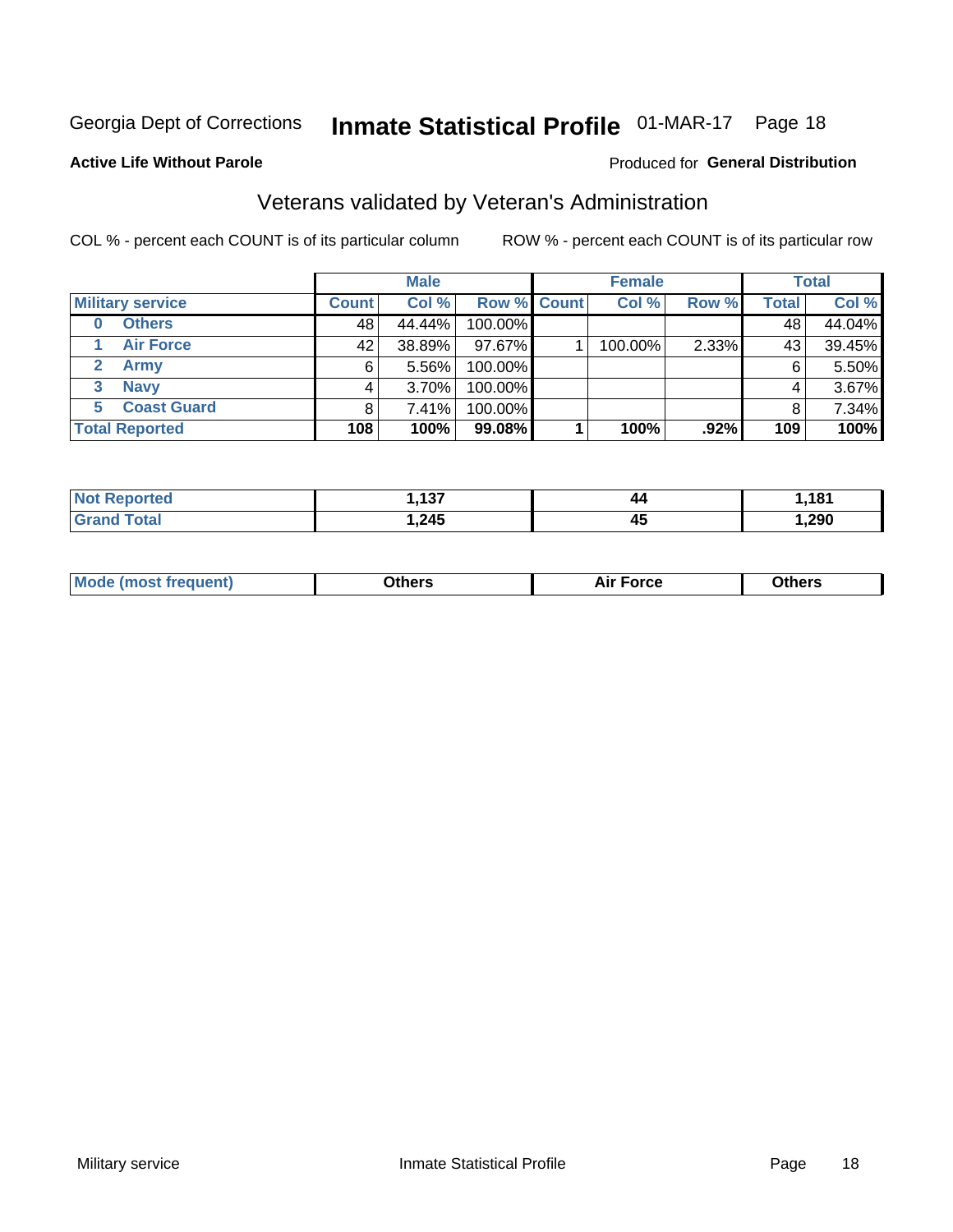## Inmate Statistical Profile 01-MAR-17 Page 19

#### **Active Life Without Parole**

#### Produced for General Distribution

### Type of admission to prison

COL % - percent each COUNT is of its particular column

|                                      |                 | <b>Male</b> |                    |    | <b>Female</b> |       |              | <b>Total</b> |
|--------------------------------------|-----------------|-------------|--------------------|----|---------------|-------|--------------|--------------|
| <b>Type of Admission</b>             | <b>Count</b>    | Col %       | <b>Row % Count</b> |    | Col %         | Row % | <b>Total</b> | Col %        |
| <b>New Sentence</b><br>52            | 1,184           | 95.10%      | 96.34%             | 45 | 100.00%       | 3.66% | 1,229        | 95.27%       |
| <b>Probation Rev Partial</b><br>53   | 5               | .40%        | 100.00%            |    |               |       | 5            | .39%         |
| <b>Probation Rev Remainder</b><br>54 |                 | .56%        | 100.00%            |    |               |       |              | .54%         |
| <b>Parole Rev New Sentence</b><br>55 | 19              | 1.53%       | 100.00%            |    |               |       | 19           | 1.47%        |
| <b>Parole Rev No New</b><br>56       | 16              | 1.29%       | 100.00%            |    |               |       | 16           | 1.24%        |
| <b>Sentence</b>                      |                 |             |                    |    |               |       |              |              |
| <b>Life W/O Parole</b><br>70         | 13 <sub>1</sub> | 1.04%       | 100.00%            |    |               |       | 13           | 1.01%        |
| <b>Unknown</b><br>82                 |                 | .08%        | 100.00%            |    |               |       |              | .08%         |
| <b>Total Reported</b>                | 1,245           | 100%        | 96.51%             | 45 | 100%          | 3.49% | 1,290        | 100%         |

| <b>Not Reported</b>    |       |    |       |
|------------------------|-------|----|-------|
| <b>Total</b><br>"Gran. | 1,245 | ᠇ഄ | 290,، |

| Mode (most frequent) | <b>New Sentence</b> | <b>New Sentence</b> | <b>New Sentence</b> |
|----------------------|---------------------|---------------------|---------------------|
|                      |                     |                     |                     |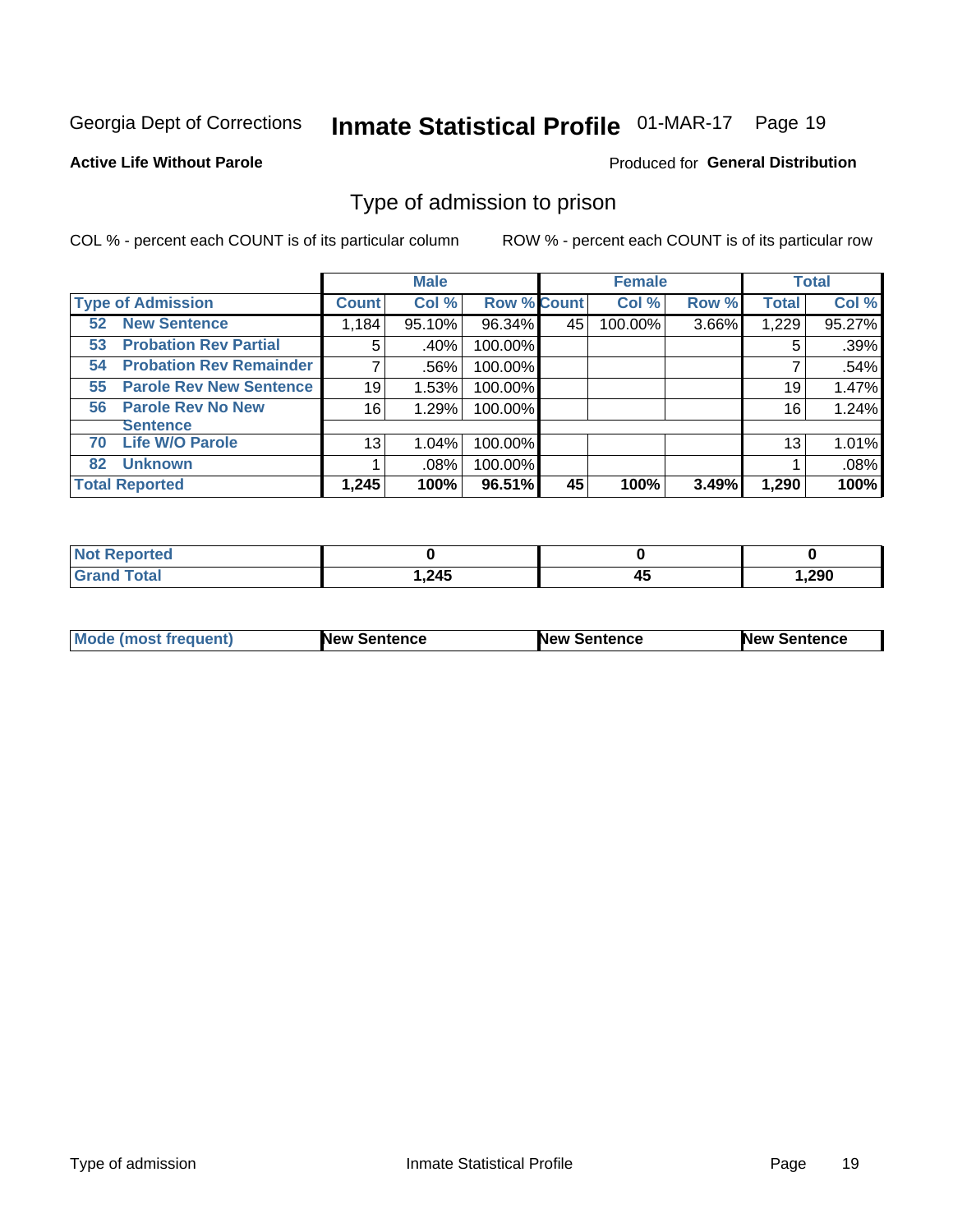## Inmate Statistical Profile 01-MAR-17 Page 20

**Active Life Without Parole** 

#### **Produced for General Distribution**

## Current / last supervision level

COL % - percent each COUNT is of its particular column

|                        |              | <b>Male</b> |                    |    | <b>Female</b> |       |       | Total  |
|------------------------|--------------|-------------|--------------------|----|---------------|-------|-------|--------|
| <b>Security Status</b> | <b>Count</b> | Col%        | <b>Row % Count</b> |    | Col %         | Row % | Total | Col %  |
| 4 Medium               |              | 16%         | 100.00%            |    | .00% '        |       |       | .16%   |
| 5 Close                | .243         | $99.84\%$   | 96.51%             | 45 | 100.00%       | 3.49% | 1,288 | 99.84% |
| <b>Total Reported</b>  | 1,245        | 100%        | 96.51%             | 45 | 100%          | 3.49% | 1,290 | 100%   |

| <b>Still being diagnosed</b> |       |    |       |
|------------------------------|-------|----|-------|
| <b>Not Reported</b>          |       |    |       |
| <b>Grand Total</b>           | 1,245 | 45 | 1,290 |

| <b>Mode (most frequent)</b> | Close | ∵lose | Close |
|-----------------------------|-------|-------|-------|
|                             |       |       |       |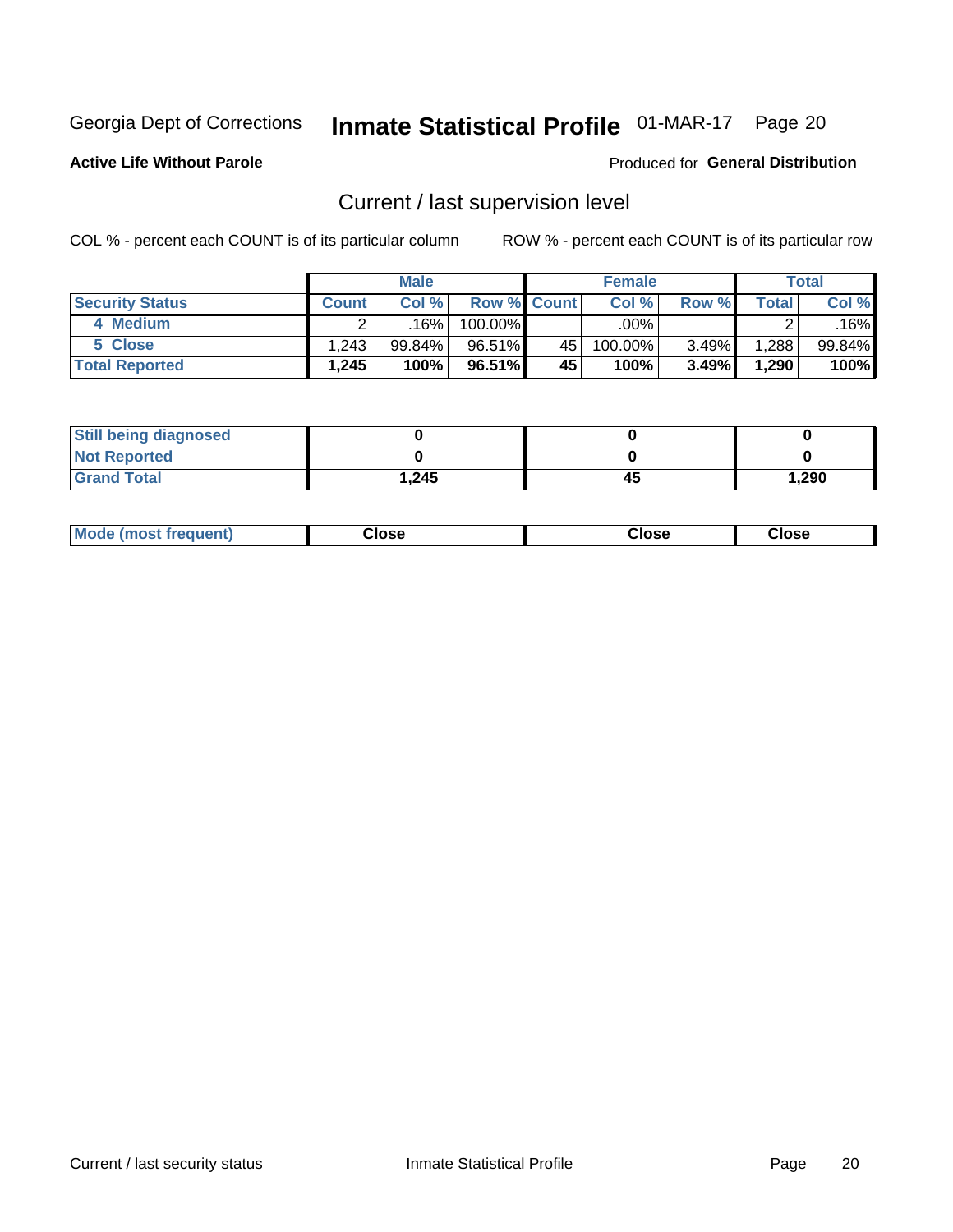## Inmate Statistical Profile 01-MAR-17 Page 21

**Active Life Without Parole** 

Produced for General Distribution

## Current / last type of institution

COL % - percent each COUNT is of its particular column

|                            |              | <b>Male</b> |                    |                 | <b>Female</b> |          |              | <b>Total</b> |
|----------------------------|--------------|-------------|--------------------|-----------------|---------------|----------|--------------|--------------|
| <b>Type of Institution</b> | <b>Count</b> | Col%        | <b>Row % Count</b> |                 | Col %         | Row %    | <b>Total</b> | Col %        |
| <b>State Prison</b>        | 1,245        | $100.00\%$  | 96.51%             | 45              | 100.00%       | $3.49\%$ | 1,290        | 100.00%      |
| <b>Total Reported</b>      | 1,245        | 100%        | 96.51%             | 45 <sup>1</sup> | $100\%$ .     | $3.49\%$ | 1,290        | 100%         |

| τeα             |       |    |        |
|-----------------|-------|----|--------|
| $\sim$ - $\sim$ | 1,245 | 45 | 290, ا |

| <b>Mode (most frequent)</b> | State Prison | <b>State Prison</b> | State<br>⊦Prisonl |
|-----------------------------|--------------|---------------------|-------------------|
|                             |              |                     |                   |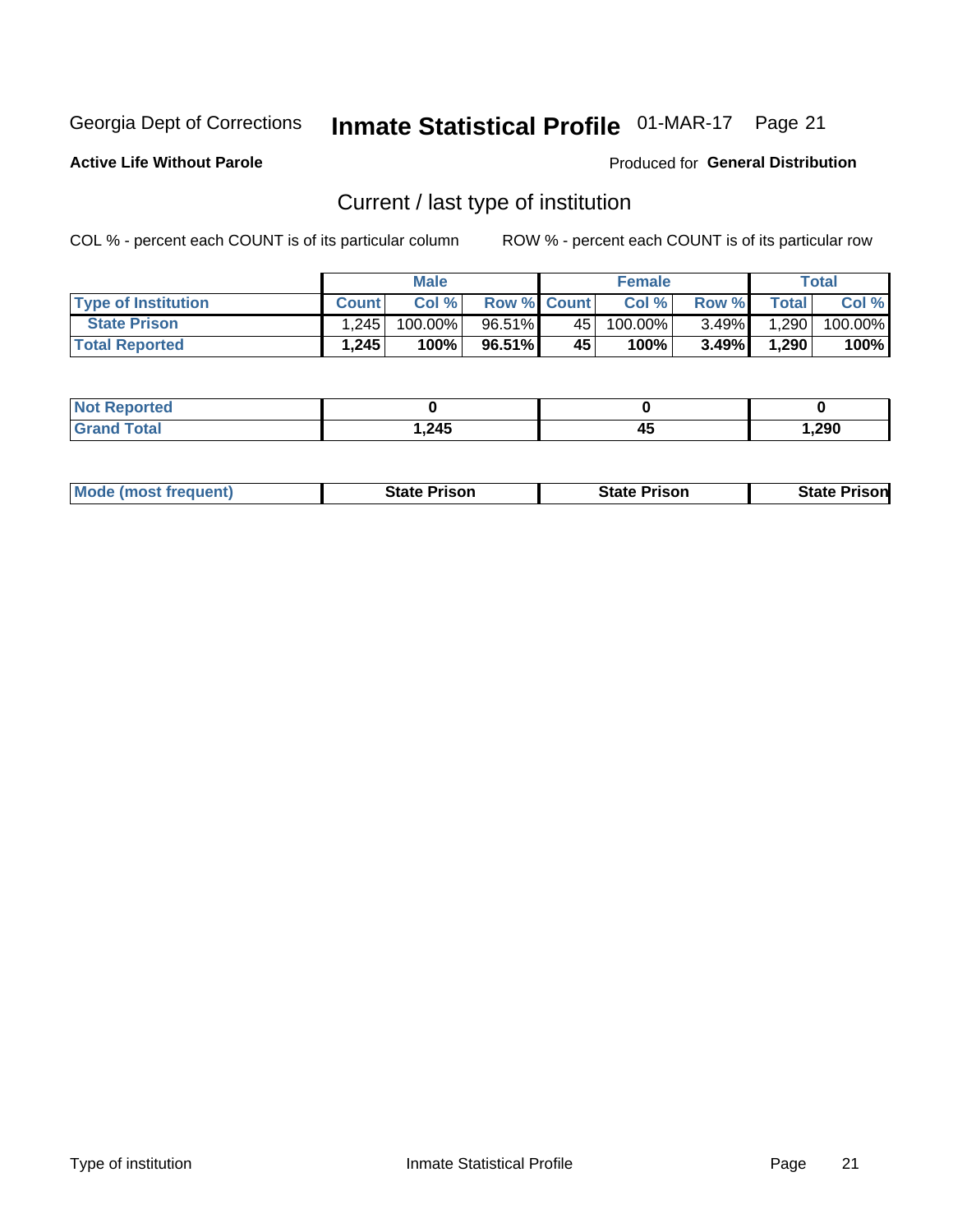## Inmate Statistical Profile 01-MAR-17 Page 22

#### **Active Life Without Parole**

#### Produced for General Distribution

### Institution type - transitional centers

COL % - percent each COUNT is of its particular column

|                                          |              | <b>Male</b> |                    | <b>Female</b> |             | <b>Total</b> |
|------------------------------------------|--------------|-------------|--------------------|---------------|-------------|--------------|
| <b>Institution Type - Trans. Centers</b> | <b>Count</b> | CoI%        | <b>Row % Count</b> | Col %         | Row % Total | Col %        |
| <b>Total Reported</b>                    |              |             |                    |               |             |              |

| <b>Reported</b><br><b>NOT</b><br>$\sim$            |  |  |
|----------------------------------------------------|--|--|
| $f$ $f \circ f \circ f$<br>$C = 1$<br><b>TULAI</b> |  |  |

| Mode (most frequent) | <b>Null</b> | <b>Null</b> | <b>Null</b> |
|----------------------|-------------|-------------|-------------|
|                      |             |             |             |
|                      |             |             |             |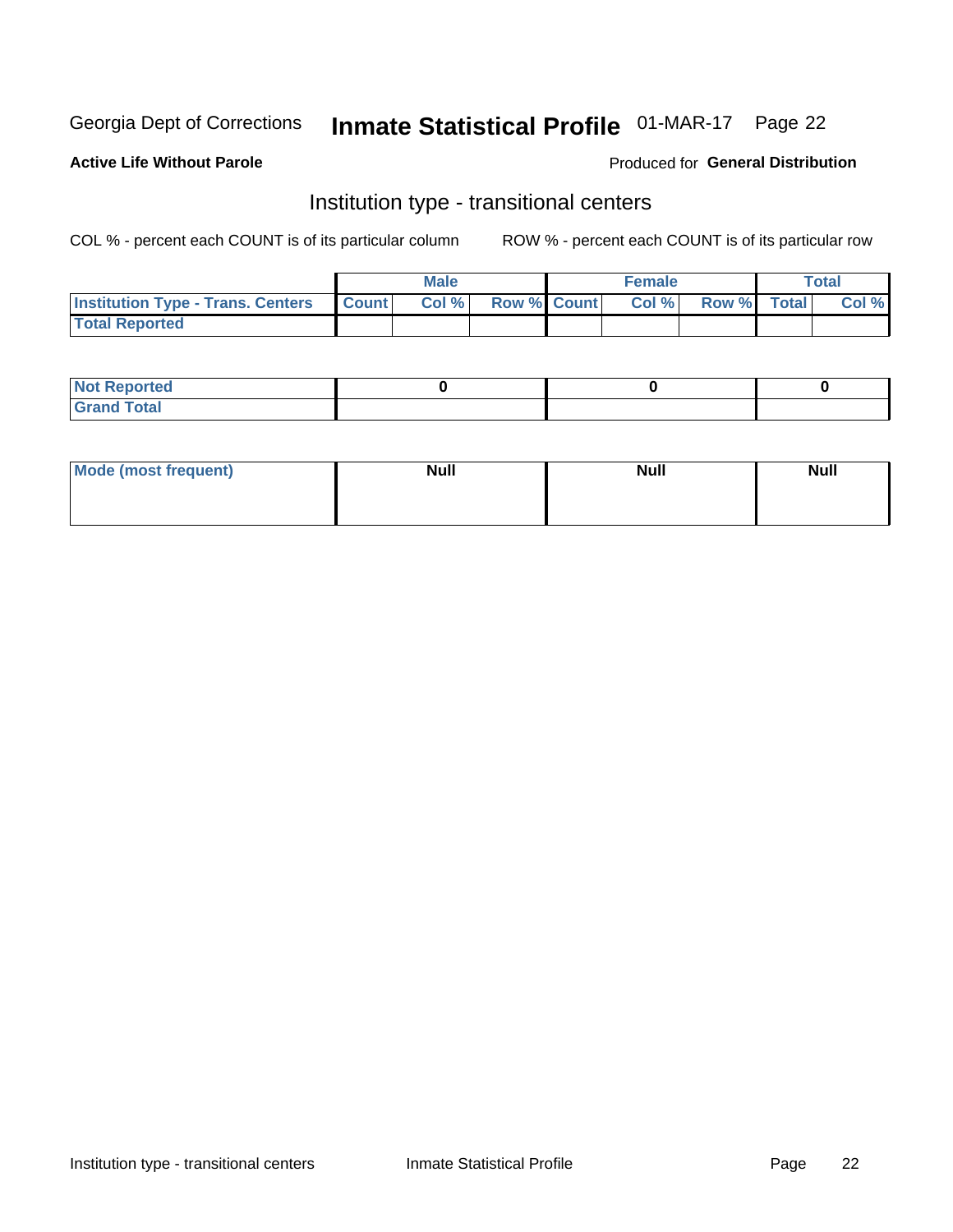## Inmate Statistical Profile 01-MAR-17 Page 23

**Active Life Without Parole** 

**Produced for General Distribution** 

### Institution type - county prisons

COL % - percent each COUNT is of its particular column

|                                                    | <b>Male</b> |       |  | <b>Female</b> |                          |             | <b>Total</b> |       |
|----------------------------------------------------|-------------|-------|--|---------------|--------------------------|-------------|--------------|-------|
| <b>Institution Type - County Prisons   Count  </b> |             | Col % |  |               | <b>Row % Count Col %</b> | Row % Total |              | Col % |
| <b>Total Reported</b>                              |             |       |  |               |                          |             |              |       |

| <b>Not</b><br>: Reported<br> |  |  |
|------------------------------|--|--|
| <b>Total</b><br>---          |  |  |

| Mode (most frequent) | <b>Null</b> | <b>Null</b><br><b>Null</b> |
|----------------------|-------------|----------------------------|
|                      |             |                            |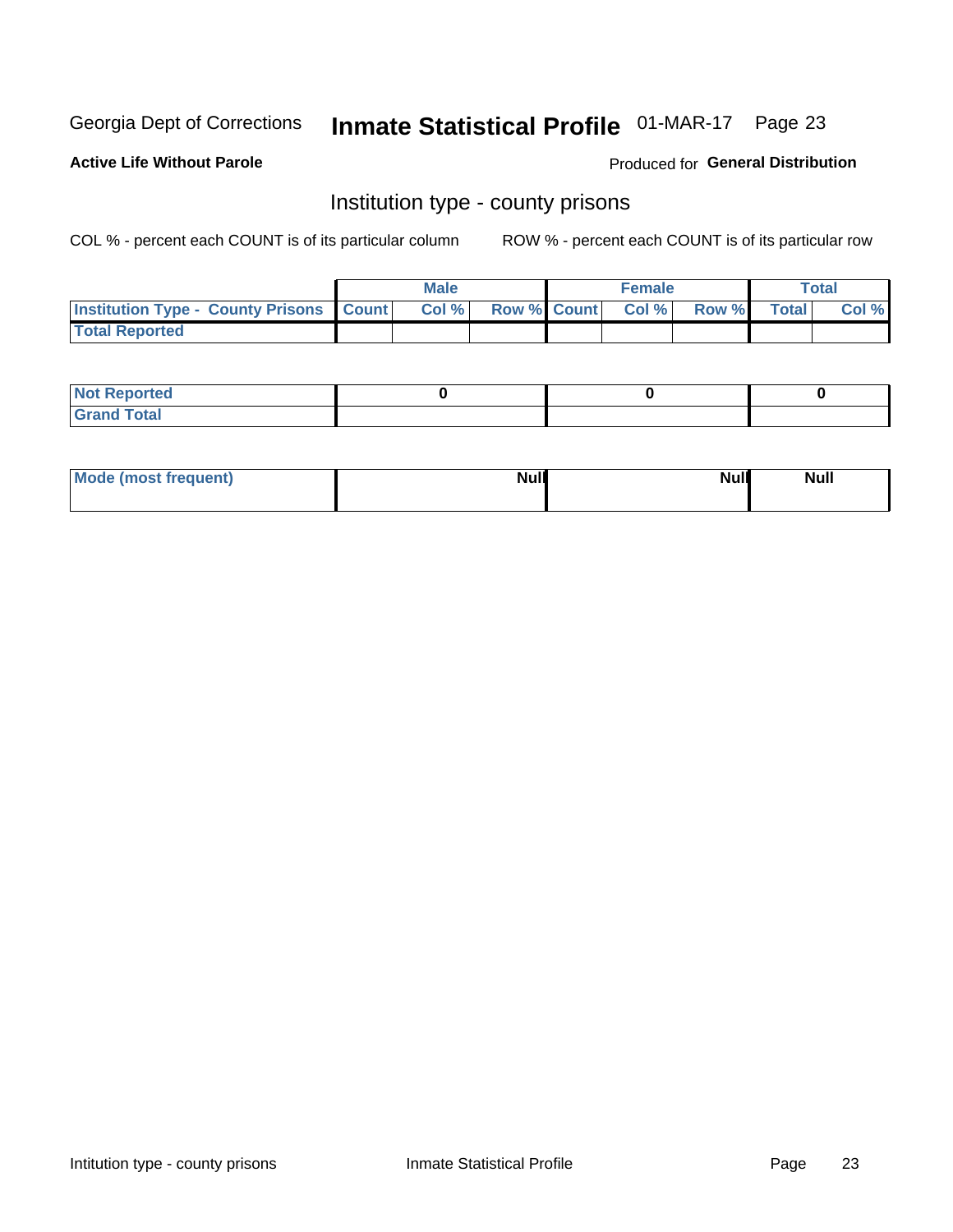## Inmate Statistical Profile 01-MAR-17 Page 24

#### **Active Life Without Parole**

#### Produced for General Distribution

### Institution type - state prisons

COL % - percent each COUNT is of its particular column

ROW % - percent each COUNT is of its particular row

|                                         | <b>Male</b>  |                           |         | <b>Female</b>               |                 |         | <b>Total</b>       |          |  |
|-----------------------------------------|--------------|---------------------------|---------|-----------------------------|-----------------|---------|--------------------|----------|--|
| <b>Institution Type - State Prisons</b> | <b>Count</b> | Col %                     | Row %   | <b>Count</b>                | Col %           | Row %   | <b>Total</b>       | Col %    |  |
| <b>Arrendale State Prison</b>           |              |                           |         | 21                          | 46.67%          | 100.00% | 21                 | 1.63%    |  |
| <b>Augusta State Med. Prison</b>        | 61           | 4.90%                     | 100.00% |                             |                 |         | 61                 | 4.73%    |  |
| <b>Autry State Prison</b>               |              | .08%                      | 100.00% |                             |                 |         |                    | .08%     |  |
| <b>Baldwin State Prison</b>             | 30           | 2.41%                     | 100.00% |                             |                 |         | 30                 | 2.33%    |  |
| <b>Central State Prison</b>             | 4            | .32%                      | 100.00% |                             |                 |         | 4                  | .31%     |  |
| <b>Coastal State Prison</b>             | 5            | .40%                      | 100.00% |                             |                 |         | 5                  | .39%     |  |
| <b>Ga Diag Class Prison</b>             | 41           | 3.29%                     | 100.00% |                             |                 |         | 41                 | 3.18%    |  |
| <b>Ga State Prison</b>                  | 33           | 2.65%                     | 100.00% |                             |                 |         | 33                 | 2.56%    |  |
| <b>Hancock State Prison</b>             | 142          | 11.41%                    | 100.00% |                             |                 |         | 142                | 11.01%   |  |
| <b>Hays State Prison</b>                | 129          | 10.36%                    | 100.00% |                             |                 |         | 129                | 10.00%   |  |
| <b>Macon State Prison</b>               | 226          | 18.15%                    | 100.00% |                             |                 |         | 226                | 17.52%   |  |
| <b>Phillips State Prison</b>            | 16           | 1.29%                     | 100.00% |                             |                 |         | 16                 | 1.24%    |  |
| <b>Pulaski State Prison</b>             |              |                           |         | 24                          | 53.33%          | 100.00% | 24                 | 1.86%    |  |
| <b>Smith State Prison</b>               | 157          | 12.61%                    | 100.00% |                             |                 |         | 157                | 12.17%   |  |
| <b>Telfair State Prison</b>             | 167          | 13.41%                    | 100.00% |                             |                 |         | 167                | 12.95%   |  |
| <b>Valdosta State Prison</b>            | 120          | 9.64%                     | 100.00% |                             |                 |         | 120                | $9.30\%$ |  |
| <b>Ware State Prison</b>                | 113          | 9.08%                     | 100.00% |                             |                 |         | 113                | 8.76%    |  |
| <b>Total Reported</b>                   | 1,245        | 100%                      | 96.51%  | 45                          | 100%            | 3.49%   | 1,290              | 100%     |  |
|                                         |              |                           |         |                             |                 | 0       |                    |          |  |
| <b>Not Reported</b>                     |              | 0                         |         | 0                           |                 |         |                    |          |  |
| <b>Grand Total</b>                      |              | 1,245                     |         |                             | $\overline{45}$ |         |                    | 1,290    |  |
| <b>Mode (most frequent)</b>             |              | <b>Macon State Prison</b> |         | <b>Pulaski State Prison</b> |                 |         | <b>Macon State</b> |          |  |

Prison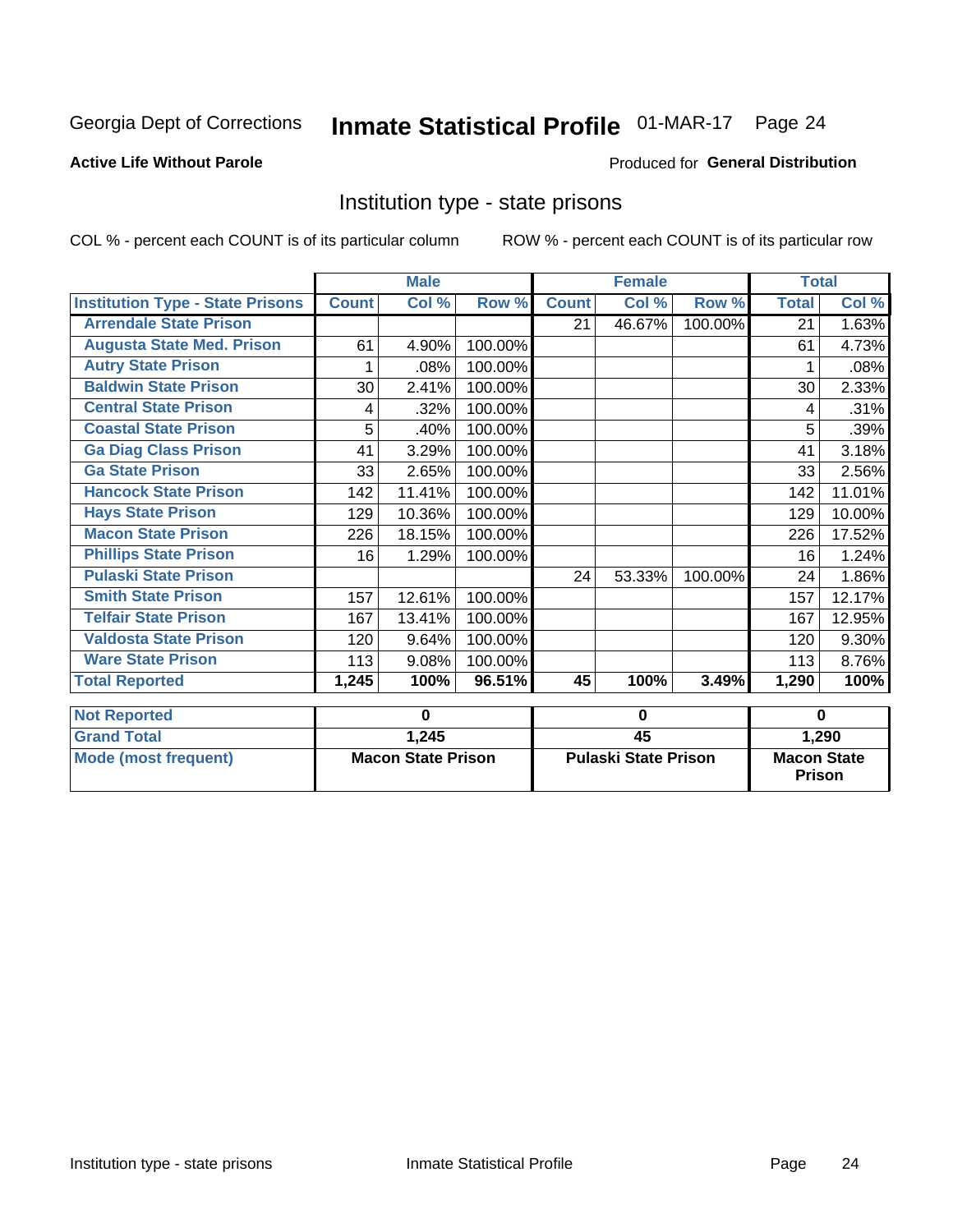## Inmate Statistical Profile 01-MAR-17 Page 25

**Active Life Without Parole** 

Produced for General Distribution

### Institution type - private prisons

COL % - percent each COUNT is of its particular column

|                                                 | <b>Male</b> |      |                    | <b>Female</b> |       |             | Total |       |
|-------------------------------------------------|-------------|------|--------------------|---------------|-------|-------------|-------|-------|
| <b>Institution Type - Private Prisons Count</b> |             | Col% | <b>Row % Count</b> |               | Col % | Row % Total |       | Col % |
| <b>Total Reported</b>                           |             |      |                    |               |       |             |       |       |

| Not Reported           |  |  |
|------------------------|--|--|
| <b>Cotal</b><br>______ |  |  |

| <b>Mo</b><br>frequent) | <b>Null</b> | <b>Null</b> | . . I *<br><b>IVUII</b> |
|------------------------|-------------|-------------|-------------------------|
|                        |             |             |                         |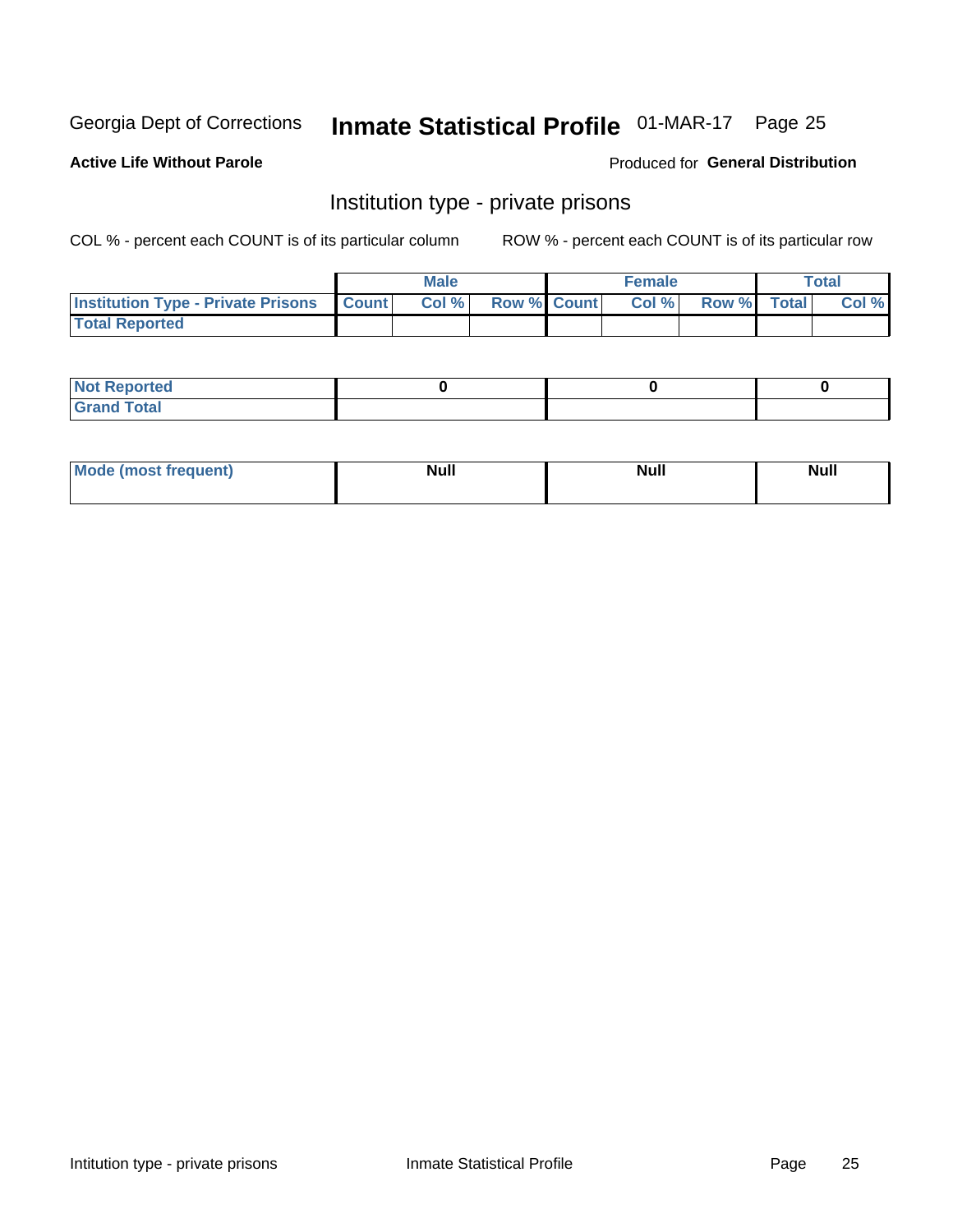## Inmate Statistical Profile 01-MAR-17 Page 26

#### **Active Life Without Parole**

#### Produced for General Distribution

### Institution type - inmate boot camp

COL % - percent each COUNT is of its particular column

|                                      | <b>Male</b>  |       |               |              | <b>Female</b> | <b>Total</b> |  |       |
|--------------------------------------|--------------|-------|---------------|--------------|---------------|--------------|--|-------|
| <b>Institution Type - Boot Camps</b> | <b>Count</b> | Col % | <b>Row %I</b> | <b>Count</b> | Col %         | Row % Total  |  | Col % |
| <b>Total Rported</b>                 |              |       |               |              |               |              |  |       |

| <b>Not Reported</b>            |  |  |
|--------------------------------|--|--|
| <b>Total</b><br>C <sub>r</sub> |  |  |

| Mod<br>uamo | Nul.<br>$- - - - - -$ | <b>Null</b> | <br>uu.<br>------ |
|-------------|-----------------------|-------------|-------------------|
|             |                       |             |                   |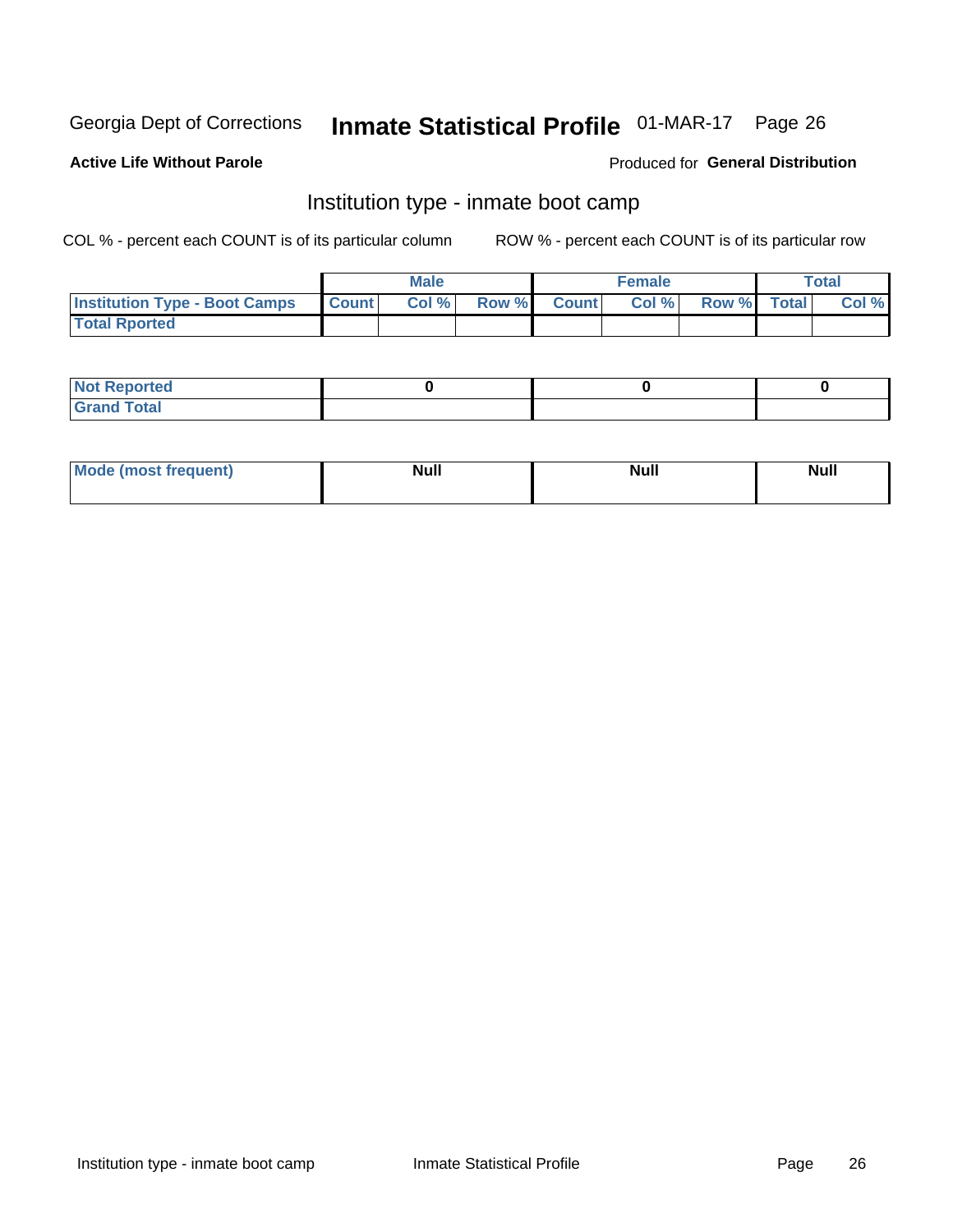## Inmate Statistical Profile 01-MAR-17 Page 27

#### **Active Life Without Parole**

#### **Produced for General Distribution**

### Number of disciplinary reports

COL % - percent each COUNT is of its particular column

|                                       | <b>Male</b>  |          |         | <b>Female</b> |        |          | <b>Total</b> |        |
|---------------------------------------|--------------|----------|---------|---------------|--------|----------|--------------|--------|
| <b>Number of Disciplinary Reports</b> | <b>Count</b> | Col %    | Row %   | <b>Count</b>  | Col %  | Row %    | Total        | Col %  |
|                                       | 327          | 26.27%   | 93.97%  | 21            | 46.67% | 6.03%    | 348          | 26.98% |
|                                       | 168          | 13.49%   | 96.55%  | 6             | 13.33% | 3.45%    | 174          | 13.49% |
| 2                                     | 116          | $9.32\%$ | 95.08%  | 6             | 13.33% | 4.92%    | 122          | 9.46%  |
| 3                                     | 96           | 7.71%    | 96.97%  | 3             | 6.67%  | $3.03\%$ | 99           | 7.67%  |
|                                       | 63           | $5.06\%$ | 96.92%  | 2             | 4.44%  | 3.08%    | 65           | 5.04%  |
| 5                                     | 63           | 5.06%    | 100.00% |               |        |          | 63           | 4.88%  |
| <b>More Than 5</b>                    | 412          | 33.09%   | 98.33%  | 7             | 15.56% | 1.67%    | 419          | 32.48% |
| <b>Total Reported</b>                 | 1,245        | 100%     | 96.51%  | 45            | 100%   | 3.49%    | 1,290        | 100%   |

| NO    |      |   |        |
|-------|------|---|--------|
| Γotal | ,245 | ᠇ | 290ء ا |

| Mean (average)       | 1 ר?<br>د∡. ا | 711 |
|----------------------|---------------|-----|
| Median (middle)      |               |     |
| Mode (most frequent) |               |     |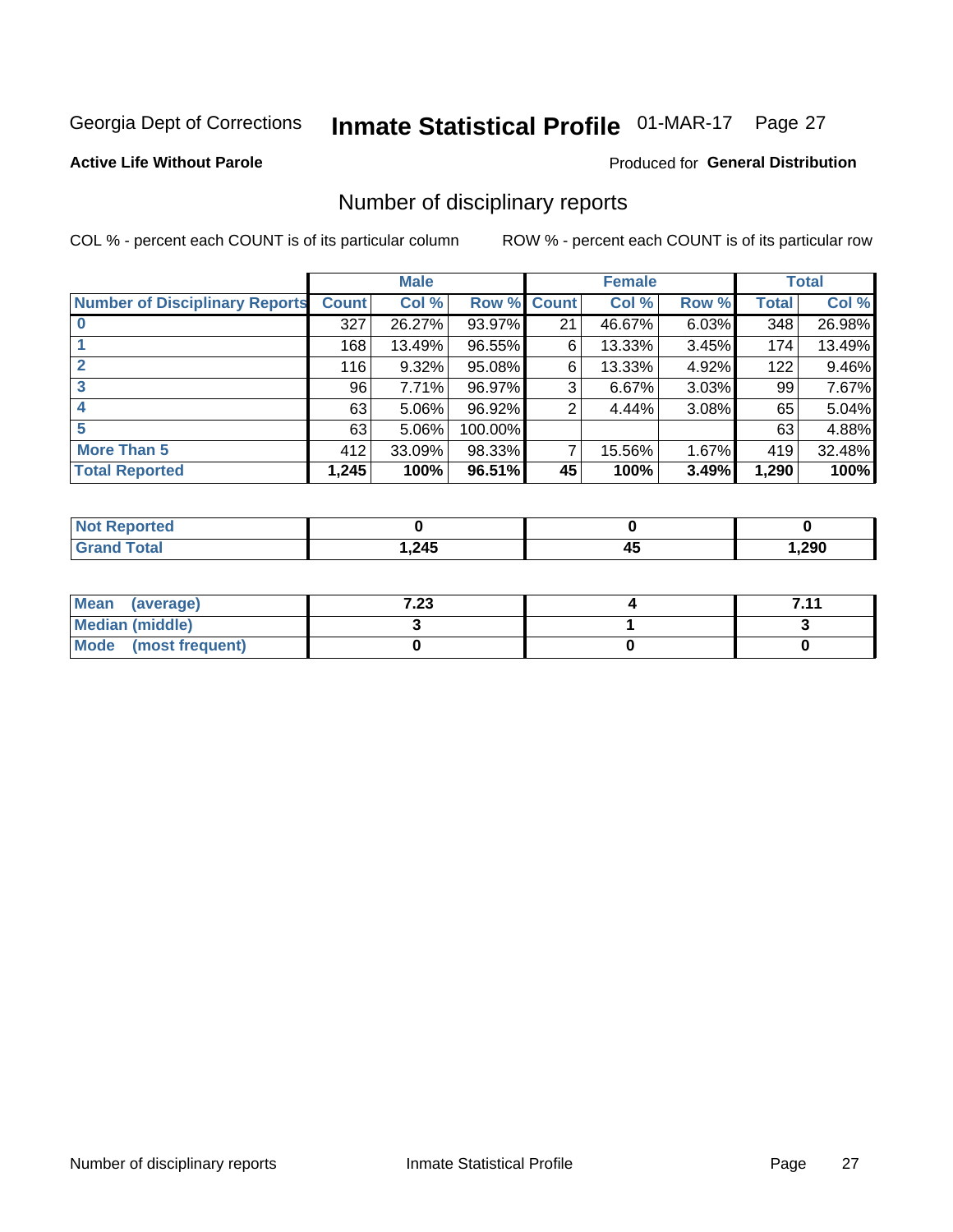## Inmate Statistical Profile 01-MAR-17 Page 28

#### **Active Life Without Parole**

#### Produced for General Distribution

### Number of transfers

COL % - percent each COUNT is of its particular column

|                            | <b>Male</b>     |        | <b>Female</b> |              |        | <b>Total</b> |              |        |
|----------------------------|-----------------|--------|---------------|--------------|--------|--------------|--------------|--------|
| <b>Number of Transfers</b> | Count l         | Col %  | Row %         | <b>Count</b> | Col %  | Row %        | <b>Total</b> | Col %  |
|                            | 25              | 2.01%  | 78.13%        | 7            | 15.56% | 21.88%       | 32           | 2.48%  |
|                            | 354             | 28.43% | 94.40%        | 21           | 46.67% | 5.60%        | 375          | 29.07% |
| 2                          | 170             | 13.65% | 95.51%        | 8            | 17.78% | 4.49%        | 178          | 13.80% |
| 3                          | 114             | 9.16%  | 97.44%        | 3            | 6.67%  | $2.56\%$     | 117          | 9.07%  |
|                            | 80 <sub>1</sub> | 6.43%  | 98.77%        |              | 2.22%  | 1.23%        | 81           | 6.28%  |
| 5                          | 54              | 4.34%  | 98.18%        |              | 2.22%  | 1.82%        | 55           | 4.26%  |
| <b>More Than 5</b>         | 448             | 35.98% | 99.12%        | 4            | 8.89%  | 0.88%        | 452          | 35.04% |
| <b>Total Reported</b>      | 1,245           | 100%   | 96.51%        | 45           | 100.0% | 3.49%        | 1,290        | 100%   |

| NO    |      |   |        |
|-------|------|---|--------|
| Γotal | ,245 | ᠇ | 290ء ا |

| Mean (average)         | 5.85 | 87. ا |  |
|------------------------|------|-------|--|
| <b>Median (middle)</b> |      |       |  |
| Mode (most frequent)   |      |       |  |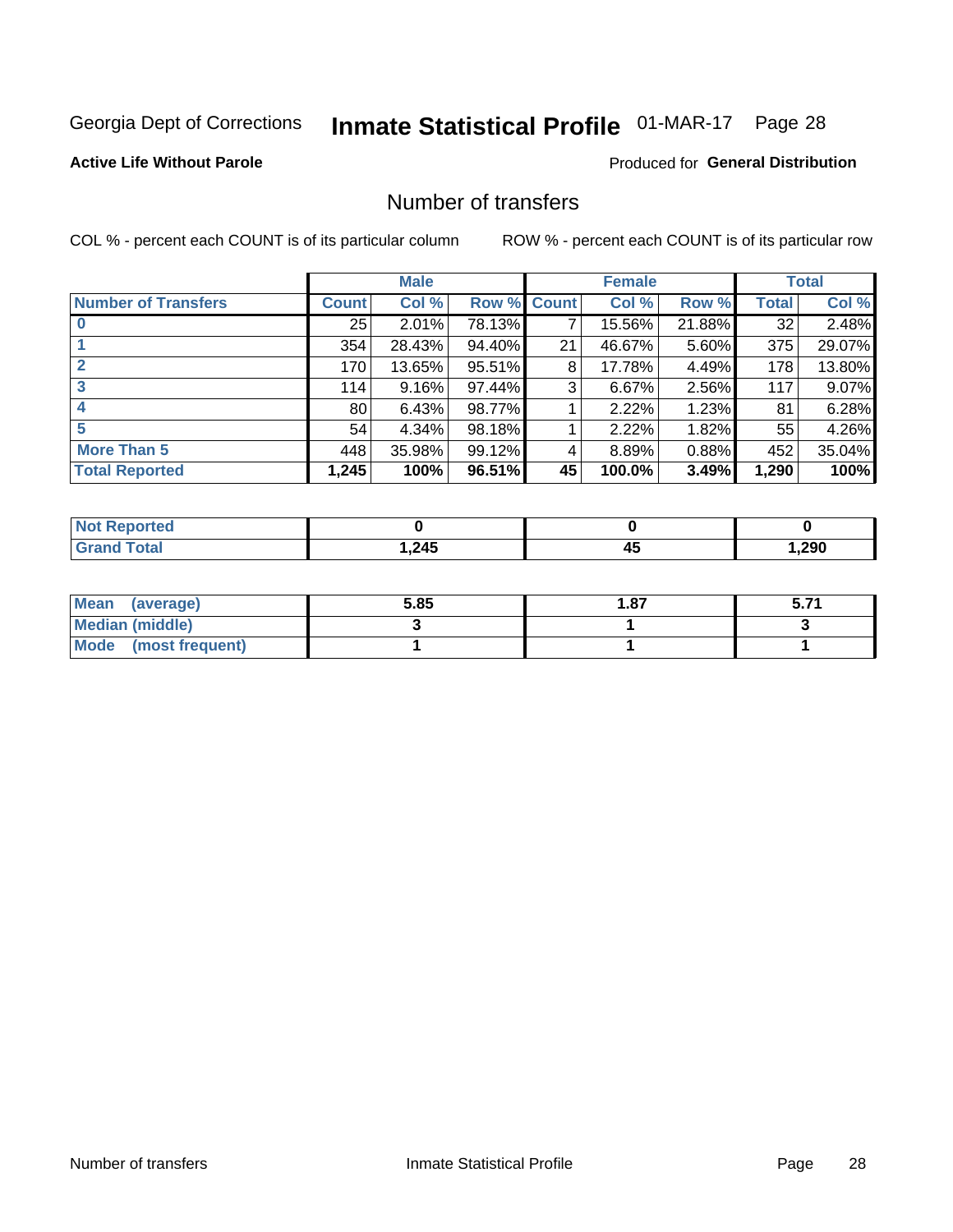## Inmate Statistical Profile 01-MAR-17 Page 29

**Active Life Without Parole** 

**Produced for General Distribution** 

## Number of escapes

COL % - percent each COUNT is of its particular column

|                          | <b>Male</b>  |           |                    | <b>Female</b> |         |          | Total |        |
|--------------------------|--------------|-----------|--------------------|---------------|---------|----------|-------|--------|
| <b>Number of Escapes</b> | <b>Count</b> | Col %     | <b>Row % Count</b> |               | Col %   | Row %    | Total | Col %  |
|                          | 1,241        | $99.68\%$ | $96.50\%$          | 45            | 100.00% | $3.50\%$ | 1,286 | 99.69% |
|                          |              | 0.16%     | 100.00%            |               |         |          |       | 0.16%  |
|                          |              | 0.16%     | $100.00\%$         |               |         |          |       | 0.16%  |
| <b>Total Reported</b>    | 1,245        | 100%      | $96.51\%$          | 45            | 100%    | 3.49%    | 1,290 | 100.0% |

| rted<br>NO:    |        |    |        |
|----------------|--------|----|--------|
| `otal<br>Grand | 245. ا | 45 | 290, ا |

| Mean (average)       |  |  |
|----------------------|--|--|
| Median (middle)      |  |  |
| Mode (most frequent) |  |  |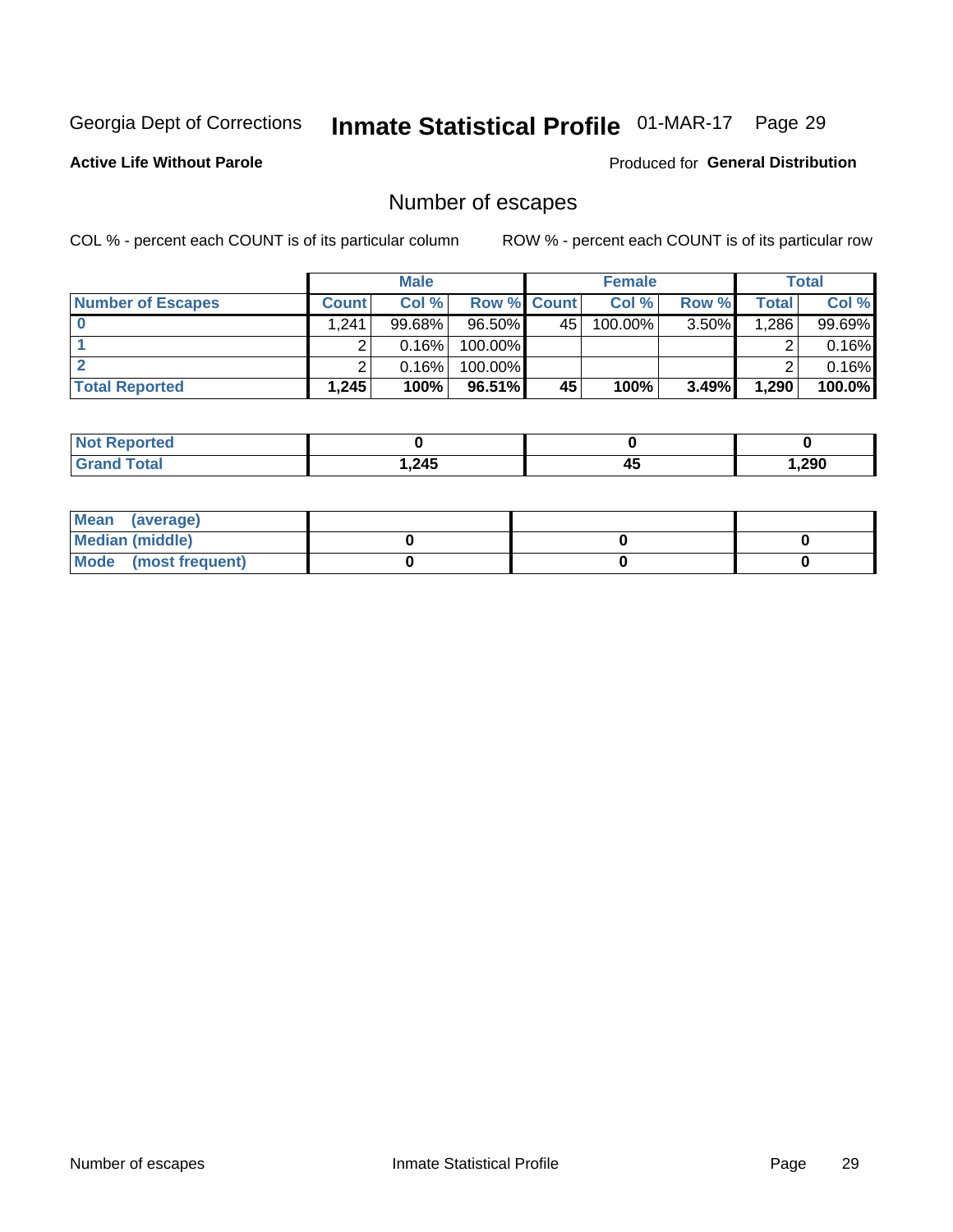#### **Active Life Without Parole**

#### Produced for General Distribution

### Time served in current (or last) institution

COL % - percent each COUNT is of its particular column

|                            |              | <b>Male</b> |         | <b>Female</b> |        |        | <b>Total</b> |        |
|----------------------------|--------------|-------------|---------|---------------|--------|--------|--------------|--------|
| <b>Time In Institution</b> | <b>Count</b> | Col %       | Row %   | <b>Count</b>  | Col %  | Row %  | <b>Total</b> | Col %  |
| 0 to 3 months              | 135          | 10.84%      | 97.83%  | 3             | 6.67%  | 2.17%  | 138          | 10.70% |
| <b>3.01 to 6 months</b>    | 122          | 9.80%       | 99.19%  | 1             | 2.22%  | 0.81%  | 123          | 9.53%  |
| 6.01 to 9 months           | 76           | 6.10%       | 93.83%  | 5             | 11.11% | 6.17%  | 81           | 6.28%  |
| 9.01 to 12 months          | 77           | 6.18%       | 92.77%  | 6             | 13.33% | 7.23%  | 83           | 6.43%  |
| 12.01 to 18 months         | 160          | 12.85%      | 96.39%  | 6             | 13.33% | 3.61%  | 166          | 12.87% |
| <b>18.01 to 24 months</b>  | 80           | 6.43%       | 95.24%  | 4             | 8.89%  | 4.76%  | 84           | 6.51%  |
| $2.01$ to 3 years          | 158          | 12.69%      | 95.76%  | 7             | 15.56% | 4.24%  | 165          | 12.79% |
| $3.01$ to 4 years          | 124          | 9.96%       | 96.88%  | 4             | 8.89%  | 3.13%  | 128          | 9.92%  |
| 4.01 to 5 years            | 85           | 6.83%       | 98.84%  | 1             | 2.22%  | 1.16%  | 86           | 6.67%  |
| 5.01 to 6 years            | 58           | 4.66%       | 89.23%  | 7             | 15.56% | 10.77% | 65           | 5.04%  |
| 6.01 to 7 years            | 40           | 3.21%       | 100.00% |               |        |        | 40           | 3.10%  |
| 7.01 to 8 years            | 39           | 3.13%       | 100.00% |               |        |        | 39           | 3.02%  |
| 8.01 to 9 years            | 23           | 1.85%       | 100.00% |               |        |        | 23           | 1.78%  |
| 9.01 to 10 years           | 11           | 0.88%       | 100.00% |               |        |        | 11           | 0.85%  |
| Over 10 years              | 57           | 4.58%       | 98.28%  | 1             | 2.22%  | 1.72%  | 58           | 4.50%  |
| <b>Total Reported</b>      | 1,245        | 100%        | 96.51%  | 45            | 100%   | 3.49%  | 1,290        | 100%   |

| <b>Not Reported</b> |       |   |      |
|---------------------|-------|---|------|
| Tota <sup>l</sup>   | 1,245 | ∼ | 290, |

| <b>Mean</b><br>(average) | 35 months | 30 months | 35 months |
|--------------------------|-----------|-----------|-----------|
| Median (middle)          | 22 months | 19 months | 22 months |
| Mode (most frequent)     | months    | 3 months  | 1 months  |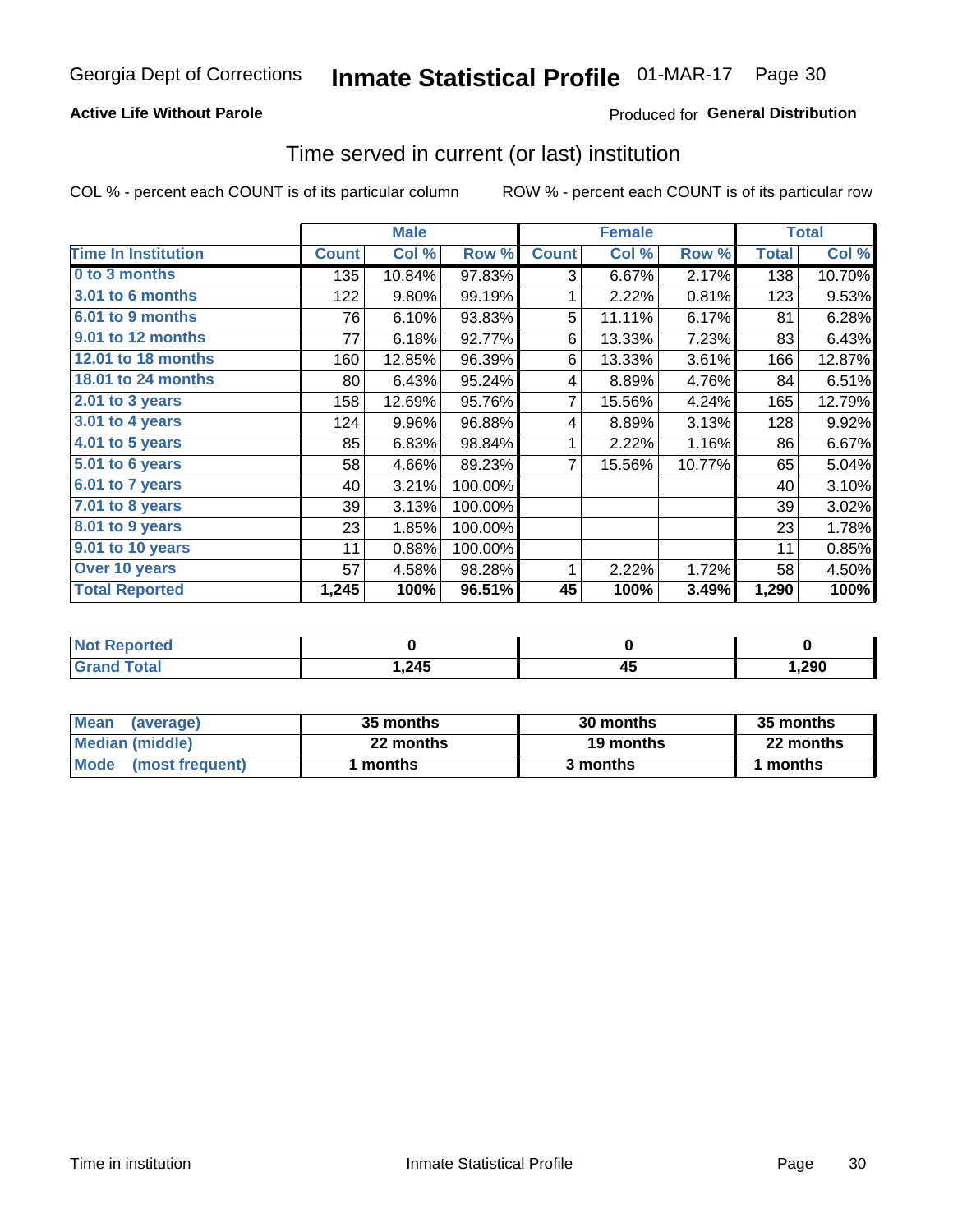## Inmate Statistical Profile 01-MAR-17 Page 31

#### **Active Life Without Parole**

#### Produced for General Distribution

### Highest grade level attained

COL % - percent each COUNT is of its particular column

|                              |                         | <b>Male</b> |         |                 | <b>Female</b> |        |                         | <b>Total</b> |
|------------------------------|-------------------------|-------------|---------|-----------------|---------------|--------|-------------------------|--------------|
| <b>Grade Level</b>           | <b>Count</b>            | Col %       | Row %   | <b>Count</b>    | Col %         | Row %  | <b>Total</b>            | Col %        |
| No school at all             | 2                       | 0.20%       | 100.00% |                 |               |        | 2                       | 0.20%        |
| Grade 1                      | 1                       | 0.10%       | 100.00% |                 |               |        | 1                       | 0.10%        |
| <b>Grade 2</b>               | 1                       | 0.10%       | 100.00% |                 |               |        | $\mathbf 1$             | 0.10%        |
| Grade 3                      | 3                       | 0.30%       | 100.00% |                 |               |        | 3                       | 0.30%        |
| <b>Grade 4</b>               | 3                       | 0.30%       | 100.00% |                 |               |        | 3                       | 0.30%        |
| Grade 5                      | 1                       | 0.10%       | 100.00% |                 |               |        | 1                       | 0.10%        |
| Grade 6                      | 9                       | 0.91%       | 100.00% |                 |               |        | 9                       | 0.89%        |
| <b>Grade 7</b>               | 36                      | 3.66%       | 100.00% |                 |               |        | 36                      | 3.57%        |
| Grade 8                      | 71                      | 7.22%       | 98.61%  | 1               | 4.17%         | 1.39%  | 72                      | 7.14%        |
| Grade 9                      | 129                     | 13.11%      | 97.73%  | 3               | 12.50%        | 2.27%  | 132                     | 13.10%       |
| Grade 10                     | 191                     | 19.41%      | 96.95%  | 6               | 25.00%        | 3.05%  | 197                     | 19.54%       |
| Grade 11                     | 164                     | 16.67%      | 98.80%  | $\overline{2}$  | 8.33%         | 1.20%  | 166                     | 16.47%       |
| <b>Grade 12 or GED</b>       | 236                     | 23.98%      | 96.72%  | 8               | 33.33%        | 3.28%  | 244                     | 24.21%       |
| Some tech school             | 12                      | 1.22%       | 92.31%  | 1               | 4.17%         | 7.69%  | 13                      | 1.29%        |
| <b>Completed tech school</b> | 15                      | 1.52%       | 100.00% |                 |               |        | 15                      | 1.49%        |
| College, 1 year              | 35                      | 3.56%       | 97.22%  | 1               | 4.17%         | 2.78%  | 36                      | 3.57%        |
| College, 2 year              | 37                      | 3.76%       | 97.37%  | 1               | 4.17%         | 2.63%  | 38                      | 3.77%        |
| College, 3 year              | 14                      | 1.42%       | 100.00% |                 |               |        | 14                      | 1.39%        |
| <b>Bachelor's degree</b>     | 16                      | 1.63%       | 100.00% |                 |               |        | 16                      | 1.59%        |
| <b>Master's degree</b>       | $\overline{\mathbf{4}}$ | 0.41%       | 100.00% |                 |               |        | $\overline{\mathbf{4}}$ | 0.40%        |
| Ph.D. degree                 | 1                       | 0.10%       | 50.00%  | 1               | 4.17%         | 50.00% | $\overline{2}$          | 0.20%        |
| Law degree                   | $\overline{2}$          | 0.20%       | 100.00% |                 |               |        | $\overline{2}$          | 0.20%        |
| <b>Medical degree</b>        | 1                       | 0.10%       | 100.00% |                 |               |        | 1                       | 0.10%        |
| <b>Total Reported</b>        | 984                     | 100%        | 97.62%  | $\overline{24}$ | 100.0%        | 2.38%  | 1,008                   | 100.0%       |

| ue o | 261<br>____ | ົ              | 282   |
|------|-------------|----------------|-------|
|      | .245        | . .<br>л.<br>∼ | 1,290 |

| <b>Mean</b><br>(average) | 10.74           | 11.38           | 10.75             |
|--------------------------|-----------------|-----------------|-------------------|
| Median (middle)          | Grade 11        | Other           | Grade 11          |
| Mode<br>(most frequent)  | Grade 12 or GED | Grade 12 or GED | I Grade 12 or GED |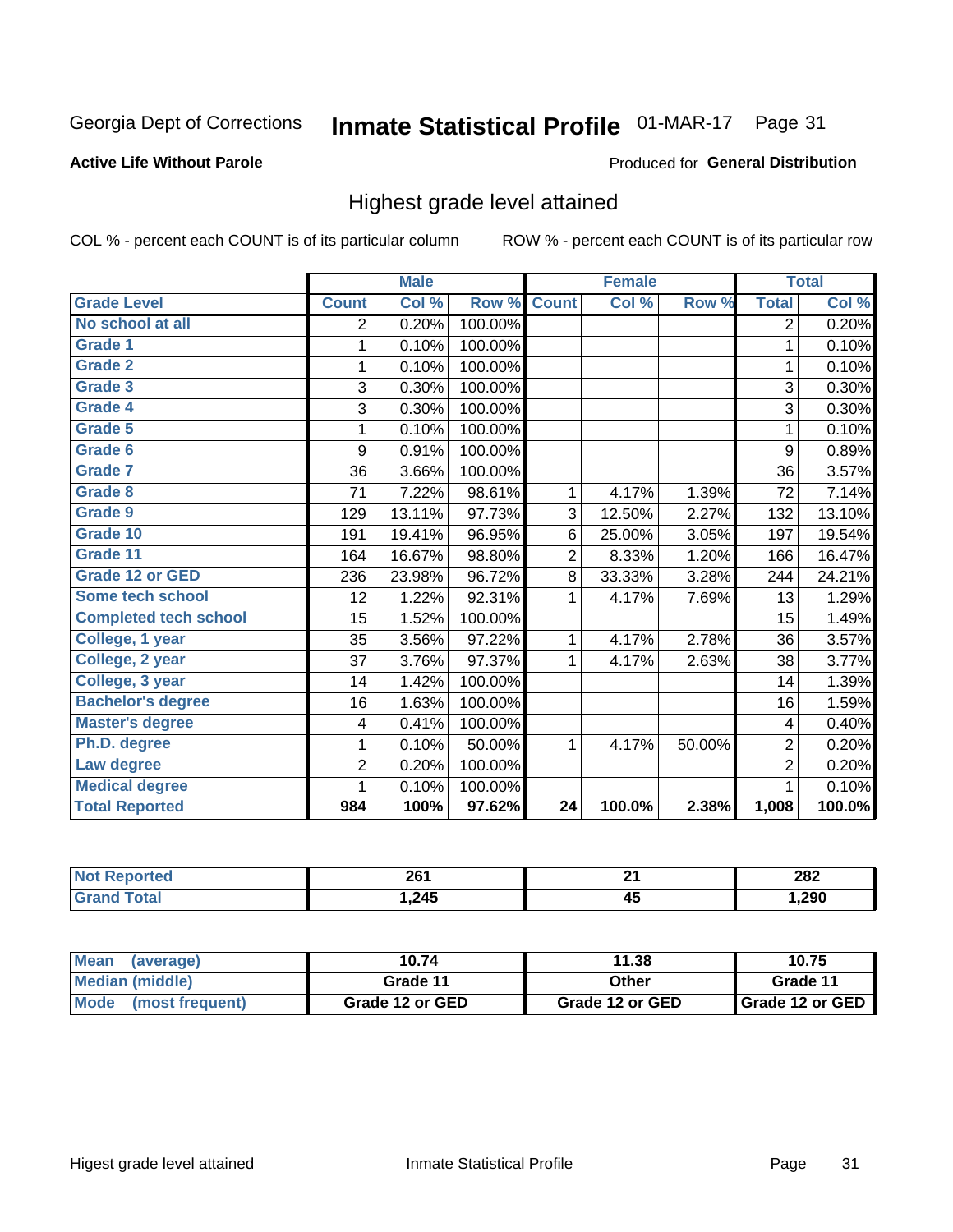## Inmate Statistical Profile 01-MAR-17 Page 32

#### **Active Life Without Parole**

#### Produced for General Distribution

### Culture fair IQ scores

COL % - percent each COUNT is of its particular column

|                       |              | <b>Male</b> |                    |    | <b>Female</b> |        |              | <b>Total</b> |
|-----------------------|--------------|-------------|--------------------|----|---------------|--------|--------------|--------------|
| <b>IQ Scores</b>      | <b>Count</b> | Col %       | <b>Row % Count</b> |    | Col %         | Row %  | <b>Total</b> | Col %        |
| $60 - 69$             | 38           | 3.43%       | 97.44%             |    | 2.94%         | 2.56%  | 39           | 3.42%        |
| $70 - 79$             | 86           | 7.77%       | 97.73%             | 2  | 5.88%         | 2.27%  | 88           | 7.71%        |
| $80 - 89$             | 153          | 13.82%      | 96.23%             | 6  | 17.65%        | 3.77%  | 159          | 13.94%       |
| $90 - 99$             | 273          | 24.66%      | 95.79%             | 12 | 35.29%        | 4.21%  | 285          | 24.98%       |
| $100 - 109$           | 309          | 27.91%      | 98.10%             | 6  | 17.65%        | 1.90%  | 315          | 27.61%       |
| $110 - 119$           | 205          | 18.52%      | 98.56%             | 3  | 8.82%         | 1.44%  | 208          | 18.23%       |
| $120 - 129$           | 41           | 3.70%       | 93.18%             | 3  | 8.82%         | 6.82%  | 44           | 3.86%        |
| $130 - 139$           | 2            | 0.18%       | 66.67%             | 1  | 2.94%         | 33.33% | 3            | 0.26%        |
| <b>Total Reported</b> | 1,107        | 100%        | 97.02%             | 34 | 100%          | 2.98%  | 1,141        | 100.0%       |

| <b>Not Reported</b>  | 1 2 7<br>I 41 |    | 134   |
|----------------------|---------------|----|-------|
| Not Valid (under 60) |               |    | 15    |
| <b>Grand Total</b>   | 1,245         | 45 | 1,290 |

| <b>Mean</b><br>(average) | 98  | 98  | 98 |
|--------------------------|-----|-----|----|
| Median (middle)          | 100 | 96  | 99 |
| Mode (most frequent)     | 99  | 102 | 99 |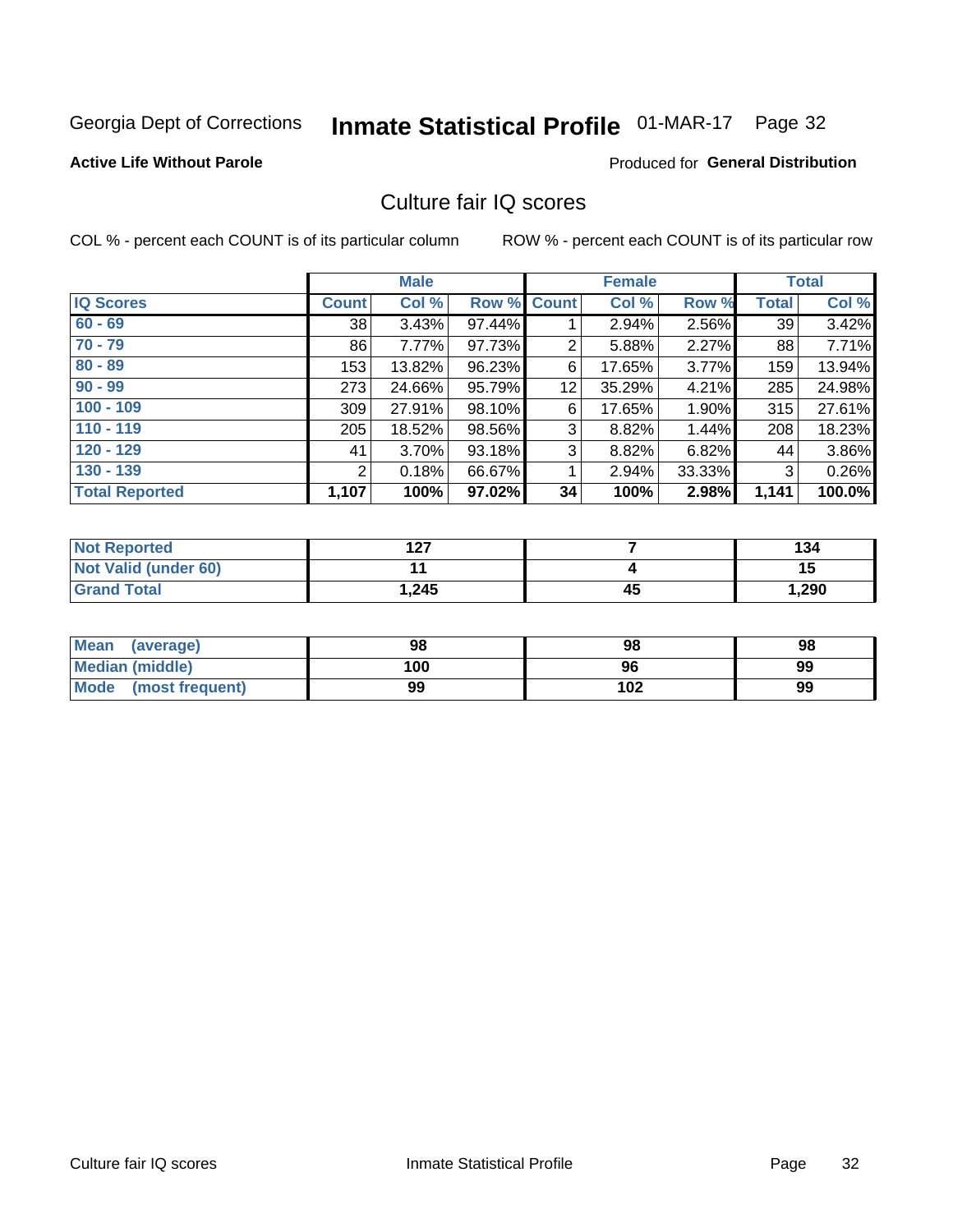## Inmate Statistical Profile 01-MAR-17 Page 33

#### **Active Life Without Parole**

#### Produced for General Distribution

## Wide Range Achievement Test (WRAT) reading score

COL % - percent each COUNT is of its particular column

|                           | <b>Male</b>  |        |         | <b>Female</b>   | <b>Total</b> |       |              |        |
|---------------------------|--------------|--------|---------|-----------------|--------------|-------|--------------|--------|
| <b>WRAT Reading Score</b> | <b>Count</b> | Col %  | Row %   | <b>Count</b>    | Col %        | Row % | <b>Total</b> | Col %  |
| $0.1$ to $0.9$            | 26           | 2.28%  | 100.00% |                 |              |       | 26           | 2.21%  |
| 1.0 to 1.9                | 17           | 1.49%  | 100.00% |                 |              |       | 17           | 1.44%  |
| 2.0 to 2.9                | 41           | 3.60%  | 95.35%  | $\overline{2}$  | 5.26%        | 4.65% | 43           | 3.65%  |
| 3.0 to 3.9                | 72           | 6.32%  | 96.00%  | 3               | 7.89%        | 4.00% | 75           | 6.37%  |
| 4.0 to 4.9                | 87           | 7.64%  | 96.67%  | 3               | 7.89%        | 3.33% | 90           | 7.65%  |
| 5.0 to 5.9                | 105          | 9.22%  | 98.13%  | $\overline{2}$  | 5.26%        | 1.87% | 107          | 9.09%  |
| 6.0 to 6.9                | 98           | 8.60%  | 98.00%  | $\overline{2}$  | 5.26%        | 2.00% | 100          | 8.50%  |
| 7.0 to 7.9                | 33           | 2.90%  | 100.00% |                 |              |       | 33           | 2.80%  |
| 8.0 to 8.9                | 85           | 7.46%  | 97.70%  | $\overline{2}$  | 5.26%        | 2.30% | 87           | 7.39%  |
| 9.0 to 9.9                | 67           | 5.88%  | 97.10%  | $\overline{2}$  | 5.26%        | 2.90% | 69           | 5.86%  |
| 10.0 to 10.9              | 60           | 5.27%  | 98.36%  | 1               | 2.63%        | 1.64% | 61           | 5.18%  |
| 11.0 to 11.9              | 119          | 10.45% | 95.20%  | 6               | 15.79%       | 4.80% | 125          | 10.62% |
| 12.0 to 12.9              | 275          | 24.14% | 95.82%  | 12 <sub>2</sub> | 31.58%       | 4.18% | 287          | 24.38% |
| 13                        | 54           | 4.74%  | 94.74%  | 3               | 7.89%        | 5.26% | 57           | 4.84%  |
| <b>Total Reported</b>     | 1,139        | 100%   | 96.77%  | 38              | 100%         | 3.23% | 1,177        | 100%   |

| <b>Not</b><br><b>Reported</b> | 106   |         | 442<br>. |
|-------------------------------|-------|---------|----------|
| <b>Total</b>                  | 1,245 | л.<br>∼ | 290, ا   |

| <b>Mean</b><br>(average)       | 8.59       | 9.49                 | 8.62 |
|--------------------------------|------------|----------------------|------|
| <b>Median (middle)</b>         | ר ח<br>J.Z | 11 O<br>. <i>. .</i> | 9.Z  |
| <b>Mode</b><br>(most frequent) | l2.9       | 12.9                 | 12.9 |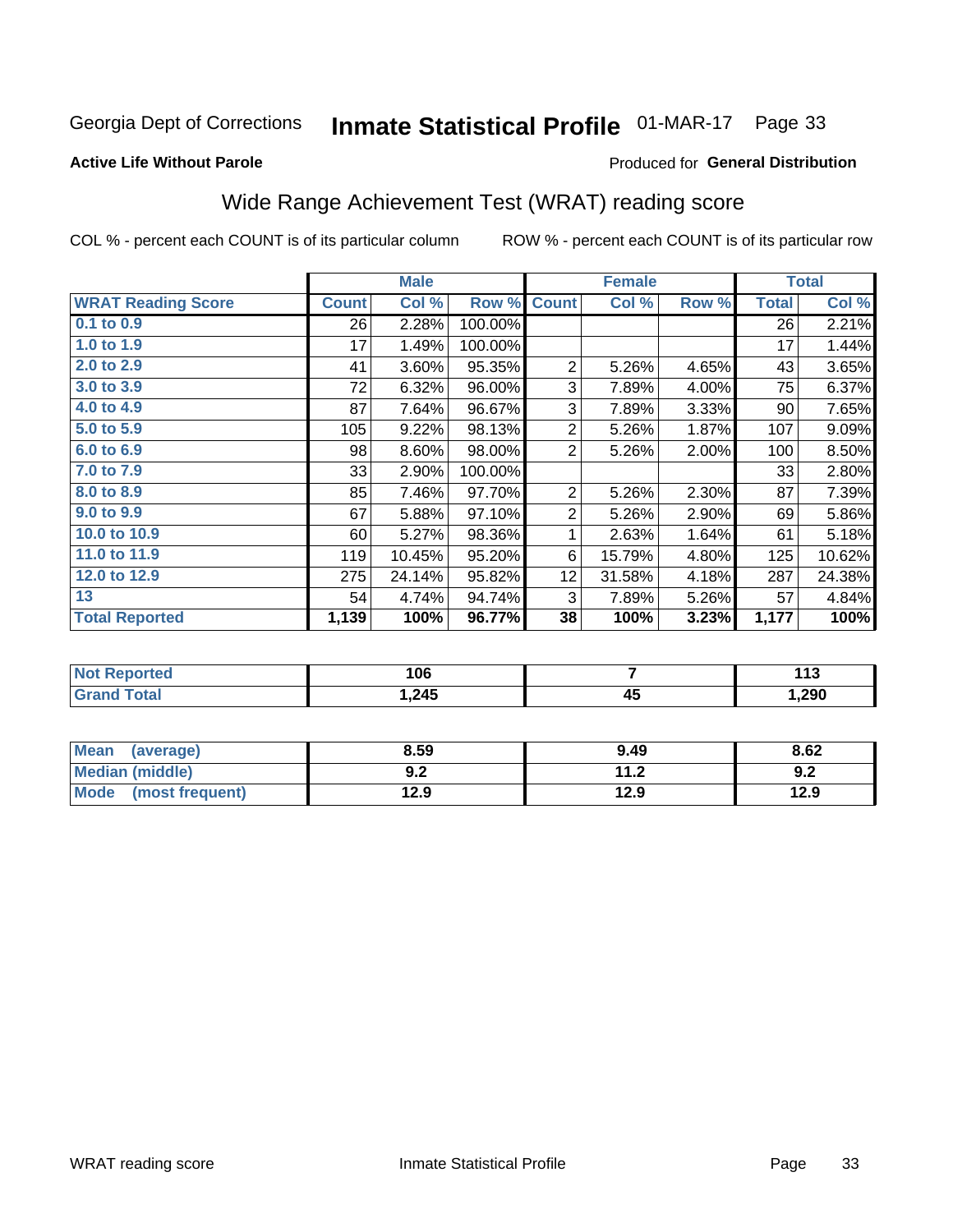## Inmate Statistical Profile 01-MAR-17 Page 34

#### **Active Life Without Parole**

#### Produced for General Distribution

## Wide Range Achievement Test (WRAT) math score

COL % - percent each COUNT is of its particular column

|                              |              | <b>Male</b> |         |                 | <b>Female</b> | <b>Total</b> |              |        |
|------------------------------|--------------|-------------|---------|-----------------|---------------|--------------|--------------|--------|
| <b>WRAT Mathematic Score</b> | <b>Count</b> | Col %       | Row %   | <b>Count</b>    | Col %         | Row %        | <b>Total</b> | Col %  |
| 0.1 to 0.9                   | 3            | 0.26%       | 100.00% |                 |               |              | 3            | 0.25%  |
| 1.0 to 1.9                   | 9            | 0.79%       | 100.00% |                 |               |              | 9            | 0.76%  |
| 2.0 to 2.9                   | 26           | 2.28%       | 96.30%  | 1               | 2.63%         | 3.70%        | 27           | 2.29%  |
| 3.0 to 3.9                   | 62           | 5.44%       | 96.88%  | $\overline{2}$  | 5.26%         | 3.13%        | 64           | 5.44%  |
| 4.0 to 4.9                   | 121          | 10.62%      | 96.80%  | 4               | 10.53%        | 3.20%        | 125          | 10.62% |
| 5.0 to 5.9                   | 154          | 13.52%      | 98.09%  | 3               | 7.89%         | 1.91%        | 157          | 13.34% |
| 6.0 to 6.9                   | 252          | 22.12%      | 97.67%  | 6               | 15.79%        | 2.33%        | 258          | 21.92% |
| 7.0 to 7.9                   | 115          | 10.10%      | 97.46%  | 3               | 7.89%         | 2.54%        | 118          | 10.03% |
| 8.0 to 8.9                   | 112          | 9.83%       | 97.39%  | 3               | 7.89%         | 2.61%        | 115          | 9.77%  |
| 9.0 to 9.9                   | 88           | 7.73%       | 95.65%  | 4               | 10.53%        | 4.35%        | 92           | 7.82%  |
| 10.0 to 10.9                 | 27           | 2.37%       | 100.00% |                 |               |              | 27           | 2.29%  |
| 11.0 to 11.9                 | 41           | 3.60%       | 97.62%  | 1               | 2.63%         | 2.38%        | 42           | 3.57%  |
| 12.0 to 12.9                 | 122          | 10.71%      | 92.42%  | 10 <sup>1</sup> | 26.32%        | 7.58%        | 132          | 11.21% |
| 13                           | 7            | 0.61%       | 87.50%  | 1               | 2.63%         | 12.50%       | 8            | 0.68%  |
| <b>Total Reported</b>        | 1,139        | 100%        | 96.77%  | 38              | 100%          | 3.23%        | 1,177        | 100%   |
|                              |              |             |         |                 |               |              |              |        |

| <b>Not Reported</b>   | 106    |         | 442<br>. |
|-----------------------|--------|---------|----------|
| <b>Total</b><br>Grand | .245.، | ΛI<br>᠇ | 1,290    |

| Mean (average)       | 7.36 | 8.42 | 7.39 |
|----------------------|------|------|------|
| Median (middle)      | 6.9  | 7.9  | 6.9  |
| Mode (most frequent) | 12.9 | 12.9 | 12.9 |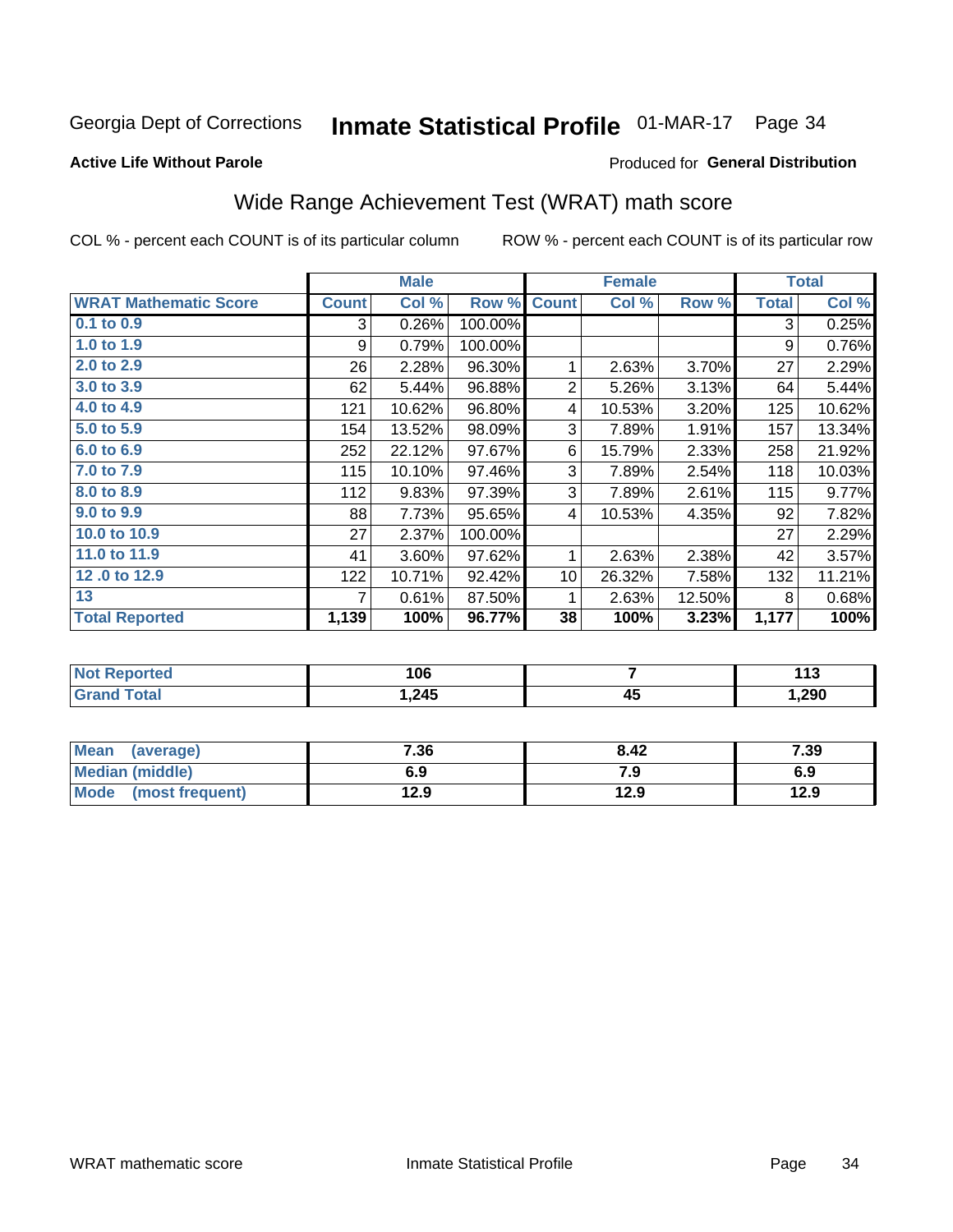#### Inmate Statistical Profile 01-MAR-17 Page 35

#### **Active Life Without Parole**

#### Produced for General Distribution

### Wide Range Achievement Test (WRAT) spelling score

COL % - percent each COUNT is of its particular column

|                            |              | <b>Male</b>      |         | <b>Female</b>  |               |       | <b>Total</b> |        |
|----------------------------|--------------|------------------|---------|----------------|---------------|-------|--------------|--------|
| <b>WRAT Spelling Score</b> | <b>Count</b> | Col %            | Row %   | <b>Count</b>   | Col %         | Row % | <b>Total</b> | Col %  |
| $0.1$ to $0.9$             | 19           | 1.67%            | 100.00% |                |               |       | 19           | 1.62%  |
| 1.0 to 1.9                 | 33           | 2.90%            | 100.00% |                |               |       | 33           | 2.81%  |
| 2.0 to 2.9                 | 52           | 4.57%            | 96.30%  | $\overline{2}$ | 5.26%         | 3.70% | 54           | 4.60%  |
| 3.0 to 3.9                 | 69           | 6.07%            | 97.18%  | $\overline{c}$ | 5.26%         | 2.82% | 71           | 6.04%  |
| 4.0 to 4.9                 | 70           | 6.16%            | 98.59%  | 1              | 2.63%         | 1.41% | 71           | 6.04%  |
| 5.0 to 5.9                 | 127          | 11.17%           | 99.22%  | 1              | 2.63%         | 0.78% | 128          | 10.89% |
| 6.0 to 6.9                 | 103          | 9.06%            | 99.04%  | 1              | 2.63%         | 0.96% | 104          | 8.85%  |
| 7.0 to 7.9                 | 98           | 8.62%            | 97.03%  | 3              | 7.89%         | 2.97% | 101          | 8.60%  |
| 8.0 to 8.9                 | 99           | 8.71%            | 97.06%  | 3              | 7.89%         | 2.94% | 102          | 8.68%  |
| 9.0 to 9.9                 | 63           | 5.54%            | 100.00% |                |               |       | 63           | 5.36%  |
| 10.0 to 10.9               | 56           | 4.93%            | 100.00% |                |               |       | 56           | 4.77%  |
| 11.0 to 11.9               | 80           | 7.04%            | 94.12%  | 5              | 13.16%        | 5.88% | 85           | 7.23%  |
| 12.0 to 12.9               | 239          | 21.02%           | 92.64%  | 19             | 50.00%        | 7.36% | 258          | 21.96% |
| 13                         | 29           | 2.55%            | 96.67%  | 1              | 2.63%         | 3.33% | 30           | 2.55%  |
| <b>Total Reported</b>      | 1,137        | 100%             | 96.77%  | 38             | 100%          | 3.23% | 1,175        | 100%   |
|                            |              |                  |         |                |               |       |              |        |
| Mart Daniel and a st       |              | $\overline{100}$ |         |                | $\rightarrow$ |       |              | 44 F   |

| ontea    | 108    |           | .      |
|----------|--------|-----------|--------|
| $\sim$ . | 245. ا | A I<br>᠇៶ | 290, ا |

| <b>Mean</b><br>(average) | 8.10 | 10.22 | 8.16 |
|--------------------------|------|-------|------|
| Median (middle)          | 7.a  | 12.3  | 8.3  |
| Mode<br>(most frequent)  | 12.9 | 12.9  | 12.9 |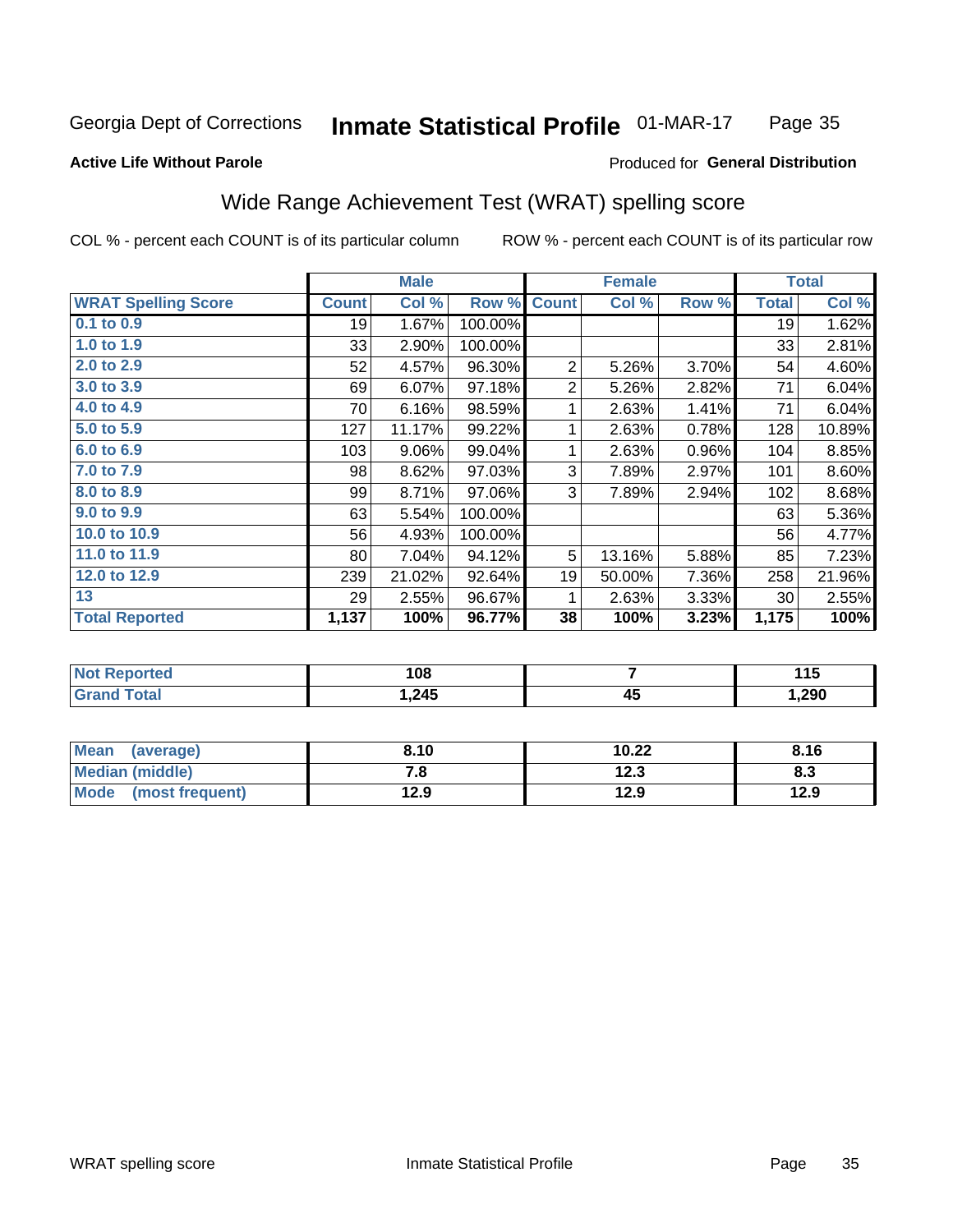## Inmate Statistical Profile 01-MAR-17 Page 36

#### **Active Life Without Parole**

#### **Produced for General Distribution**

## Current / last mental health treatment level

COL % - percent each COUNT is of its particular column

|                                    |              | <b>Male</b> |           |              | <b>Female</b> |        |                 | <b>Total</b> |
|------------------------------------|--------------|-------------|-----------|--------------|---------------|--------|-----------------|--------------|
| <b>Mental Health Treatment Lev</b> | <b>Count</b> | Col%        | Row %     | <b>Count</b> | Col %         | Row %  | Total           | Col %        |
| 1 No problem at current time       | 248          | 45.01%      | 96.88%    | 8            | 21.62%        | 3.13%  | 256             | 43.54%       |
| 2 Receiving outpatient             | 225          | 40.83%      | 89.29%    | 27           | 72.97%        | 10.71% | 252             | 42.86%       |
| Treatment                          |              |             |           |              |               |        |                 |              |
| 3 Inpatient, moderate              | 65           | 11.80%      | $97.01\%$ | 2            | 5.41%         | 2.99%  | 67              | 11.39%       |
| Treatment                          |              |             |           |              |               |        |                 |              |
| 4 Inpatient, intensive             | 13           | $2.36\%$    | 100.00%   |              |               |        | 13 <sub>1</sub> | 2.21%        |
| Treatment                          |              |             |           |              |               |        |                 |              |
| <b>Total Evaluated</b>             | 551          | 100%        | 93.71%    | 37           | 100%          | 6.29%  | 588             | 100%         |

| Never had MH evaluation | 694    |    | 702  |
|-------------------------|--------|----|------|
| $\tau$ otal             | 245. ا | ᠇֊ | 290, |

| <b>Median (middle)</b> | <b>Receiving outpatient</b><br>treatment | <b>Receiving outpatient</b><br>treatment | <b>Receiving</b><br>outpatient<br>treatment |  |  |
|------------------------|------------------------------------------|------------------------------------------|---------------------------------------------|--|--|
| <b>Mode</b>            | No problem at current time               | <b>Receiving outpatient</b>              | No problem at                               |  |  |
| (most frequent)        |                                          | treatment                                | current time                                |  |  |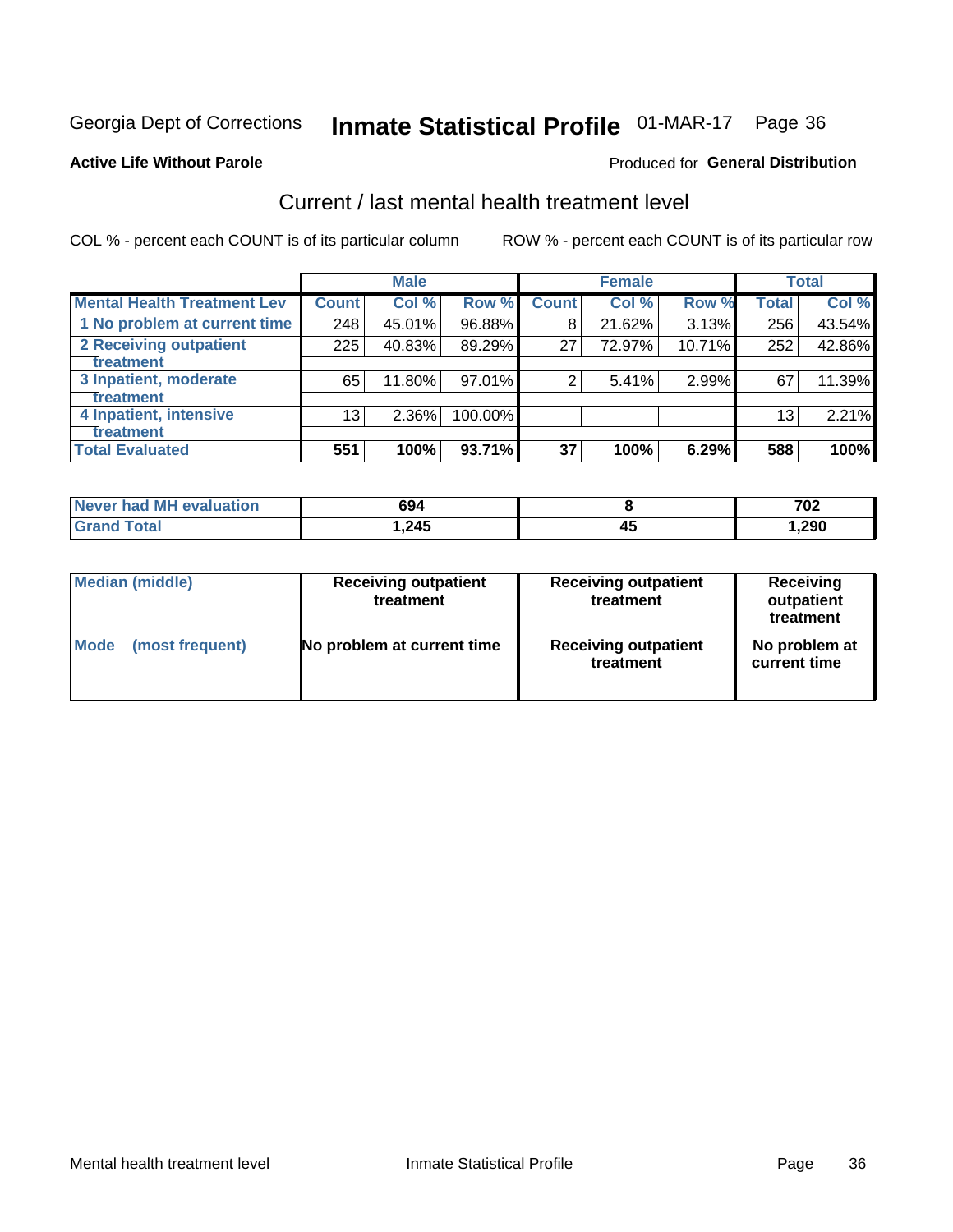#### Inmate Statistical Profile 01-MAR-17 Page 37

#### **Active Life Without Parole**

#### Produced for General Distribution

## PULHESDWIT medical scale - 'P' overall condition ('P'hysical)

COL % - percent each COUNT is of its particular column

|                                  |         | <b>Male</b> |                    |    | <b>Female</b> |       |              | <b>Total</b> |
|----------------------------------|---------|-------------|--------------------|----|---------------|-------|--------------|--------------|
| 'P' Overall Condition            | Count l | Col %       | <b>Row % Count</b> |    | Col %         | Row % | <b>Total</b> | Col %        |
| 1 No medical illness             | 844     | 74.30%      | 97.35%             | 23 | $51.11\%$     | 2.65% | 867          | 73.41%       |
| 2 Well-controlled chronic        | 270     | 23.77%      | 92.47%             | 22 | 48.89%        | 7.53% | 292          | 24.72%       |
| <b>illness</b>                   |         |             |                    |    |               |       |              |              |
| 3 Poorly-controlled chronic      | 21      | 1.85%       | 100.00%            |    |               |       | 21           | 1.78%        |
| <b>illness</b>                   |         |             |                    |    |               |       |              |              |
| 4 Significant problems requiring |         | 0.09%       | 100.00%            |    |               |       |              | 0.08%        |
| special housing                  |         |             |                    |    |               |       |              |              |
| <b>Total Reported</b>            | 1,136   | 100%        | 96.19%             | 45 | 100%          | 3.81% | 1,181        | 100%         |

|      | 109  |                    | 109  |
|------|------|--------------------|------|
| ____ | .24F | $\mathbf{r}$<br>᠇៶ | ,290 |

| <b>Mode</b> | (most frequent) | ' No medical illness | 1 No medical illness | 1 No medical<br>illness |
|-------------|-----------------|----------------------|----------------------|-------------------------|
|-------------|-----------------|----------------------|----------------------|-------------------------|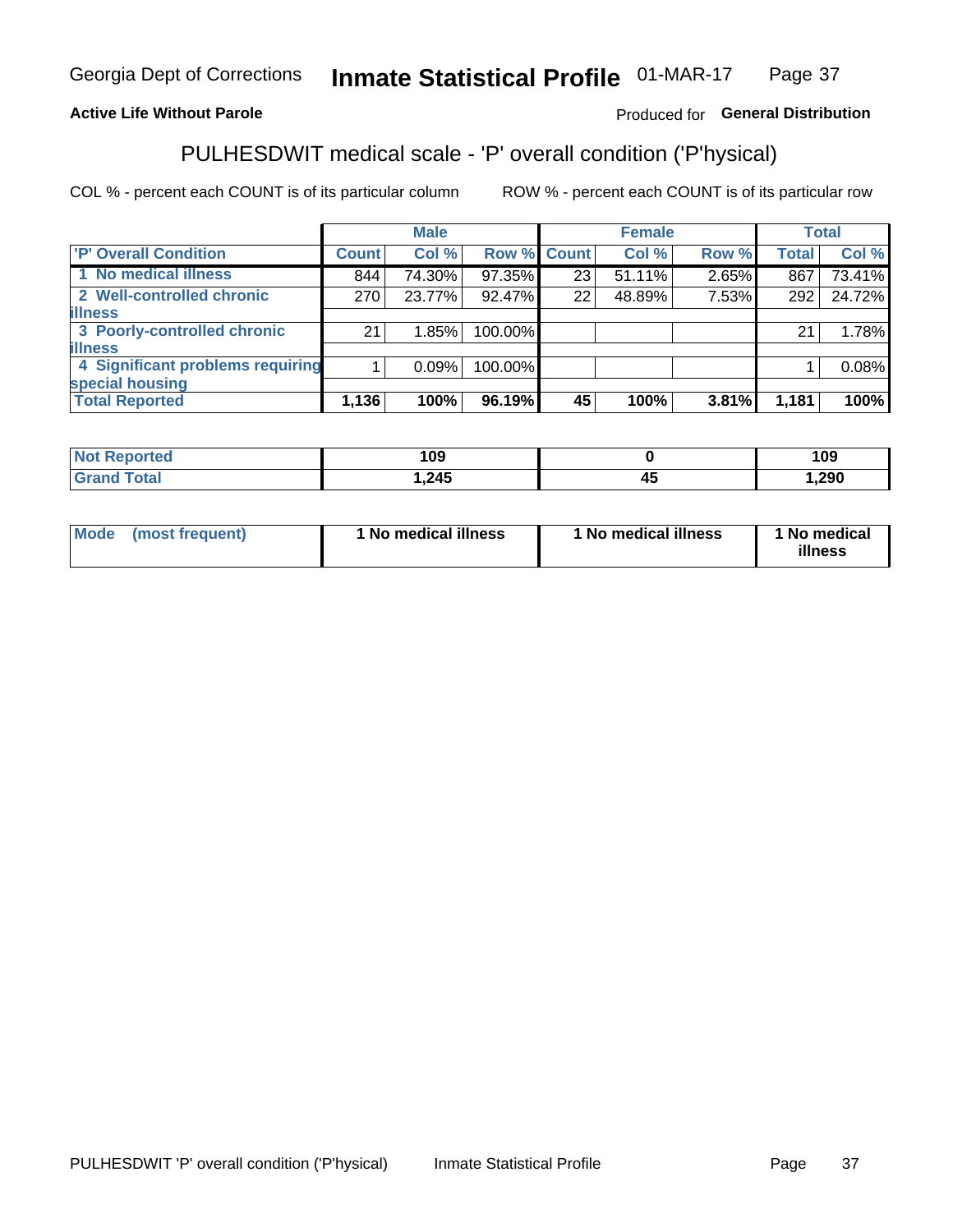#### **Active Life Without Parole**

#### Produced for General Distribution

## PULHESDWIT medical scale - 'U' upper body

COL % - percent each COUNT is of its particular column

|                              |               | <b>Male</b> |         |              | <b>Female</b> |       |              | <b>Total</b> |
|------------------------------|---------------|-------------|---------|--------------|---------------|-------|--------------|--------------|
| <b>U' Upper Body</b>         | <b>Count!</b> | Col %       | Row %   | <b>Count</b> | Col %         | Row % | <b>Total</b> | Col %        |
| 1 Upper bones, joints,       | 1,077         | 94.89%      | 96.33%  | 41           | $91.11\%$     | 3.67% | 1,118        | 94.75%       |
| muscles all OK               |               |             |         |              |               |       |              |              |
| 2 One or both arms minimally | 51            | 4.49%       | 92.73%  | 4            | 8.89%         | 7.27% | 55           | 4.66%        |
| limited                      |               |             |         |              |               |       |              |              |
| 3 One or both arms           | 5             | 0.44%       | 100.00% |              |               |       | 5            | 0.42%        |
| <b>moderately limited</b>    |               |             |         |              |               |       |              |              |
| 4 One arm disabled,          |               | 0.09%       | 100.00% |              |               |       |              | 0.08%        |
| paralyzed, or amputated      |               |             |         |              |               |       |              |              |
| 5 Both arms disabled,        |               | 0.09%       | 100.00% |              |               |       |              | 0.08%        |
| paralyzed, or amputated      |               |             |         |              |               |       |              |              |
| <b>Total Reported</b>        | 1,135         | 100%        | 96.19%  | 45           | 100%          | 3.81% | 1,180        | 100%         |

| <b>Not Reported</b> | 44 C  | 110   |
|---------------------|-------|-------|
| <b>Grand Total</b>  | 1,245 | .290, |

| Mode (most frequent) | 1 Upper bones, joints,<br>muscles all OK | 1 Upper bones, joints,<br>muscles all OK | 1 Upper bones,<br>joints, muscles all<br>ΟK |
|----------------------|------------------------------------------|------------------------------------------|---------------------------------------------|
|----------------------|------------------------------------------|------------------------------------------|---------------------------------------------|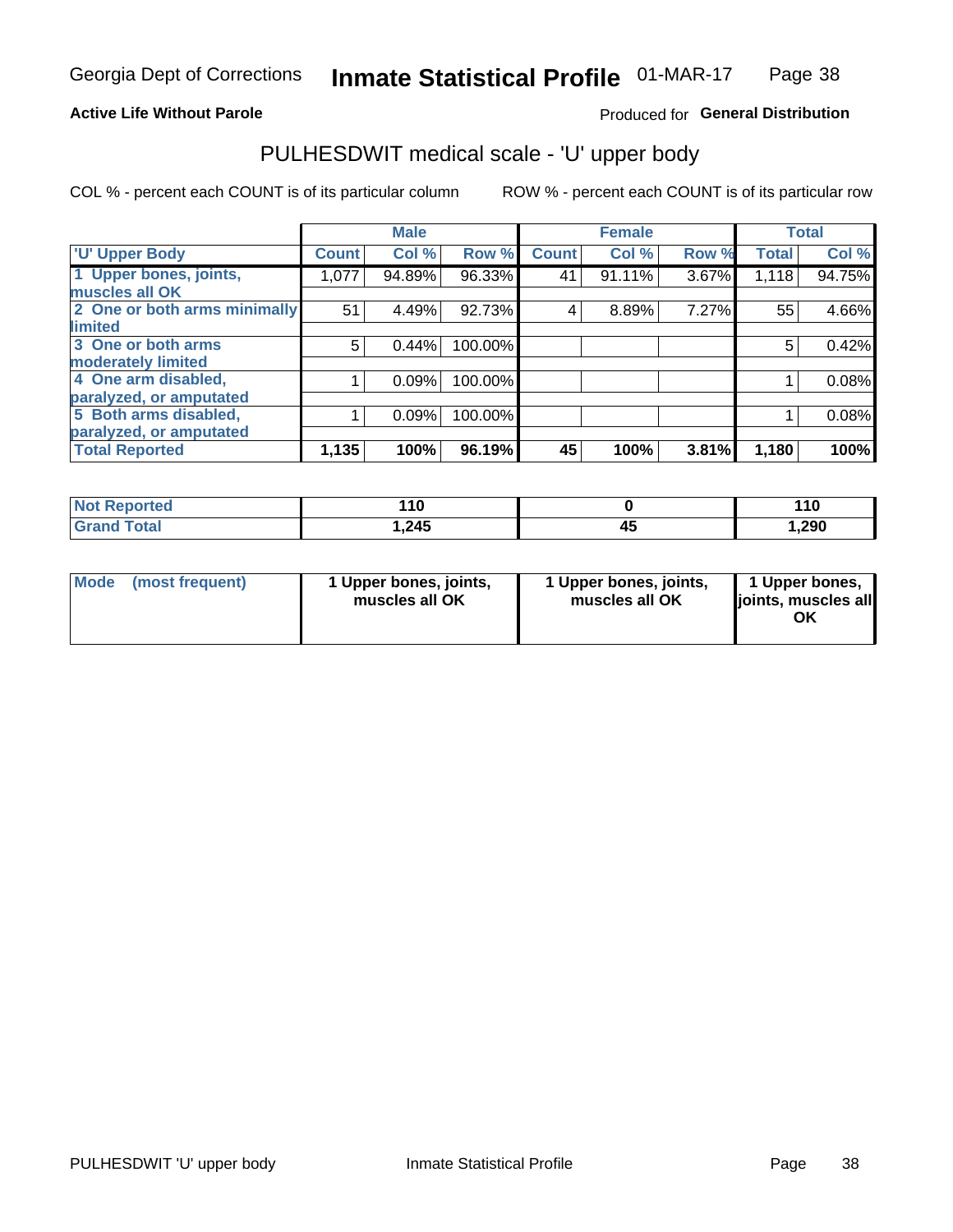#### **Active Life Without Parole**

#### Produced for General Distribution

### PULHESDWIT medical scale - 'L' lower body

COL % - percent each COUNT is of its particular column

|                                |              | <b>Male</b> |         |              | <b>Female</b> |       |              | <b>Total</b> |
|--------------------------------|--------------|-------------|---------|--------------|---------------|-------|--------------|--------------|
| 'L' Lower Body                 | <b>Count</b> | Col %       | Row %   | <b>Count</b> | Col %         | Row % | <b>Total</b> | Col %        |
| 1 Lower bones, joints,         | 996          | 87.75%      | 96.23%  | 39           | 86.67%        | 3.77% | 1,035        | 87.71%       |
| muscles all OK                 |              |             |         |              |               |       |              |              |
| 2 One or both legs minimally   | 124          | 10.93%      | 95.38%  | 6            | 13.33%        | 4.62% | 130          | 11.02%       |
| limited                        |              |             |         |              |               |       |              |              |
| 3 One or both legs             | 11           | 0.97%       | 100.00% |              |               |       | 11           | 0.93%        |
| moderately limited             |              |             |         |              |               |       |              |              |
| 4 One leg disabled, paralyzed, | 4            | 0.35%       | 100.00% |              |               |       | 4            | 0.34%        |
| or amputated                   |              |             |         |              |               |       |              |              |
| <b>Total Reported</b>          | 1,135        | 100%        | 96.19%  | 45           | 100%          | 3.81% | 1,180        | 100%         |

| <b>Not Reported</b> | 10    | 110    |
|---------------------|-------|--------|
| <b>Grand Total</b>  | 1,245 | 290, ا |

|  | Mode (most frequent) | 1 Lower bones, joints,<br>muscles all OK | 1 Lower bones, joints,<br>muscles all OK | 1 Lower bones,<br>joints, muscles all<br>ΟK |
|--|----------------------|------------------------------------------|------------------------------------------|---------------------------------------------|
|--|----------------------|------------------------------------------|------------------------------------------|---------------------------------------------|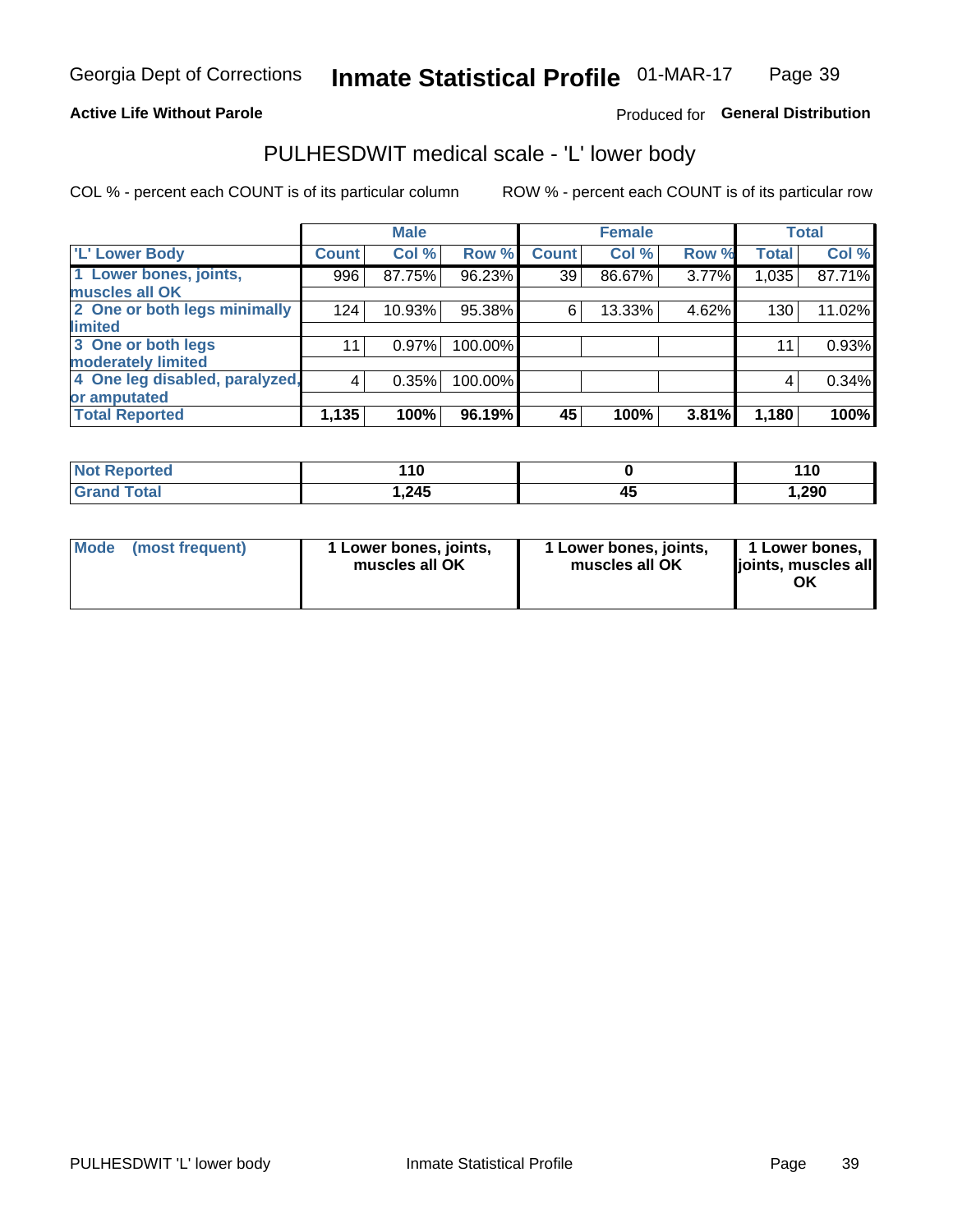#### **Active Life Without Parole**

**Produced for General Distribution** 

### PULHESDWIT medical scale - 'H' hearing

COL % - percent each COUNT is of its particular column

|                                                               |                 | <b>Male</b> |                    |     | <b>Female</b> |          | <b>Total</b> |        |
|---------------------------------------------------------------|-----------------|-------------|--------------------|-----|---------------|----------|--------------|--------|
| <b>H'</b> Hearing                                             | <b>Count</b>    | Col %       | <b>Row % Count</b> |     | Col%          | Row %    | <b>Total</b> | Col %  |
| 1 Normal hearing both ears                                    | 1,115           | 98.59%      | 96.12%             | 45' | 100.00%       | 3.88%    | 1,160        | 98.64% |
| 2 Some loss in one ear with<br>other OK, or mild loss in both | 13 <sub>1</sub> | 1.15%       | 100.00%            |     |               |          | 13           | 1.11%  |
| 3 Total loss in one ear with<br>mild loss in other            | 3               | 0.27%       | 100.00%            |     |               |          |              | 0.26%  |
| <b>Total Reported</b>                                         | 1,131           | 100%        | 96.17%             | 45  | 100%          | $3.83\%$ | 1,176        | 100.0% |

| Reported<br><b>NOT</b> | '14∶         | . .<br> |
|------------------------|--------------|---------|
| <b>otal</b>            | クイベ<br>U+4,I | ,290    |

| Mode (most frequent) | 1 Normal hearing both ears 1 Normal hearing both ears 1 Normal hearing | both ears |
|----------------------|------------------------------------------------------------------------|-----------|
|                      |                                                                        |           |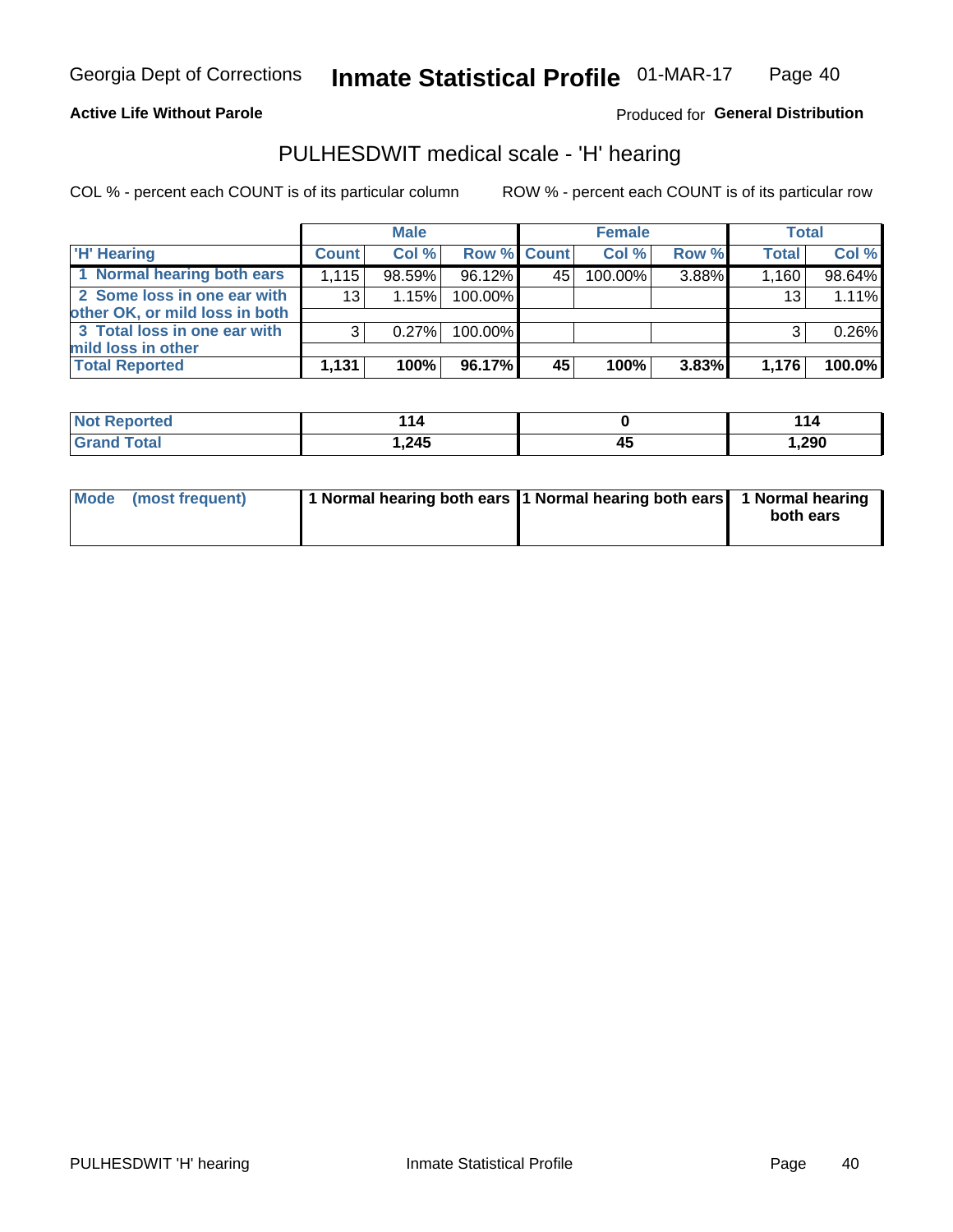#### **Active Life Without Parole**

#### Produced for General Distribution

### PULHESDWIT medical scale - 'E' vision

COL % - percent each COUNT is of its particular column

|                                |                 | <b>Male</b> |             |                 | <b>Female</b> |       |              | <b>Total</b> |
|--------------------------------|-----------------|-------------|-------------|-----------------|---------------|-------|--------------|--------------|
| <b>E' Vision</b>               | <b>Count</b>    | Col %       | Row % Count |                 | Col %         | Row % | <b>Total</b> | Col %        |
| 1 Correctable to 20/40 in both | 852             | 77.74%      | 97.93%      | 18 <sub>1</sub> | 43.90%        | 2.07% | 870          | 76.52%       |
| eyes                           |                 |             |             |                 |               |       |              |              |
| 2 Correctable to 20/70 in one  | 222             | 20.26%      | 91.36%      | 21              | 51.22%        | 8.64% | 243          | 21.37%       |
| eye, may be blind in other     |                 |             |             |                 |               |       |              |              |
| 3 Correctable to 20/200 in one | 20 <sub>1</sub> | 1.82%       | 90.91%      |                 | 4.88%         | 9.09% | 22           | 1.93%        |
| eye, may be blind in other     |                 |             |             |                 |               |       |              |              |
| 4 One eye not correctable to   |                 | 0.18%       | 100.00%     |                 |               |       | 2            | 0.18%        |
| 20/200, other may be blind     |                 |             |             |                 |               |       |              |              |
| <b>Total Reported</b>          | 1,096           | 100%        | 96.39%      | 41              | 100%          | 3.61% | 1,137        | 100%         |

| <b>Not Reported</b> | 49    |    | 4E <sub>c</sub><br>199 |
|---------------------|-------|----|------------------------|
| Total               | 1,245 | 45 | .290                   |

| Mode (most frequent) | 1 Correctable to 20/40 in both 2 Correctable to 20/70 in one 1 Correctable to |                                               |  |
|----------------------|-------------------------------------------------------------------------------|-----------------------------------------------|--|
|                      | eves                                                                          | eye, may be blind in other 20/40 in both eyes |  |
|                      |                                                                               |                                               |  |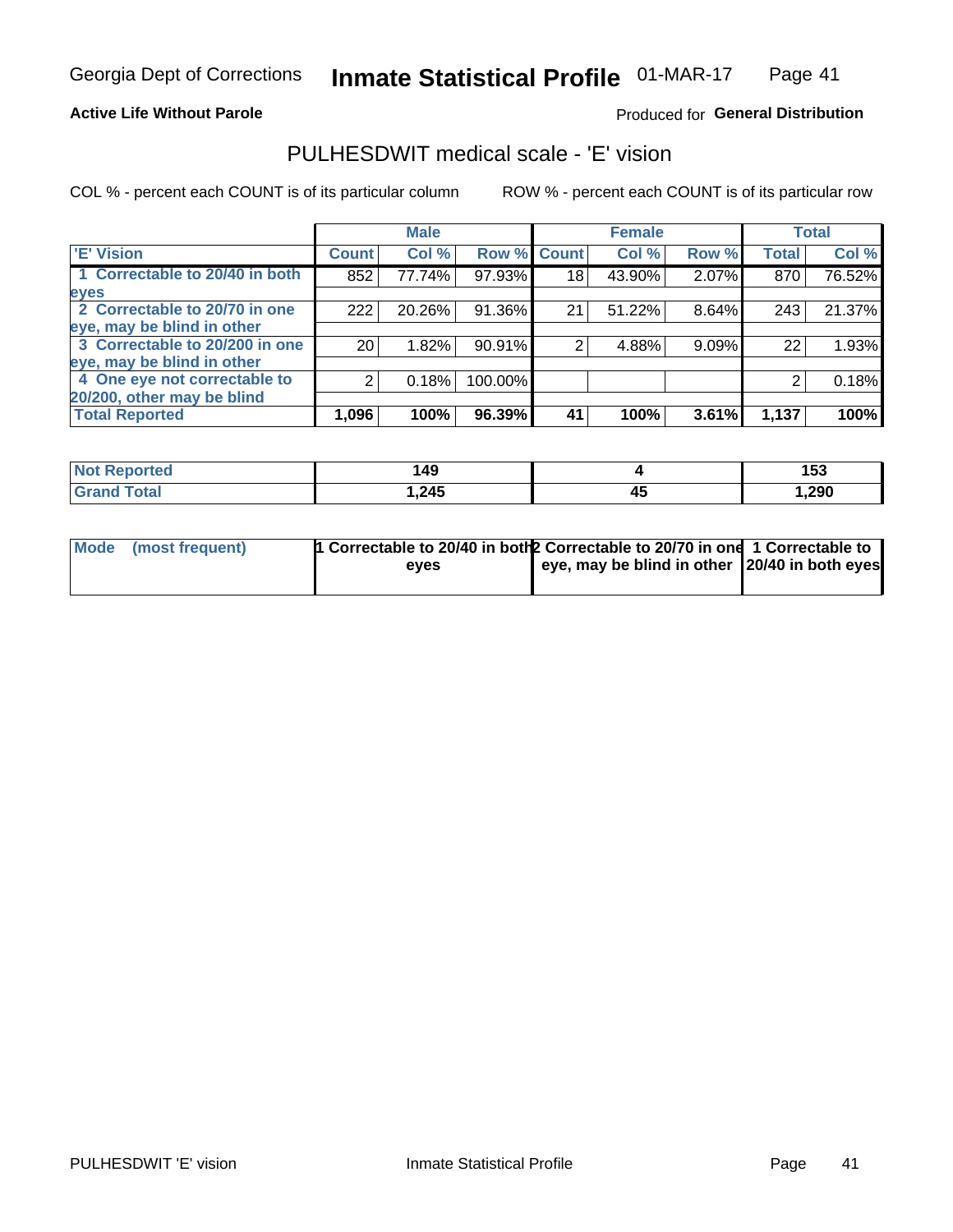#### **Active Life Without Parole**

#### Produced for General Distribution

## PULHESDWIT medical scale - 'S' pSychiatric

COL % - percent each COUNT is of its particular column

|                                        |              | <b>Male</b> |                    |    | <b>Female</b> |        |              | <b>Total</b> |
|----------------------------------------|--------------|-------------|--------------------|----|---------------|--------|--------------|--------------|
| 'S' pSychiatric                        | <b>Count</b> | Col %       | <b>Row % Count</b> |    | Col %         | Row %  | <b>Total</b> | Col %        |
| 1 No impairment or disorders           | 963          | 82.10%      | 98.97%             | 10 | 29.41%        | 1.03%  | 973          | 80.61%       |
| 2 Stable, or in remission, or          | 146          | 12.45%      | 86.39%             | 23 | 67.65%        | 13.61% | 169          | 14.00%       |
| mild impairment or retardation         |              |             |                    |    |               |        |              |              |
| 3 Requires moderate inpatient          | 53           | $4.52\%$    | 98.15%             |    | 2.94%         | 1.85%  | 54           | 4.47%        |
| treatment                              |              |             |                    |    |               |        |              |              |
| 4 Requires intensive inpatient         | 9            | 0.77%       | 100.00%            |    |               |        | 9            | 0.75%        |
| treatment                              |              |             |                    |    |               |        |              |              |
| <b>5 Requires Crisis Stabilization</b> | ◠            | 0.17%       | 100.00%            |    |               |        | 2            | 0.17%        |
| Unit (CSU) inpatient care              |              |             |                    |    |               |        |              |              |
| <b>Total Reported</b>                  | 1,173        | 100%        | 97.18%             | 34 | 100%          | 2.82%  | 1,207        | 100%         |

| <b>Not Reported</b>   | $\overline{\phantom{a}}$ | n.<br>ია |
|-----------------------|--------------------------|----------|
| Total<br><b>Grand</b> | 1,245                    | 290. ا   |

| Mode (most frequent) | <b>1 No impairment or disorders</b> 2 Stable, or in remission, 11 No impairment or |                       |           |
|----------------------|------------------------------------------------------------------------------------|-----------------------|-----------|
|                      |                                                                                    | or mild impairment or | disorders |
|                      |                                                                                    | retardation           |           |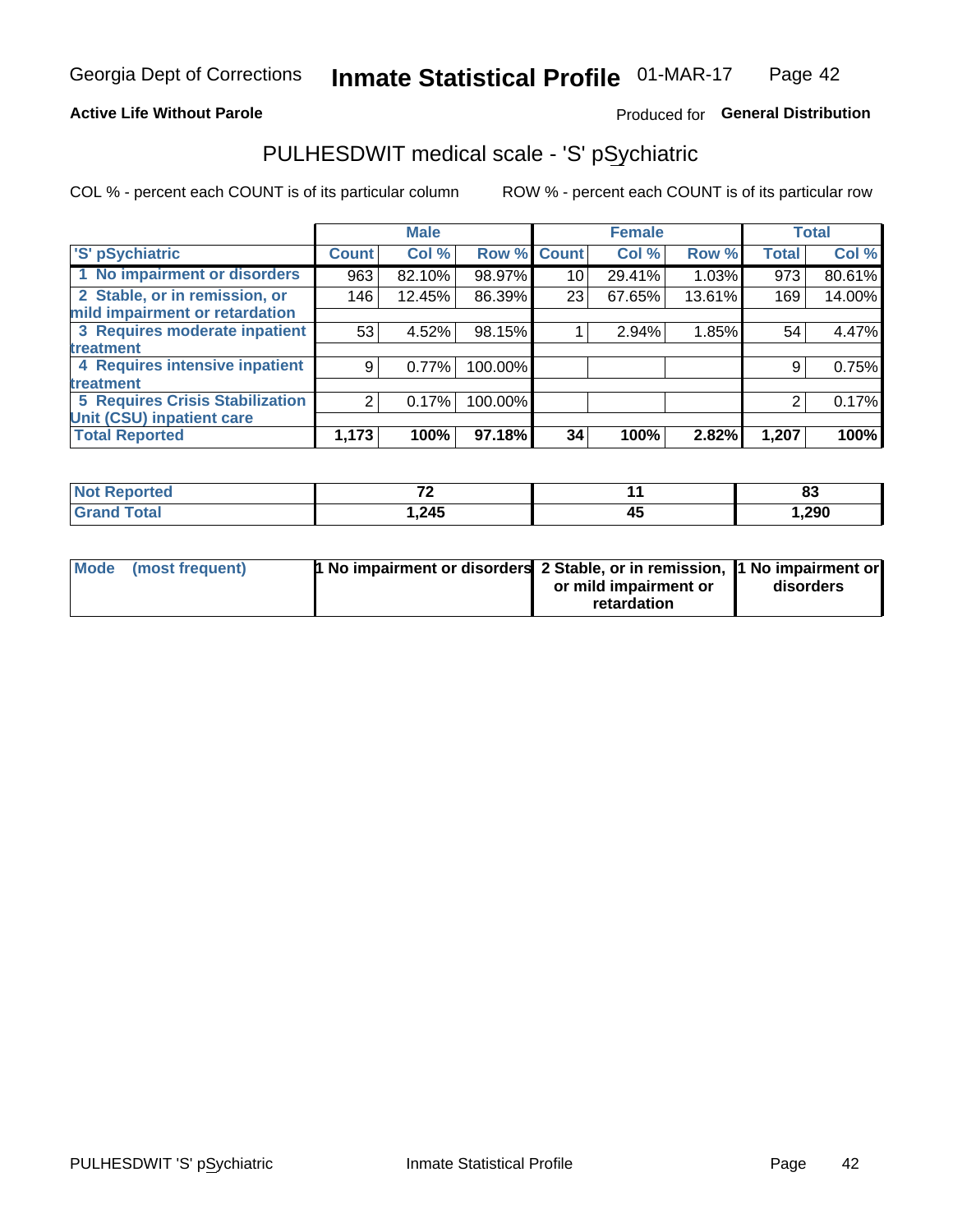**Active Life Without Parole** 

Produced for General Distribution

### PULHESDWIT medical scale - 'D' dental

COL % - percent each COUNT is of its particular column

|                                 |              | <b>Male</b> |             |    | <b>Female</b> |       |              | <b>Total</b> |
|---------------------------------|--------------|-------------|-------------|----|---------------|-------|--------------|--------------|
| 'D' Dental                      | <b>Count</b> | Col %       | Row % Count |    | Col %         | Row % | <b>Total</b> | Col %        |
| 1 Minimal routine dental health | 790          | 73.35%      | 96.34%      | 30 | 76.92%        | 3.66% | 820          | 73.48%       |
| <b>needs</b>                    |              |             |             |    |               |       |              |              |
| 2 Moderate cavities and/or gum  | 240          | 22.28%      | 97.17%      |    | 17.95%        | 2.83% | 247          | 22.13%       |
| disease                         |              |             |             |    |               |       |              |              |
| 3 Extensive gum disease         | 47           | 4.36%       | 95.92%      |    | 5.13%         | 4.08% | 49           | 4.39%        |
| and/or widespread decay         |              |             |             |    |               |       |              |              |
| <b>Total Reported</b>           | 1,077        | 100%        | 96.51%      | 39 | 100%          | 3.49% | 1,116        | 100%         |

| rtea<br><b>NOT</b><br>. | 168    |    |       |
|-------------------------|--------|----|-------|
| int                     | 245. ا | 43 | 1,290 |

| <b>Mode</b>     | Minimal routine dental | 1 Minimal routine dental 1 Minimal routine | dental health |
|-----------------|------------------------|--------------------------------------------|---------------|
| (most frequent) | health needs           | health needs                               | needs         |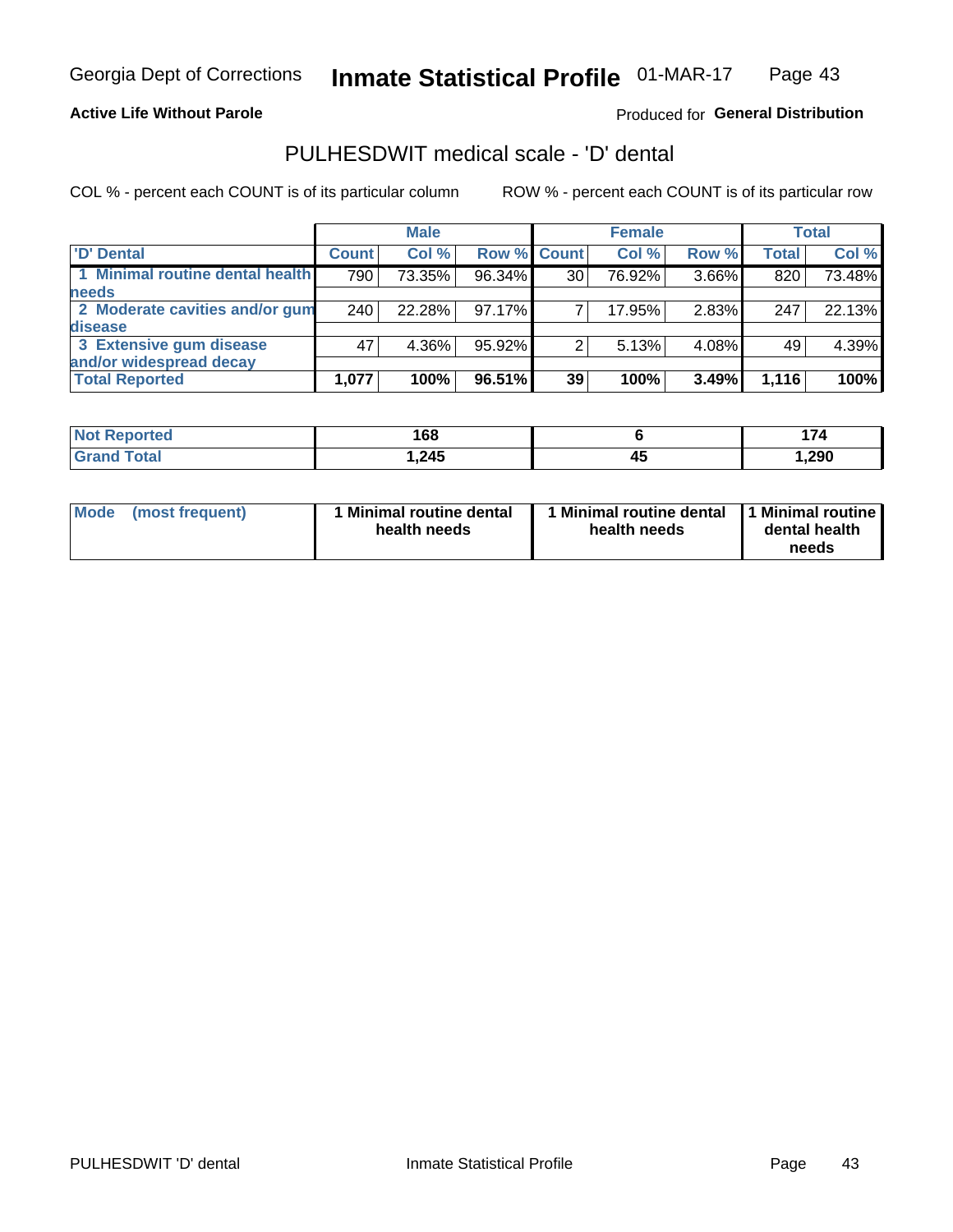#### **Active Life Without Parole**

#### Produced for General Distribution

### PULHESDWIT medical scale - 'W' work ability

COL % - percent each COUNT is of its particular column

|                                 |                 | <b>Male</b> |         |             | <b>Female</b> |       |              | <b>Total</b> |
|---------------------------------|-----------------|-------------|---------|-------------|---------------|-------|--------------|--------------|
| <b>W' work ability</b>          | <b>Count</b>    | Col %       |         | Row % Count | Col %         | Row % | <b>Total</b> | Col %        |
| 1 Unrestricted work or activity | 947             | 83.36%      | 96.73%  | 32          | 71.11%        | 3.27% | 979          | 82.90%       |
| 2 Minor restrictions on type of | 146             | 12.85%      | 91.82%  | 13          | 28.89%        | 8.18% | 159          | 13.46%       |
| <b>work</b>                     |                 |             |         |             |               |       |              |              |
| 3 Moderate restrictions on type | 26              | 2.29%       | 100.00% |             |               |       | 26           | 2.20%        |
| lof work                        |                 |             |         |             |               |       |              |              |
| 4 Major restrictions on type of | 12 <sub>1</sub> | $1.06\%$    | 100.00% |             |               |       | 12           | 1.02%        |
| <b>work</b>                     |                 |             |         |             |               |       |              |              |
| 5 Cannot work under any         | 5               | 0.44%       | 100.00% |             |               |       | 5            | 0.42%        |
| <b>circumstances</b>            |                 |             |         |             |               |       |              |              |
| <b>Total Reported</b>           | 1,136           | 100%        | 96.19%  | 45          | 100%          | 3.81% | 1,181        | 100%         |

| <b>Not Reported</b>         | 109    |    | 109  |
|-----------------------------|--------|----|------|
| <b>Total</b><br><b>Gran</b> | 245. ا | т. | ,290 |

| Mode            | 1 Unrestricted work or | 1 Unrestricted work or | 1 Unrestricted   |
|-----------------|------------------------|------------------------|------------------|
| (most frequent) | activity               | activity               | work or activity |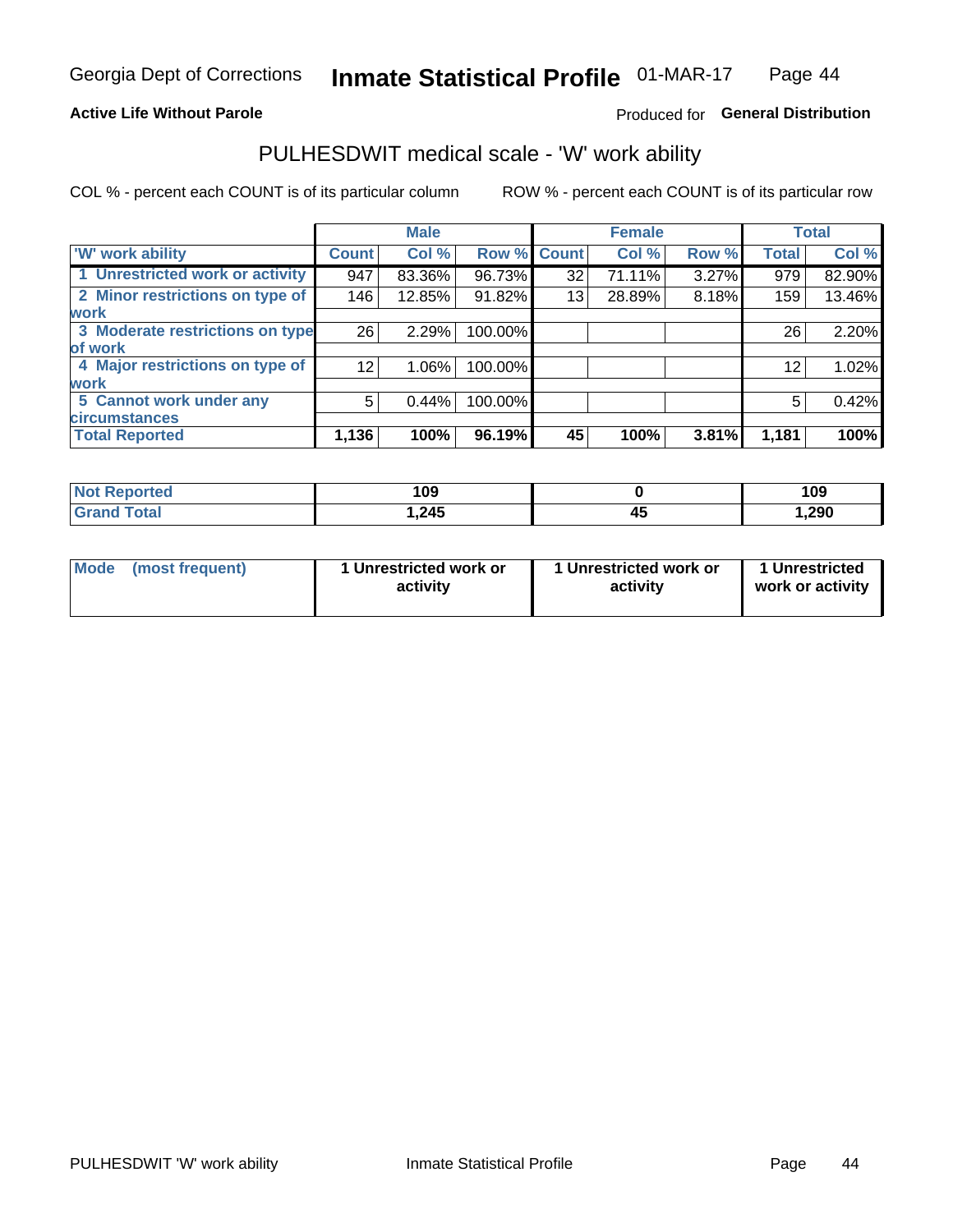#### **Active Life Without Parole**

#### Produced for General Distribution

## PULHESDWIT medical scale - 'I' impairment

COL % - percent each COUNT is of its particular column ROW % - percent each COUNT is of its particular row

|                                   |                | <b>Male</b> |             |    | <b>Female</b> |       |              | <b>Total</b> |
|-----------------------------------|----------------|-------------|-------------|----|---------------|-------|--------------|--------------|
| <b>T' Impairment</b>              | <b>Count</b>   | Col %       | Row % Count |    | Col %         | Row % | <b>Total</b> | Col %        |
| 1 No impairments or               | 1,123          | 98.94%      | 96.15%      | 45 | 100.00%       | 3.85% | 1,168        | 98.98%       |
| <b>disabilities</b>               |                |             |             |    |               |       |              |              |
| 2 Wheelchair-bound but            | 8              | 0.70%       | 100.00%     |    |               |       | 8            | 0.68%        |
| otherwise OK                      |                |             |             |    |               |       |              |              |
| <b>3 Needs low-level Assisted</b> |                | 0.09%       | 100.00%     |    |               |       |              | 0.08%        |
| Living (level I)                  |                |             |             |    |               |       |              |              |
| 4 Needs moderate Assisted         |                | 0.09%       | 100.00%     |    |               |       |              | 0.08%        |
| Living (level II)                 |                |             |             |    |               |       |              |              |
| <b>5 Needs maximal Assisted</b>   | $\overline{2}$ | 0.18%       | 100.00%     |    |               |       | 2            | 0.17%        |
| <b>Living (level III)</b>         |                |             |             |    |               |       |              |              |
| <b>Total Reported</b>             | 1,135          | 100%        | 96.19%      | 45 | 100%          | 3.81% | 1,180        | 100%         |

| <b>orted</b> | 110  | 110   |
|--------------|------|-------|
| <b>Total</b> | .245 | 1,290 |

| Mode | (most frequent) | 1 No impairments or<br>disabilities | 1 No impairments or<br>disabilities | 1 No impairments<br>or disabilities |
|------|-----------------|-------------------------------------|-------------------------------------|-------------------------------------|
|------|-----------------|-------------------------------------|-------------------------------------|-------------------------------------|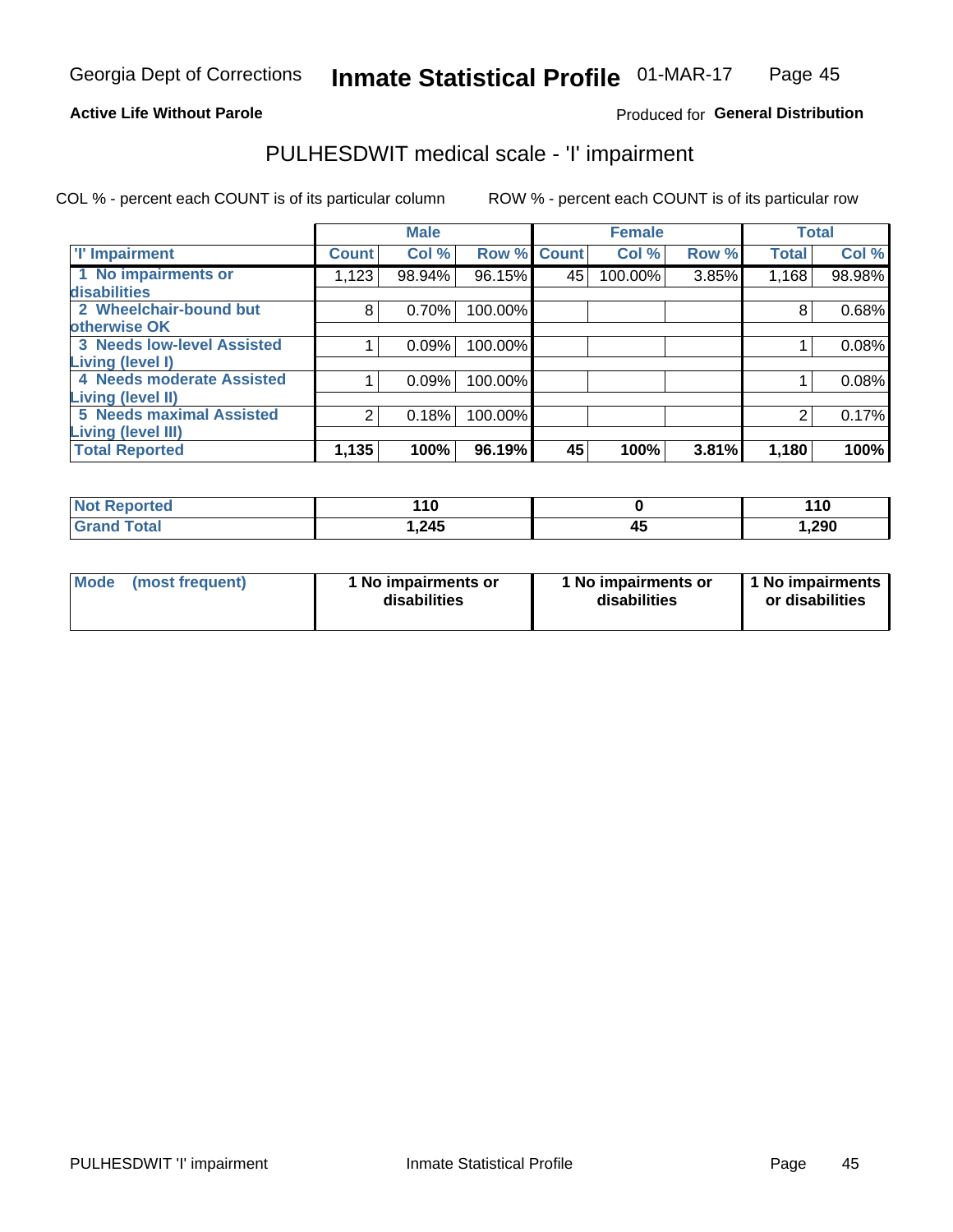#### **Active Life Without Parole**

#### Produced fo General Distribution

## PULHESDWIT medical scale - 'T' transportability

COL % - percent each COUNT is of its particular column

|                             |              | <b>Male</b> |             |     | <b>Female</b> |       |              | <b>Total</b> |
|-----------------------------|--------------|-------------|-------------|-----|---------------|-------|--------------|--------------|
| <b>T' Transportability</b>  | <b>Count</b> | Col%        | Row % Count |     | Col %         | Row % | <b>Total</b> | Col %        |
| 1 Can be transported in any | 1,138        | 99.30%      | 96.20%      | 45' | 100.00%       | 3.80% | 1,183        | 99.33%       |
| ordinary approved vehicle   |              |             |             |     |               |       |              |              |
| 2 Wheelchair-bound, not     |              | 0.26%       | 100.00%     |     |               |       |              | 0.25%        |
| needing special vehicle     |              |             |             |     |               |       |              |              |
| 5 Requires ambulance        |              | 0.44%       | 100.00%     |     |               |       |              | 0.42%        |
| transport                   |              |             |             |     |               |       |              |              |
| <b>Total Reported</b>       | 1,146        | 100%        | 96.22%      | 45  | 100%          | 3.78% | 1,191        | 100%         |

| Reported | 99   | 99    |
|----------|------|-------|
| 'otal    | .245 | 1,290 |

| Mode (most frequent) | 1 Can be transported in any 1 Can be transported in any | ordinary approved vehicle   ordinary approved vehicle   transported in any | 1 Can be<br>  ordinary approved<br>vehicle |
|----------------------|---------------------------------------------------------|----------------------------------------------------------------------------|--------------------------------------------|
|----------------------|---------------------------------------------------------|----------------------------------------------------------------------------|--------------------------------------------|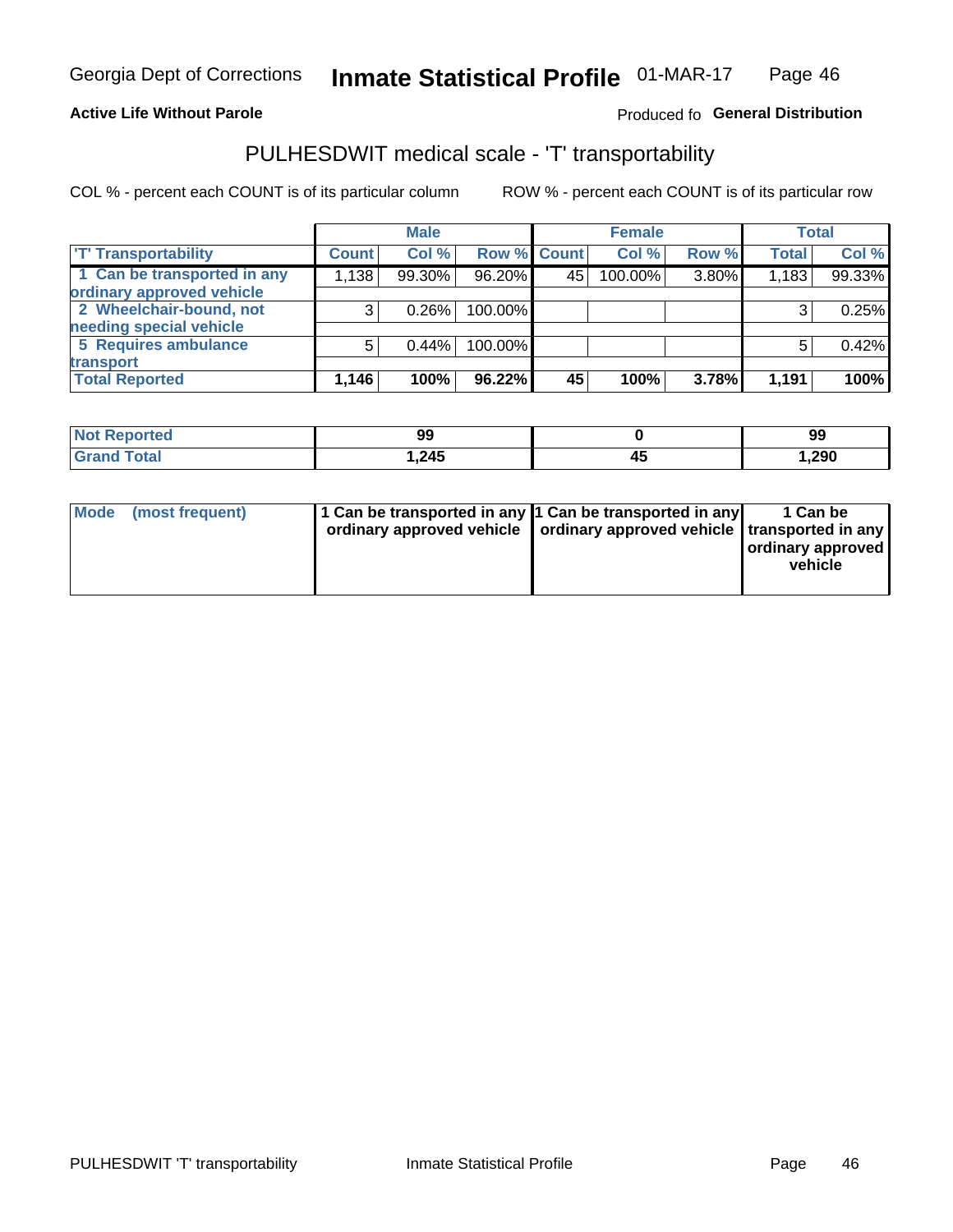## Inmate Statistical Profile 01-MAR-17 Page 47

#### **Active Life Without Parole**

#### **Produced for General Distribution**

### Number of prior Georgia incarcerations

COL % - percent each COUNT is of its particular column

|                                       |              | <b>Male</b> |                    |    | <b>Female</b> |          |       | <b>Total</b> |
|---------------------------------------|--------------|-------------|--------------------|----|---------------|----------|-------|--------------|
| <b>Num of Prior GA Incarcerations</b> | <b>Count</b> | Col %       | <b>Row % Count</b> |    | Col %         | Row %    | Total | Col %        |
|                                       | 621          | 49.88%      | 94.81%             | 34 | 75.56%        | 5.19%    | 655   | 50.78%       |
|                                       | 245          | 19.68%      | 98.00%             | 5  | 11.11%        | $2.00\%$ | 250   | 19.38%       |
|                                       | 158          | 12.69%      | 98.14%             | 3  | 6.67%         | $1.86\%$ | 161   | 12.48%       |
| 3                                     | 103          | 8.27%       | 98.10%             | 2  | 4.44%         | 1.90%    | 105   | 8.14%        |
|                                       | 58           | 4.66%       | 100.00%            |    |               |          | 58    | 4.50%        |
| 5                                     | 37           | 2.97%       | 100.00%            |    |               |          | 37    | 2.87%        |
| <b>More Than 5</b>                    | 23           | 1.85%       | 95.83%             |    | 2.22%         | 4.17%    | 24    | 1.86%        |
| <b>Total Reported</b>                 | 1,245        | 100%        | 96.51%             | 45 | 100%          | 3.49%    | 1,290 | 100.0%       |

| orted                           |              |    |       |
|---------------------------------|--------------|----|-------|
| <b>otal</b><br>$\mathbf{v}$ and | クイベ<br>1.Z4J | −~ | 290,، |

| Mean (average)         | 1.15 | .აა | 1.13 |
|------------------------|------|-----|------|
| <b>Median (middle)</b> |      |     |      |
| Mode (most frequent)   |      |     |      |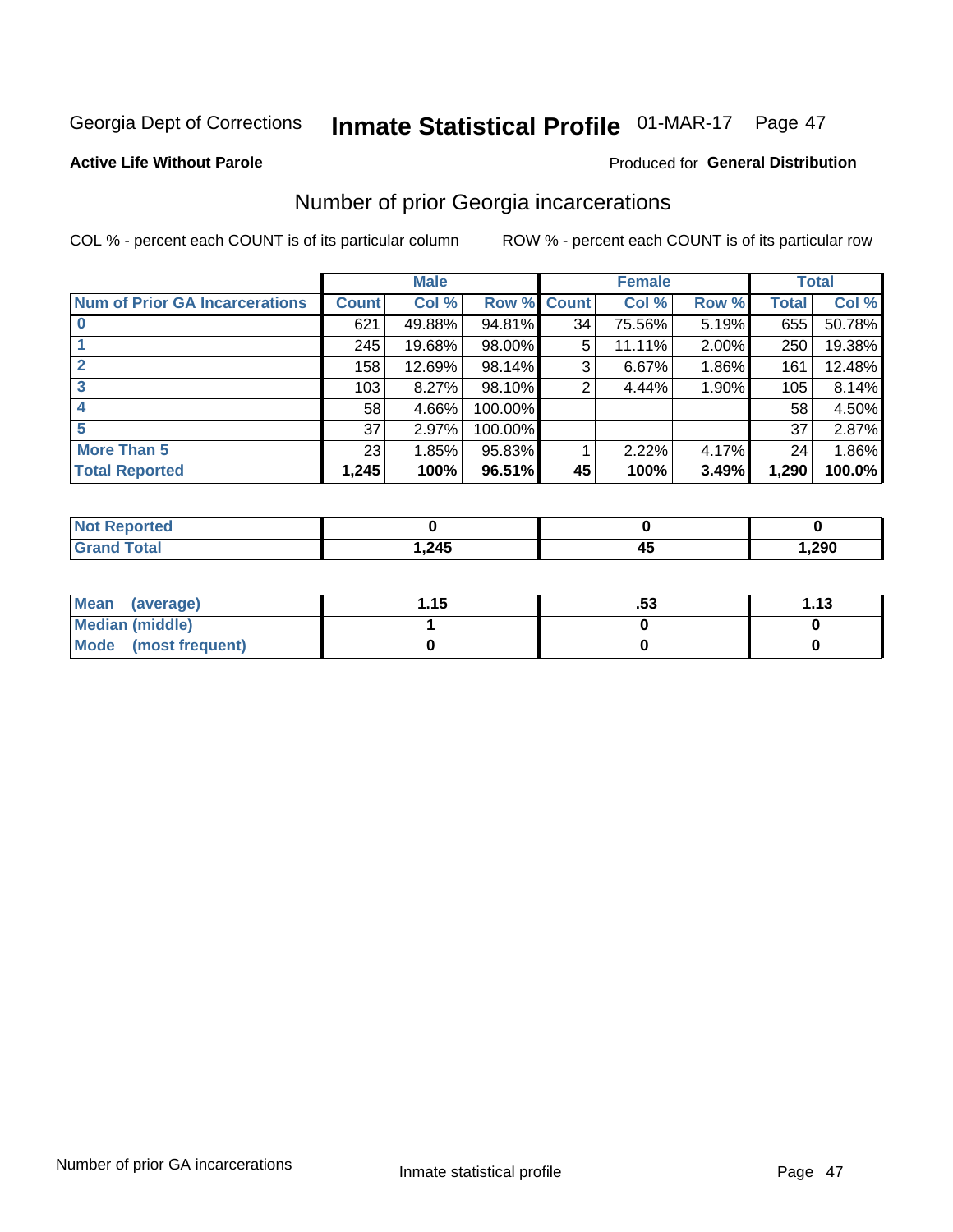## Inmate Statistical Profile 01-MAR-17 Page 48

**Active Life Without Parole** 

**Produced for General Distribution** 

### Prison sentence in years

COL % - percent each COUNT is of its particular column

ROW % - percent each COUNT is of its particular row

|                                 |         | <b>Male</b> |           |                    | <b>Female</b> |       |              | Total           |
|---------------------------------|---------|-------------|-----------|--------------------|---------------|-------|--------------|-----------------|
| <b>Prison Sentence In Years</b> | Count l | Col %       |           | <b>Row % Count</b> | Col %         | Row % | <b>Total</b> | Col %           |
| <b>Life Without Parole</b>      | .242    | 99.76%      | $96.50\%$ | 45                 | $100.00\%$    | 3.50% | 1,287        | 99.77% <b>I</b> |
| <b>Death</b>                    |         | 0.24%       | 100.00%   |                    |               |       |              | 0.23%           |
| <b>Total Reported</b>           | 1,245   | 100%        | 96.51%    | 45                 | 100%          | 3.49% | 1,290        | 100%            |

| ported       |       |    |        |
|--------------|-------|----|--------|
| <b>Total</b> | .245، | -- | 290, ا |

#### **Determinate (numeric) sentences only**

| 1112211 | <b>Mean</b> | Ane <sup>*</sup> |  |  |
|---------|-------------|------------------|--|--|

All sentences (including determinate), with life, life without parole, and death sentences figured at 45 years

| l Mea<br>'ЯМА<br>.<br> | ᠇<br>$\sim$ | $\sim$ |  |
|------------------------|-------------|--------|--|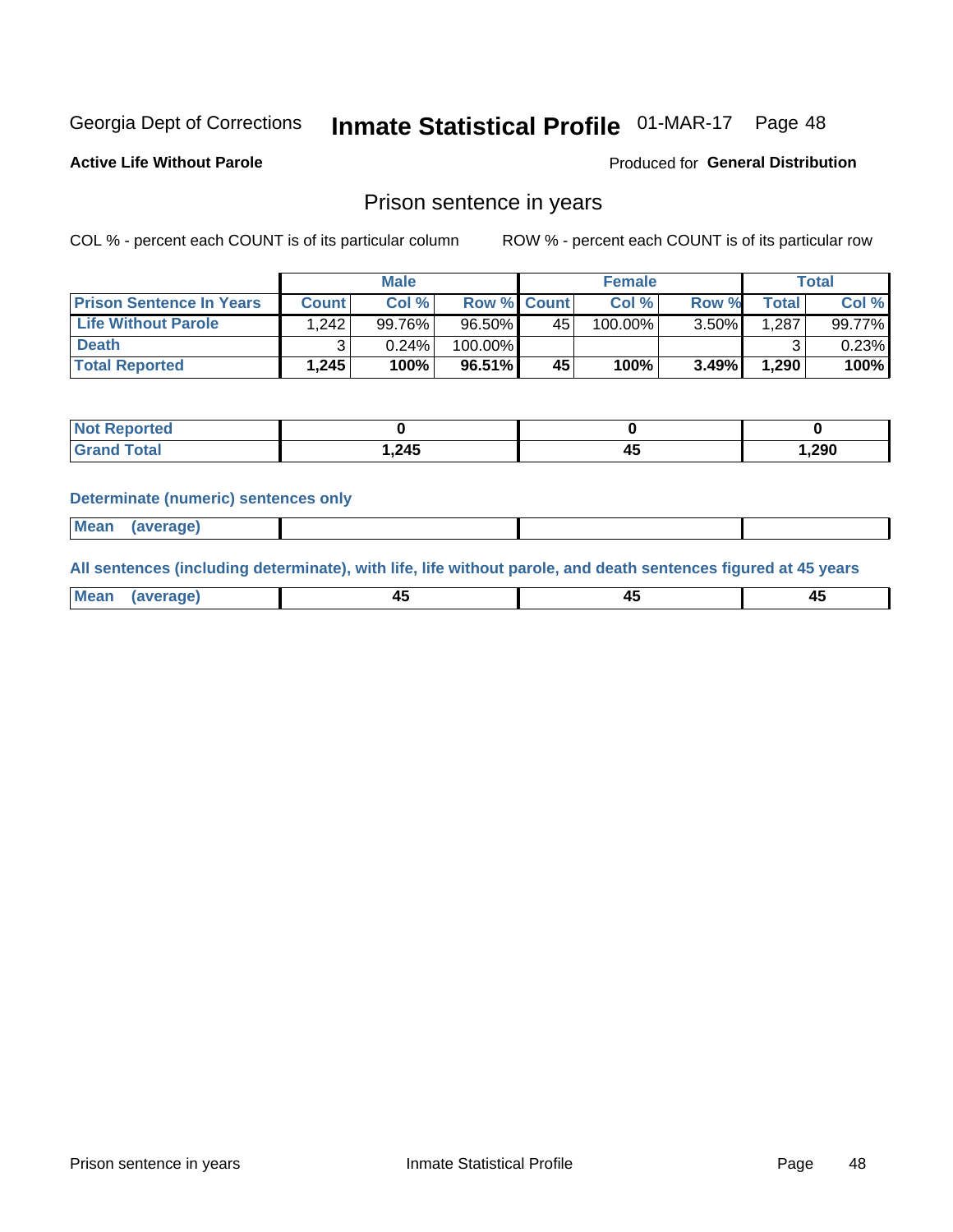#### **Georgia Dept of Corrections** Inmate Statistical Profile 01-MAR-17 Page 49

#### **Active Life Without Parole**

#### **Produced for General Distribution**

### Primary offense, broken out into felonies vs misdemeanors

COL % - percent each COUNT is of its particular column

|                                  |              | <b>Male</b> |                    |                 | <b>Female</b> |          |              | Total      |
|----------------------------------|--------------|-------------|--------------------|-----------------|---------------|----------|--------------|------------|
| <b>Felonies and Misdemeanors</b> | <b>Count</b> | Col%        | <b>Row % Count</b> |                 | Col%          | Row %    | <b>Total</b> | Col %      |
| <b>Felonies</b>                  | .238         | $100.00\%$  | 96.64%             | 43 <sup>1</sup> | $100.00\%$    | $3.36\%$ | 1,281        | $100.00\%$ |
| <b>Total Reported</b>            | .238         | $100\%$     | 96.64%             | 43              | 100%          | $3.36\%$ | 1,281        | 100%       |

| <b>Not Reported</b>          |       |       |        |
|------------------------------|-------|-------|--------|
| <b>Total</b><br><b>Grand</b> | 1,245 | 1,240 | 290, ا |

| <b>Mode</b><br>frequent)<br>nies<br>≧ (most tr.<br>. | onies<br>. | lonies<br>ею<br>____ |
|------------------------------------------------------|------------|----------------------|
|------------------------------------------------------|------------|----------------------|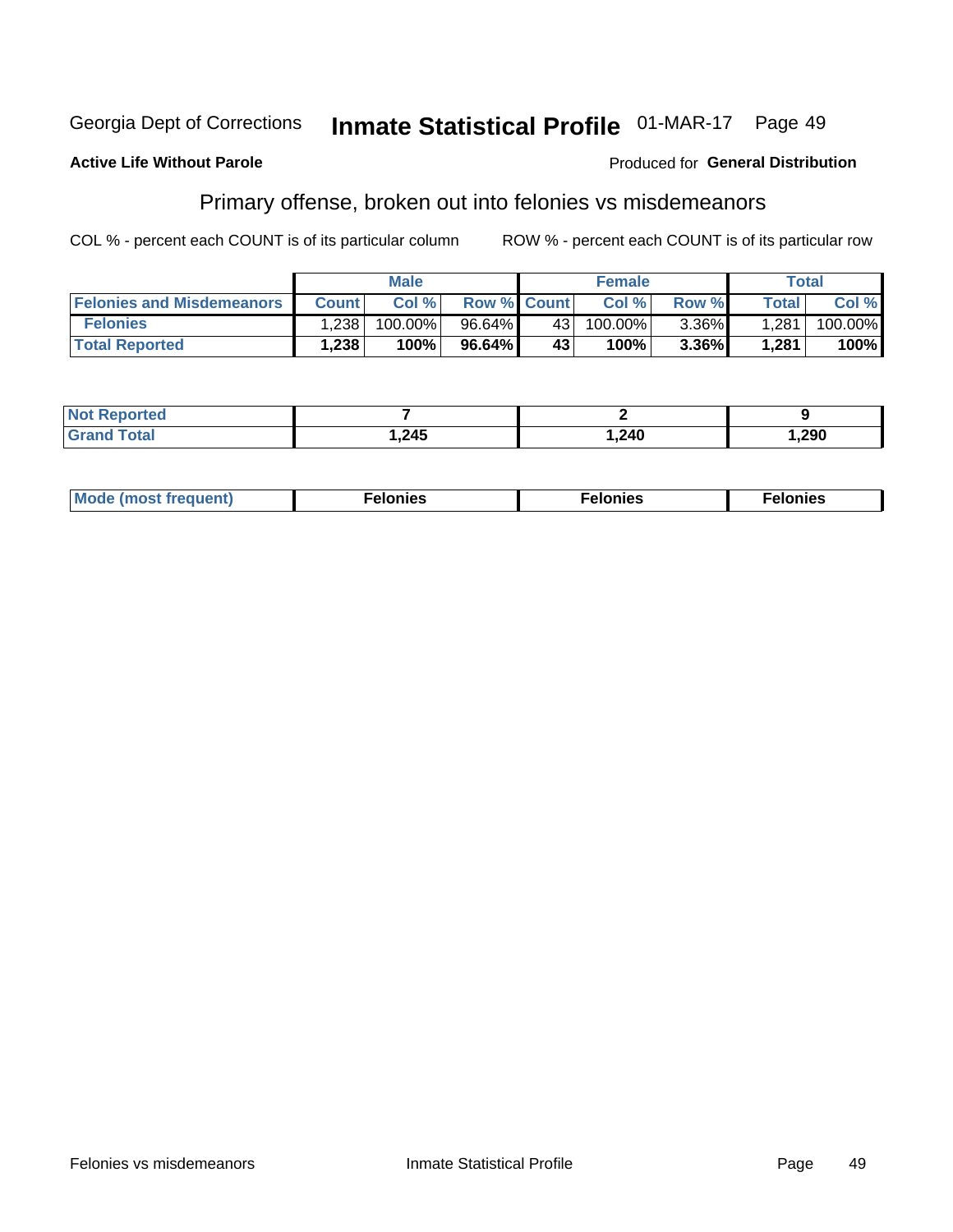## Inmate Statistical Profile 01-MAR-17 Page 50

#### **Active Life Without Parole**

#### **Produced for General Distribution**

### Primary offense, broken out into six broad crime categories

COL % - percent each COUNT is of its particular column

|                         |                 | <b>Male</b> |           |             | <b>Female</b> |          |                 | <b>Total</b> |
|-------------------------|-----------------|-------------|-----------|-------------|---------------|----------|-----------------|--------------|
| <b>Crime Categories</b> | <b>Count</b>    | Col %       |           | Row % Count | Col %         | Row %    | <b>Total</b>    | Col %        |
| <b>Violent</b>          | .066            | 85.62%      | $96.04\%$ | 44          | $97.78\%$     | $3.96\%$ | 1,110           | 86.05%       |
| <b>Sex Crime</b>        | 167             | 13.41%      | 99.40%    |             | 2.22%         | .60%     | 168             | 13.02%       |
| <b>Drug</b><br>4        | 10 <sup>1</sup> | .80%        | 100.00%   |             | .00%          |          | 10 <sup>1</sup> | .78%         |
| <b>Other</b><br>6       | 2               | .16%        | 100.00%   |             | .00%          |          | ົ               | .16%         |
| <b>Total Reported</b>   | 1,245           | 100%        | $96.51\%$ | 45          | 100%          | 3.49%    | 1,290           | 100%         |

| prtea<br><b>NOT REPO</b> |                 |      |  |
|--------------------------|-----------------|------|--|
| <b>Total</b>             | . 245<br>. 2 TV | ,290 |  |

| <b>Mode (most frequent)</b> | <br>'iolent | Violent | --<br><b>Violent</b> |
|-----------------------------|-------------|---------|----------------------|
|                             |             |         |                      |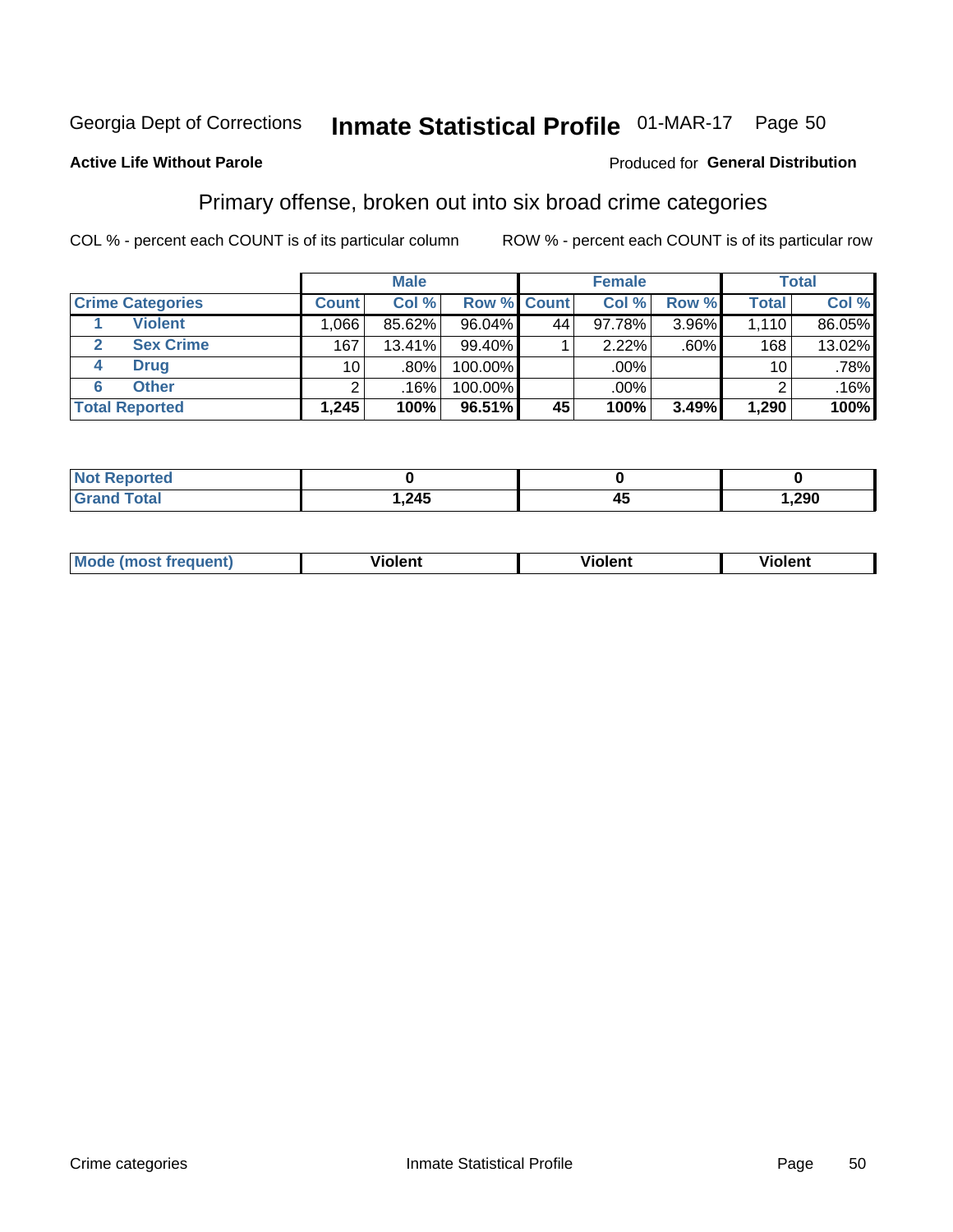## Inmate Statistical Profile 01-MAR-17 Page 51

#### **Active Life Without Parole**

#### **Produced for General Distribution**

## Primary offense, detailed offense code

COL % - percent each COUNT is of its particular column

|                                            |                | <b>Male</b> |         |                | <b>Female</b> |       |                | <b>Total</b> |
|--------------------------------------------|----------------|-------------|---------|----------------|---------------|-------|----------------|--------------|
| <b>Primary Offense</b>                     | <b>Count</b>   | Col %       | Row %   | <b>Count</b>   | Col %         | Row % | <b>Total</b>   | Col %        |
| <b>Aggrav Child Molestation (2021)</b>     | 26             | 2.09%       | 100.00% |                |               |       | 26             | 2.02%        |
| <b>Aggrav Sexual Battery (2009)</b>        | 7              | .56%        | 100.00% |                |               |       | 7              | .54%         |
| <b>Aggrav Sodomy (2003)</b>                | 8              | .64%        | 100.00% |                |               |       | 8              | .62%         |
| <b>Armed Robbery (1902)</b>                | 150            | 12.05%      | 98.68%  | $\overline{2}$ | 4.44%         | 1.32% | 152            | 11.78%       |
| <b>Child Molestation (2019)</b>            |                | .56%        | 100.00% |                |               |       | 7              | .54%         |
| <b>False Imprisonment (1308)</b>           |                | .08%        | 100.00% |                |               |       | 1              | .08%         |
| <b>Hijacking Motor Vehicle (1911)</b>      |                | .08%        | 100.00% |                |               |       |                | .08%         |
| Kidnapping (1311)                          | 83             | 6.67%       | 100.00% |                |               |       | 83             | 6.43%        |
| <b>Murder (1101)</b>                       | 829            | 66.59%      | 95.18%  | 42             | 93.33%        | 4.82% | 871            | 67.52%       |
| <b>Poss Firearm Convct Felon</b>           | $\overline{2}$ | .16%        | 100.00% |                |               |       | 2              | .16%         |
| (2914)                                     |                |             |         |                |               |       |                |              |
| Poss Of Cocaine (4022)                     | $\overline{2}$ | .16%        | 100.00% |                |               |       | $\overline{c}$ | .16%         |
| <b>Poss Of Firearm Dur Crime</b><br>(2910) | 1.             | .08%        | 100.00% |                |               |       | 1              | .08%         |
| <b>Poss W Int Dist Cocaine (4050)</b>      |                | .08%        | 100.00% |                |               |       |                | .08%         |
| <b>Rape (2001)</b>                         | 119            | 9.56%       | 99.17%  |                | 2.22%         | .83%  | 120            | 9.30%        |
| <b>S/D Cocaine (4021)</b>                  | 2              | .16%        | 100.00% |                |               |       | $\overline{2}$ | .16%         |
| S/D Cont Sub Public (4017)                 |                | .08%        | 100.00% |                |               |       | 1              | .08%         |
| S/D Cont Sub School (4018)                 |                | .08%        | 100.00% |                |               |       | 1              | .08%         |
| <b>Traf Cocaine 401+ Gm (4103)</b>         | $\overline{2}$ | .16%        | 100.00% |                |               |       | 2              | .16%         |
| <b>Traf Methamph 28-199 Gm</b>             | 1              | .08%        | 100.00% |                |               |       | 1              | .08%         |
| (4140)                                     |                |             |         |                |               |       |                |              |
| <b>Traffick Sexual Servitude (1331)</b>    |                | .08%        | 100.00% |                |               |       |                | .08%         |
| <b>Total Rported</b>                       | 1,245          | 100%        | 96.51%  | 45             | 100%          | 3.49% | 1,290          | 100%         |

| <b>Reported</b><br><b>NOT</b> |      |            |       |
|-------------------------------|------|------------|-------|
| <b>Fotal</b>                  | .245 | - -<br>ີ່™ | 1,290 |

| Mode (most frequent) | 1101 Murder | 1101 Murder | 1101 Murder |
|----------------------|-------------|-------------|-------------|
|                      |             |             |             |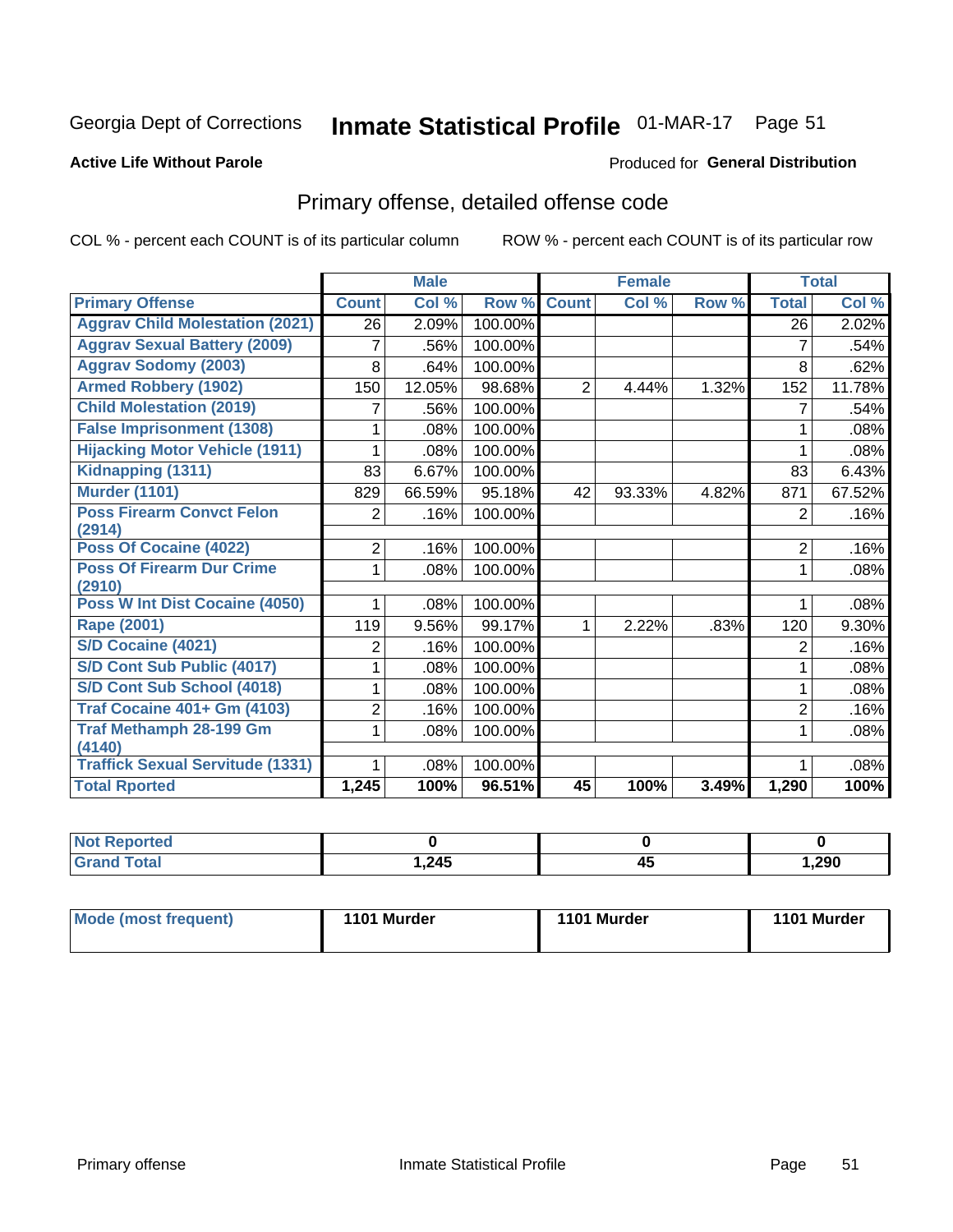## Inmate Statistical Profile 01-MAR-17 Page 52

#### **Active Life Without Parole**

#### Produced for General Distribution

## County of conviction of primary offense

COL % - percent each COUNT is of its particular column

|     |                             |                         | <b>Male</b> |         |                | <b>Female</b> |        |                         | <b>Total</b> |
|-----|-----------------------------|-------------------------|-------------|---------|----------------|---------------|--------|-------------------------|--------------|
|     | <b>County of Conviction</b> | <b>Count</b>            | Col %       | Row %   | <b>Count</b>   | Col %         | Row %  | <b>Total</b>            | Col %        |
| 000 | <b>Unknown</b>              | 7                       | .56%        | 77.78%  | 2              | 4.44%         | 22.22% | 9                       | .70%         |
| 001 | <b>Appling County</b>       | 3                       | .24%        | 100.00% |                |               |        | 3                       | .23%         |
| 002 | <b>Atkinson County</b>      | $\overline{2}$          | .16%        | 100.00% |                |               |        | $\overline{c}$          | .16%         |
| 003 | <b>Bacon County</b>         | 4                       | .32%        | 100.00% |                |               |        | 4                       | .31%         |
| 004 | <b>Baker County</b>         | 1                       | .08%        | 100.00% |                |               |        | 1                       | .08%         |
| 005 | <b>Baldwin County</b>       | 5                       | .40%        | 100.00% |                |               |        | $\overline{5}$          | .39%         |
| 006 | <b>Banks County</b>         | $\overline{2}$          | .16%        | 100.00% |                |               |        | $\overline{2}$          | .16%         |
| 007 | <b>Barrow County</b>        | 6                       | .48%        | 100.00% |                |               |        | $\,6$                   | .47%         |
| 008 | <b>Bartow County</b>        | $\overline{7}$          | .56%        | 87.50%  | 1              | 2.22%         | 12.50% | 8                       | .62%         |
| 009 | <b>Ben Hill County</b>      | $\,6$                   | .48%        | 100.00% |                |               |        | 6                       | .47%         |
| 010 | <b>Berrien County</b>       | $\overline{2}$          | .16%        | 100.00% |                |               |        | $\overline{2}$          | .16%         |
| 011 | <b>Bibb County</b>          | 39                      | 3.13%       | 95.12%  | $\overline{2}$ | 4.44%         | 4.88%  | 41                      | 3.18%        |
| 012 | <b>Bleckley County</b>      | 1                       | .08%        | 100.00% |                |               |        | $\mathbf 1$             | .08%         |
| 013 | <b>Brantley County</b>      | $\mathbf 1$             | .08%        | 100.00% |                |               |        | $\mathbf{1}$            | .08%         |
| 014 | <b>Brooks County</b>        | $\overline{c}$          | .16%        | 100.00% |                |               |        | $\overline{2}$          | .16%         |
| 016 | <b>Bulloch County</b>       | $\overline{7}$          | .56%        | 87.50%  | 1              | 2.22%         | 12.50% | 8                       | .62%         |
| 017 | <b>Burke County</b>         | 11                      | .88%        | 100.00% |                |               |        | 11                      | .85%         |
| 018 | <b>Butts County</b>         | 5                       | .40%        | 100.00% |                |               |        | 5                       | .39%         |
| 020 | <b>Camden County</b>        | $\overline{7}$          | .56%        | 100.00% |                |               |        | $\overline{7}$          | .54%         |
| 021 | <b>Candler County</b>       | $\overline{2}$          | .16%        | 100.00% |                |               |        | $\overline{2}$          | .16%         |
| 022 | <b>Carroll County</b>       | 4                       | .32%        | 100.00% |                |               |        | $\overline{\mathbf{4}}$ | .31%         |
| 023 | <b>Catoosa County</b>       | 3                       | .24%        | 75.00%  | $\mathbf{1}$   | 2.22%         | 25.00% | $\overline{\mathbf{4}}$ | .31%         |
| 025 | <b>Chatham County</b>       | 43                      | 3.45%       | 97.73%  | 1              | 2.22%         | 2.27%  | 44                      | 3.41%        |
| 027 | <b>Chattooga County</b>     | 1                       | .08%        | 100.00% |                |               |        | $\mathbf{1}$            | .08%         |
| 028 | <b>Cherokee County</b>      | 4                       | .32%        | 100.00% |                |               |        | 4                       | .31%         |
| 029 | <b>Clarke County</b>        | 23                      | 1.85%       | 95.83%  | 1              | 2.22%         | 4.17%  | 24                      | 1.86%        |
| 030 | <b>Clay County</b>          | 1                       | .08%        | 100.00% |                |               |        | 1                       | .08%         |
| 031 | <b>Clayton County</b>       | 61                      | 4.90%       | 93.85%  | 4              | 8.89%         | 6.15%  | 65                      | 5.04%        |
| 032 | <b>Clinch County</b>        | 1                       | .08%        | 100.00% |                |               |        | $\mathbf 1$             | .08%         |
| 033 | <b>Cobb County</b>          | 60                      | 4.82%       | 98.36%  | 1              | 2.22%         | 1.64%  | 61                      | 4.73%        |
| 034 | <b>Coffee County</b>        | $\overline{7}$          | .56%        | 100.00% |                |               |        | $\overline{7}$          | .54%         |
| 035 | <b>Colquitt County</b>      | $\overline{\mathbf{c}}$ | .16%        | 100.00% |                |               |        | $\overline{\mathbf{c}}$ | .16%         |
| 036 | <b>Columbia County</b>      | 9                       | .72%        | 81.82%  | $\overline{2}$ | 4.44%         | 18.18% | 11                      | .85%         |
| 037 | <b>Cook County</b>          | $\overline{5}$          | .40%        | 100.00% |                |               |        | 5                       | .39%         |
| 038 | <b>Coweta County</b>        | 7                       | .56%        | 100.00% |                |               |        | $\overline{7}$          | .54%         |
| 040 | <b>Crisp County</b>         | 6                       | .48%        | 100.00% |                |               |        | 6                       | .47%         |
| 041 | <b>Dade County</b>          | 1                       | .08%        | 100.00% |                |               |        | 1                       | .08%         |
| 042 | <b>Dawson County</b>        | $\overline{2}$          | .16%        | 100.00% |                |               |        | $\overline{2}$          | .16%         |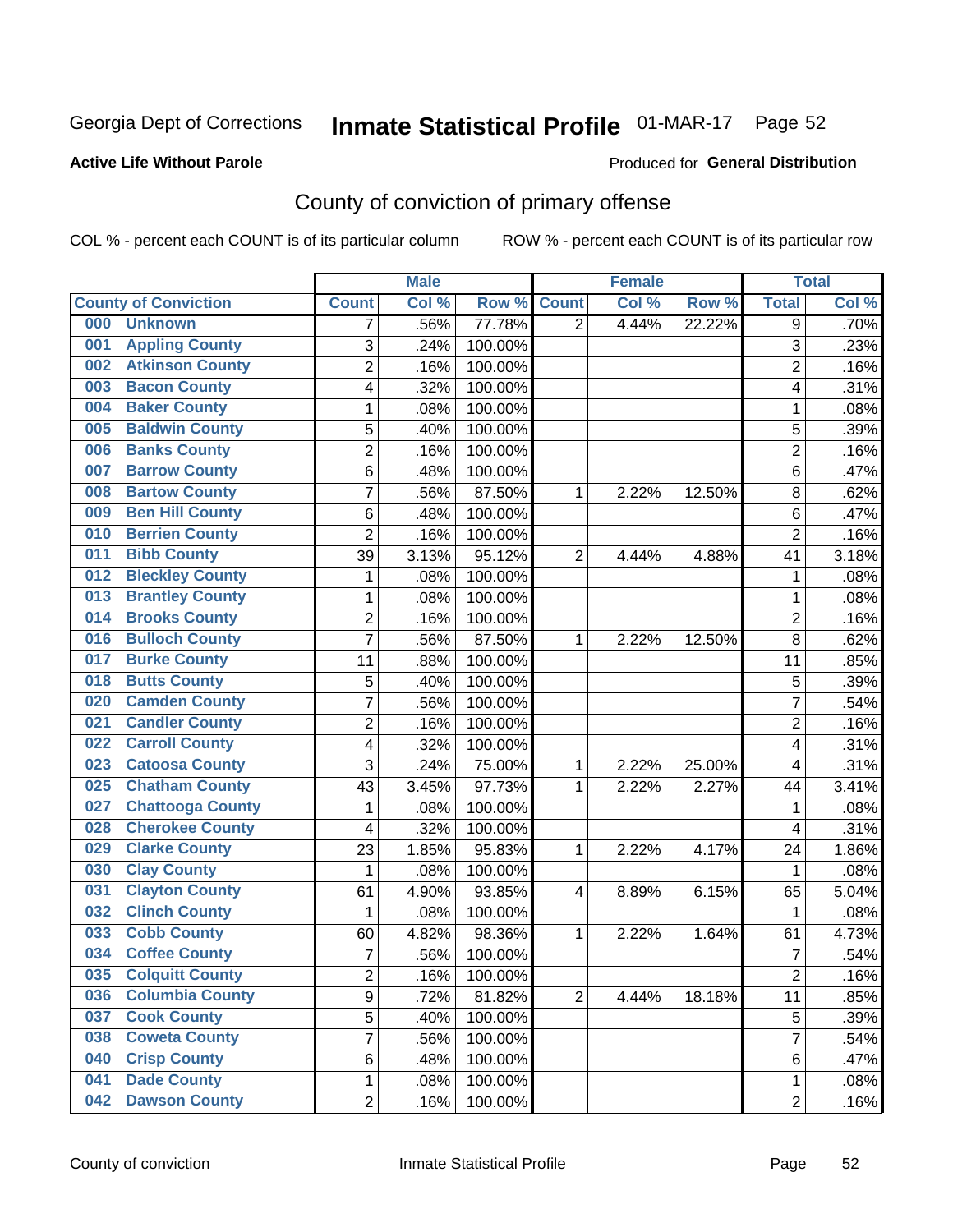## Inmate Statistical Profile 01-MAR-17 Page 53

#### **Active Life Without Parole**

#### Produced for General Distribution

## County of conviction of primary offense

COL % - percent each COUNT is of its particular column

|                             |                          |                         | <b>Male</b> |         |                | <b>Female</b> |        |                | <b>Total</b> |
|-----------------------------|--------------------------|-------------------------|-------------|---------|----------------|---------------|--------|----------------|--------------|
| <b>County of Conviction</b> |                          | <b>Count</b>            | Col %       | Row %   | <b>Count</b>   | Col %         | Row %  | <b>Total</b>   | Col %        |
| 043                         | <b>Decatur County</b>    | 4                       | .32%        | 100.00% |                |               |        | 4              | .31%         |
| 044                         | <b>Dekalb County</b>     | 107                     | 8.59%       | 99.07%  | 1              | 2.22%         | .93%   | 108            | 8.37%        |
| 045                         | <b>Dodge County</b>      | 1                       | .08%        | 100.00% |                |               |        | 1              | .08%         |
| 046                         | <b>Dooly County</b>      | $\overline{2}$          | .16%        | 100.00% |                |               |        | $\overline{2}$ | .16%         |
| 047                         | <b>Dougherty County</b>  | 28                      | 2.25%       | 96.55%  | 1              | 2.22%         | 3.45%  | 29             | 2.25%        |
| 048                         | <b>Douglas County</b>    | 32                      | 2.57%       | 94.12%  | $\overline{2}$ | 4.44%         | 5.88%  | 34             | 2.64%        |
| 049                         | <b>Early County</b>      | $\overline{c}$          | .16%        | 100.00% |                |               |        | $\overline{2}$ | .16%         |
| 051                         | <b>Effingham County</b>  | 5                       | .40%        | 100.00% |                |               |        | 5              | .39%         |
| 052                         | <b>Elbert County</b>     | 2                       | .16%        | 100.00% |                |               |        | $\overline{2}$ | .16%         |
| 053                         | <b>Emanuel County</b>    | $\overline{7}$          | .56%        | 100.00% |                |               |        | 7              | .54%         |
| 056                         | <b>Fayette County</b>    | 6                       | .48%        | 100.00% |                |               |        | 6              | .47%         |
| 057                         | <b>Floyd County</b>      | 22                      | 1.77%       | 95.65%  | 1              | 2.22%         | 4.35%  | 23             | 1.78%        |
| 058                         | <b>Forsyth County</b>    | 4                       | .32%        | 100.00% |                |               |        | 4              | .31%         |
| 059                         | <b>Franklin County</b>   | 5                       | .40%        | 83.33%  | 1              | 2.22%         | 16.67% | 6              | .47%         |
| 060                         | <b>Fulton County</b>     | 162                     | 13.01%      | 98.78%  | $\overline{2}$ | 4.44%         | 1.22%  | 164            | 12.71%       |
| 061                         | <b>Gilmer County</b>     | $\overline{2}$          | .16%        | 100.00% |                |               |        | $\overline{2}$ | .16%         |
| 063                         | <b>Glynn County</b>      | 20                      | 1.61%       | 95.24%  | 1              | 2.22%         | 4.76%  | 21             | 1.63%        |
| 064                         | <b>Gordon County</b>     | 7                       | .56%        | 100.00% |                |               |        | $\overline{7}$ | .54%         |
| 065                         | <b>Grady County</b>      | $\overline{2}$          | .16%        | 100.00% |                |               |        | $\overline{2}$ | .16%         |
| 066                         | <b>Greene County</b>     | $\overline{2}$          | .16%        | 100.00% |                |               |        | $\overline{2}$ | .16%         |
| 067                         | <b>Gwinnett County</b>   | 44                      | 3.53%       | 93.62%  | 3              | 6.67%         | 6.38%  | 47             | 3.64%        |
| 068                         | <b>Habersham County</b>  | 5                       | .40%        | 100.00% |                |               |        | 5              | .39%         |
| 069                         | <b>Hall County</b>       | 21                      | 1.69%       | 84.00%  | 4              | 8.89%         | 16.00% | 25             | 1.94%        |
| 070                         | <b>Hancock County</b>    | 1                       | .08%        | 100.00% |                |               |        | 1              | .08%         |
| 071                         | <b>Haralson County</b>   | 3                       | .24%        | 100.00% |                |               |        | 3              | .23%         |
| 072                         | <b>Harris County</b>     | $\overline{2}$          | .16%        | 100.00% |                |               |        | $\overline{2}$ | .16%         |
| 073                         | <b>Hart County</b>       | 3                       | .24%        | 100.00% |                |               |        | 3              | .23%         |
| 075                         | <b>Henry County</b>      | 13                      | 1.04%       | 92.86%  | 1              | 2.22%         | 7.14%  | 14             | 1.09%        |
| 076                         | <b>Houston County</b>    | 18                      | 1.45%       | 100.00% |                |               |        | 18             | 1.40%        |
| 077                         | <b>Irwin County</b>      | $\mathbf{1}$            | .08%        | 100.00% |                |               |        | $\mathbf{1}$   | .08%         |
| 078                         | <b>Jackson County</b>    | 11                      | .88%        | 100.00% |                |               |        | 11             | .85%         |
| 079                         | <b>Jasper County</b>     | 1                       | .08%        | 100.00% |                |               |        | 1              | .08%         |
| 080                         | <b>Jeff Davis County</b> | 1                       | .08%        | 100.00% |                |               |        | $\mathbf{1}$   | .08%         |
| 081                         | <b>Jefferson County</b>  | 6                       | .48%        | 100.00% |                |               |        | 6              | .47%         |
| 082                         | <b>Jenkins County</b>    | $\overline{\mathbf{c}}$ | .16%        | 100.00% |                |               |        | $\overline{2}$ | .16%         |
| 083                         | <b>Johnson County</b>    | 1                       | .08%        | 100.00% |                |               |        | $\mathbf{1}$   | .08%         |
| 084                         | <b>Jones County</b>      | 2                       | .16%        | 66.67%  | $\mathbf{1}$   | 2.22%         | 33.33% | 3              | .23%         |
| 086                         | <b>Lanier County</b>     | $\mathbf 1$             | .08%        | 100.00% |                |               |        | 1              | .08%         |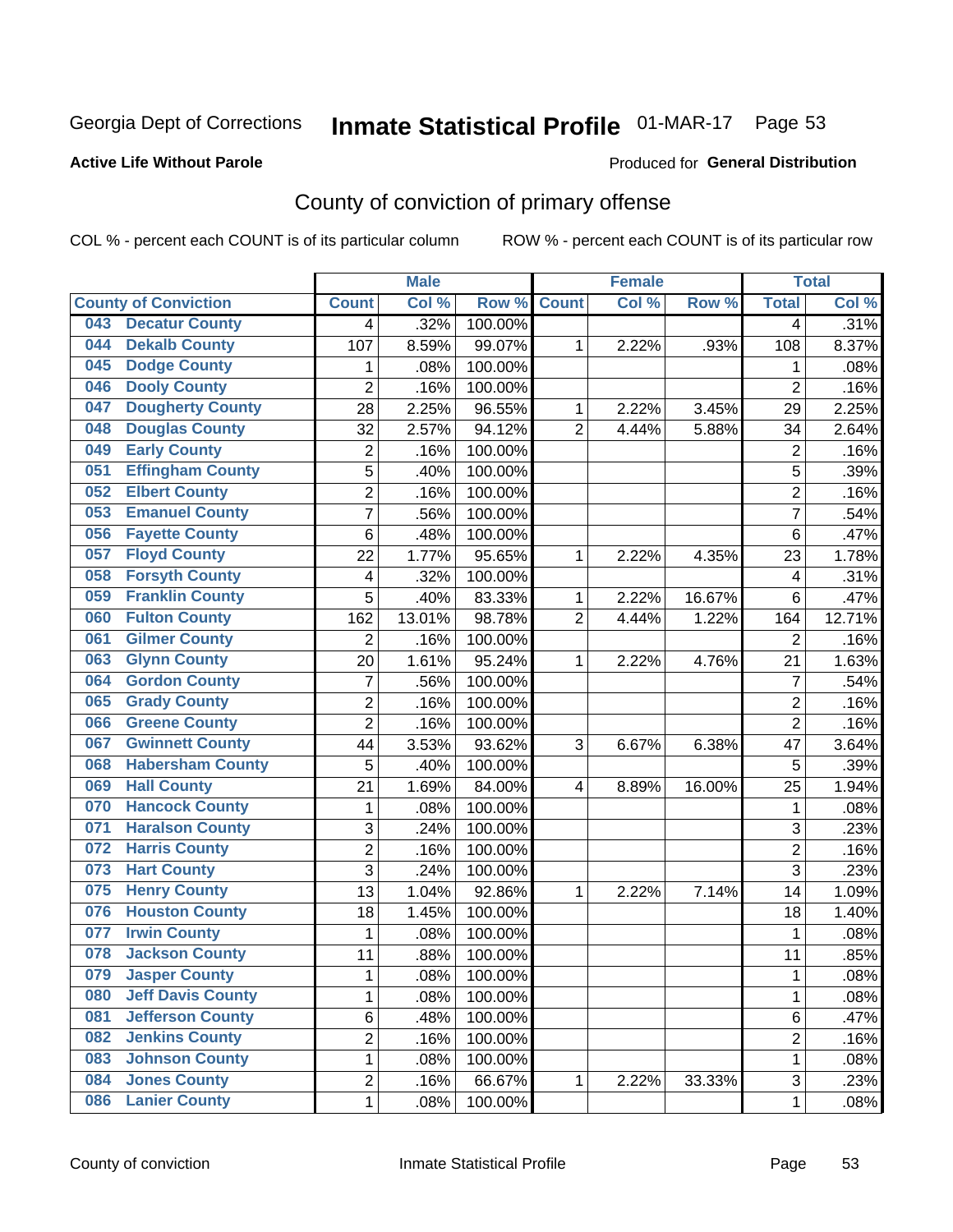## Inmate Statistical Profile 01-MAR-17 Page 54

#### **Active Life Without Parole**

#### **Produced for General Distribution**

## County of conviction of primary offense

COL % - percent each COUNT is of its particular column

|                                            |                | <b>Male</b> |         |                | <b>Female</b> |        |                | <b>Total</b> |
|--------------------------------------------|----------------|-------------|---------|----------------|---------------|--------|----------------|--------------|
| <b>County of Conviction</b>                | <b>Count</b>   | Col %       | Row %   | <b>Count</b>   | Col %         | Row %  | <b>Total</b>   | Col %        |
| <b>Laurens County</b><br>087               | 4              | .32%        | 100.00% |                |               |        | 4              | .31%         |
| <b>Lee County</b><br>088                   | 3              | .24%        | 100.00% |                |               |        | 3              | .23%         |
| <b>Liberty County</b><br>089               | 6              | .48%        | 100.00% |                |               |        | 6              | .47%         |
| <b>Long County</b><br>091                  | 6              | .48%        | 100.00% |                |               |        | 6              | .47%         |
| <b>Lowndes County</b><br>092               | 8              | .64%        | 100.00% |                |               |        | 8              | .62%         |
| <b>Madison County</b><br>095               | $\overline{2}$ | .16%        | 100.00% |                |               |        | $\overline{2}$ | .16%         |
| <b>Marion County</b><br>096                | 1              | .08%        | 100.00% |                |               |        | 1              | .08%         |
| <b>Mcduffie County</b><br>097              | 3              | .24%        | 100.00% |                |               |        | 3              | .23%         |
| <b>Miller County</b><br>100                | 1              | .08%        | 100.00% |                |               |        | 1              | .08%         |
| <b>Mitchell County</b><br>101              | 1              | .08%        | 100.00% |                |               |        | 1              | .08%         |
| <b>Monroe County</b><br>102                | 6              | .48%        | 100.00% |                |               |        | 6              | .47%         |
| <b>Morgan County</b><br>104                | 1              | .08%        | 100.00% |                |               |        | 1              | .08%         |
| <b>Murray County</b><br>105                | 3              | .24%        | 100.00% |                |               |        | 3              | .23%         |
| <b>Muscogee County</b><br>106              | 35             | 2.81%       | 97.22%  | 1              | 2.22%         | 2.78%  | 36             | 2.79%        |
| <b>Newton County</b><br>107                | 12             | .96%        | 85.71%  | $\overline{2}$ | 4.44%         | 14.29% | 14             | 1.09%        |
| <b>Oglethorpe County</b><br>109            | $\overline{2}$ | .16%        | 100.00% |                |               |        | $\overline{2}$ | .16%         |
| <b>Paulding County</b><br>110              | 4              | .32%        | 100.00% |                |               |        | 4              | .31%         |
| <b>Peach County</b><br>111                 | 3              | .24%        | 100.00% |                |               |        | 3              | .23%         |
| <b>Pickens County</b><br>$\overline{112}$  | $\overline{2}$ | .16%        | 100.00% |                |               |        | $\overline{2}$ | .16%         |
| <b>Pierce County</b><br>113                | $\overline{2}$ | .16%        | 100.00% |                |               |        | $\overline{2}$ | .16%         |
| <b>Pike County</b><br>114                  | 4              | .32%        | 66.67%  | $\overline{2}$ | 4.44%         | 33.33% | 6              | .47%         |
| <b>Polk County</b><br>115                  | 3              | .24%        | 100.00% |                |               |        | 3              | .23%         |
| <b>Pulaski County</b><br>$\overline{116}$  | 1              | .08%        | 100.00% |                |               |        | $\mathbf{1}$   | .08%         |
| <b>Putnam County</b><br>117                | $\overline{7}$ | .56%        | 100.00% |                |               |        | $\overline{7}$ | .54%         |
| <b>Rabun County</b><br>119                 | 1              | .08%        | 100.00% |                |               |        | 1              | .08%         |
| <b>Randolph County</b><br>120              | $\overline{2}$ | .16%        | 100.00% |                |               |        | $\overline{2}$ | .16%         |
| <b>Richmond County</b><br>$\overline{121}$ | 61             | 4.90%       | 96.83%  | $\overline{2}$ | 4.44%         | 3.17%  | 63             | 4.88%        |
| <b>Rockdale County</b><br>122              | 8              | .64%        | 100.00% |                |               |        | 8              | .62%         |
| <b>Seminole County</b><br>125              | $\overline{2}$ | .16%        | 100.00% |                |               |        | 2              | .16%         |
| <b>Spalding County</b><br>126              | 15             | 1.20%       | 100.00% |                |               |        | 15             | 1.16%        |
| <b>Stephens County</b><br>127              | 3              | .24%        | 100.00% |                |               |        | 3              | .23%         |
| <b>Sumter County</b><br>129                | $\overline{3}$ | .24%        | 100.00% |                |               |        | 3              | .23%         |
| <b>Taliaferro County</b><br>131            | 1              | .08%        | 100.00% |                |               |        | $\mathbf{1}$   | .08%         |
| $\overline{132}$<br><b>Tattnall County</b> | 3              | .24%        | 75.00%  | 1              | 2.22%         | 25.00% | 4              | .31%         |
| <b>Taylor County</b><br>133                | 1              | .08%        | 100.00% |                |               |        | 1              | .08%         |
| <b>Terrell County</b><br>135               | $\overline{2}$ | .16%        | 100.00% |                |               |        | $\overline{2}$ | .16%         |
| <b>136 Thomas County</b>                   | 6              | .48%        | 100.00% |                |               |        | 6              | .47%         |
| 137 Tift County                            | 8              | .64%        | 100.00% |                |               |        | 8              | .62%         |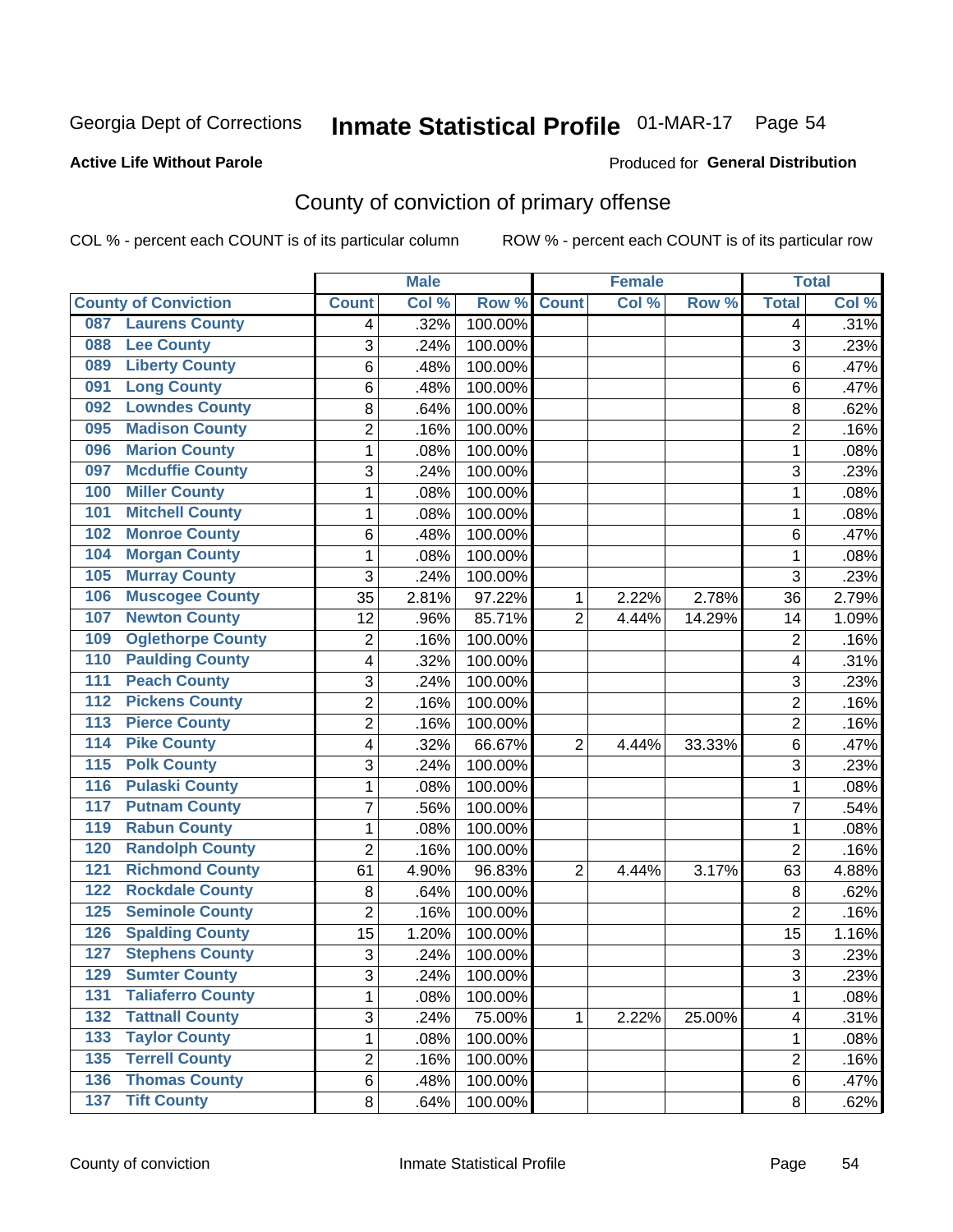## Inmate Statistical Profile 01-MAR-17 Page 55

#### **Active Life Without Parole**

#### **Produced for General Distribution**

## County of conviction of primary offense

COL % - percent each COUNT is of its particular column

|                                 |              | <b>Male</b> |         |              | <b>Female</b> |        |                | <b>Total</b> |
|---------------------------------|--------------|-------------|---------|--------------|---------------|--------|----------------|--------------|
| <b>County of Conviction</b>     | <b>Count</b> | Col %       | Row %   | <b>Count</b> | Col %         | Row %  | <b>Total</b>   | Col %        |
| <b>Toombs County</b><br>138     | 8            | .64%        | 100.00% |              |               |        | 8              | .62%         |
| <b>Towns County</b><br>139      |              | .08%        | 100.00% |              |               |        |                | .08%         |
| <b>Treutlen County</b><br>140   | 5            | .40%        | 100.00% |              |               |        | 5              | .39%         |
| <b>Troup County</b><br>141      | 6            | .48%        | 85.71%  |              | 2.22%         | 14.29% | 7              | .54%         |
| <b>Turner County</b><br>142     | 2            | .16%        | 100.00% |              |               |        | 2              | .16%         |
| <b>Twiggs County</b><br>143     |              | .08%        | 100.00% |              |               |        |                | .08%         |
| <b>Upson County</b><br>145      | 5            | .40%        | 100.00% |              |               |        | 5              | .39%         |
| <b>Walker County</b><br>146     | 6            | .48%        | 85.71%  |              | 2.22%         | 14.29% | 7              | .54%         |
| <b>Walton County</b><br>147     | 15           | 1.20%       | 100.00% |              |               |        | 15             | 1.16%        |
| <b>Ware County</b><br>148       | 13           | 1.04%       | 100.00% |              |               |        | 13             | 1.01%        |
| <b>Warren County</b><br>149     |              | .08%        | 100.00% |              |               |        |                | .08%         |
| <b>Washington County</b><br>150 | 5            | .40%        | 100.00% |              |               |        | 5              | .39%         |
| <b>Wayne County</b><br>151      | 8            | .64%        | 100.00% |              |               |        | 8              | .62%         |
| <b>Whitfield County</b><br>155  | 11           | .88%        | 91.67%  |              | 2.22%         | 8.33%  | 12             | .93%         |
| <b>Wilkes County</b><br>157     | 2            | .16%        | 100.00% |              |               |        | $\overline{2}$ | .16%         |
| <b>Worth County</b><br>159      | 2            | .16%        | 100.00% |              |               |        | $\overline{2}$ | .16%         |
| <b>Total Rported</b>            | 1,245        | 100%        | 96.51%  | 45           | 100%          | 3.49%  | 1,290          | 100%         |

| <b>Not Reported</b> |        |    |       |
|---------------------|--------|----|-------|
| <b>Total</b>        | .245.، | 4. | .290. |

| <b>Mode (most frequent)</b> | <b>Fulton County</b> | <b>Hall County</b> | Fulton County |
|-----------------------------|----------------------|--------------------|---------------|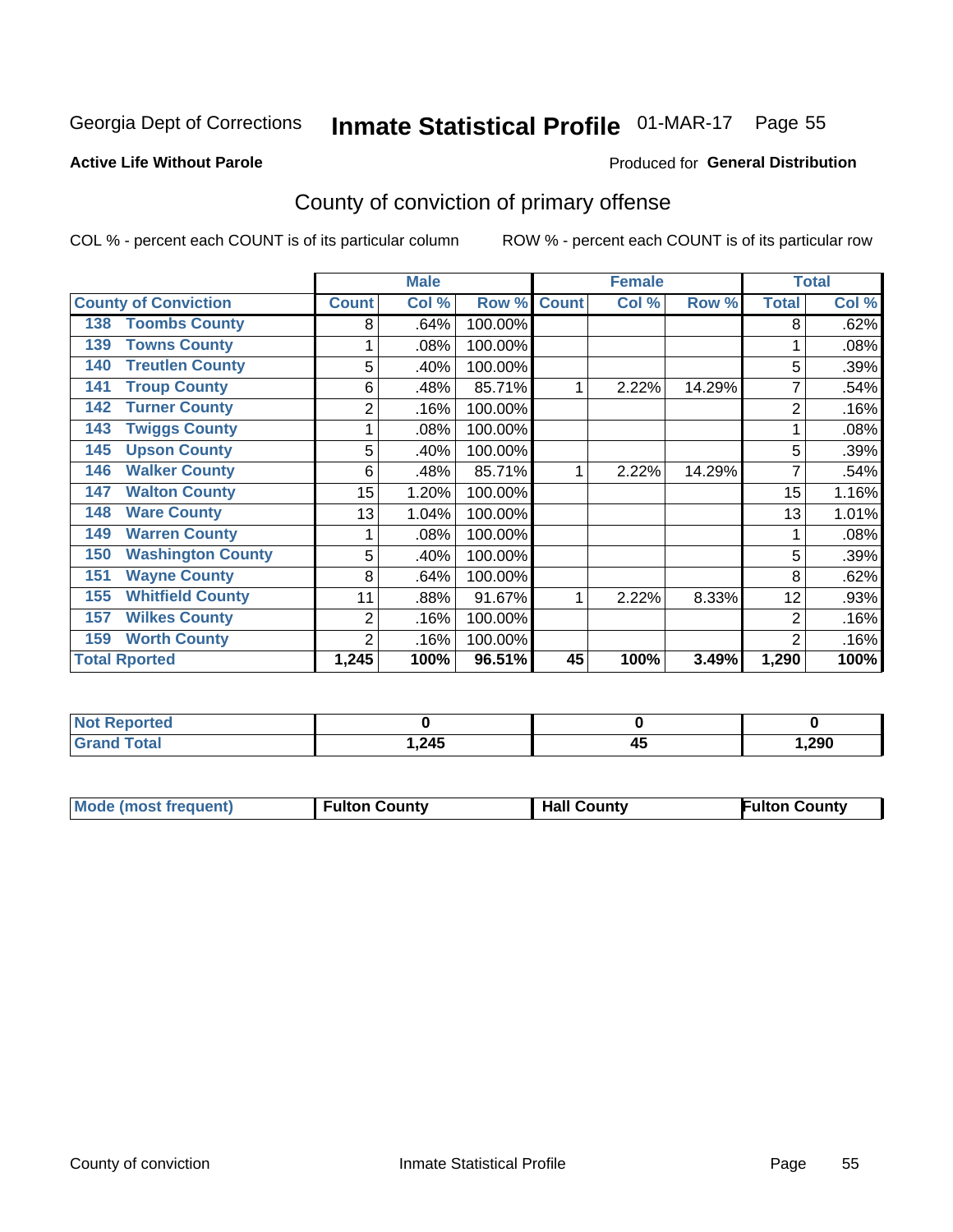### Georgia Dept of Corrections **Active Life Without Parole**

## Inmate Statistical Profile 01-MAR-17 Page 56

Produced for General Distribution

## Circuit of conviction of primary offense

COL % - percent each COUNT is of its particular column ROW % - percent each COUNT is of its particular row

|                         |                                 | <b>Male</b>      |        | <b>Female</b> |                |       | <b>Total</b> |                  |        |
|-------------------------|---------------------------------|------------------|--------|---------------|----------------|-------|--------------|------------------|--------|
|                         | <b>Circuit of Conviction</b>    | <b>Count</b>     | Col %  | Row %         | <b>Count</b>   | Col % | Row %        | <b>Total</b>     | Col %  |
| 1                       | <b>Alapaha Circuit</b>          | 11               | .89%   | 100.00%       |                |       |              | 11               | .86%   |
| $\overline{2}$          | <b>Alcovy Circuit</b>           | 27               | 2.18%  | 93.10%        | $\overline{2}$ | 4.65% | 6.90%        | 29               | 2.26%  |
| $\overline{\mathbf{3}}$ | <b>Atlanta Circuit</b>          | 162              | 13.09% | 98.78%        | $\overline{2}$ | 4.65% | 1.22%        | 164              | 12.80% |
| 4                       | <b>Atlantic Circuit</b>         | 15               | 1.21%  | 93.75%        | 1              | 2.33% | 6.25%        | 16               | 1.25%  |
| 5                       | <b>Augusta Circuit</b>          | 81               | 6.54%  | 95.29%        | $\overline{4}$ | 9.30% | 4.71%        | 85               | 6.64%  |
| $\overline{6}$          | <b>Blue Ridge Circuit</b>       | 4                | .32%   | 100.00%       |                |       |              | 4                | .31%   |
| 7                       | <b>Brunswick Circuit</b>        | 39               | 3.15%  | 97.50%        | 1              | 2.33% | 2.50%        | 40               | 3.12%  |
| 8                       | <b>Chattahoochee Circuit</b>    | 39               | 3.15%  | 97.50%        | 1              | 2.33% | 2.50%        | 40               | 3.12%  |
| $\overline{9}$          | <b>Cherokee Circuit</b>         | 14               | 1.13%  | 93.33%        | 1              | 2.33% | 6.67%        | 15               | 1.17%  |
| 10                      | <b>Clayton Circuit</b>          | 61               | 4.93%  | 93.85%        | 4              | 9.30% | 6.15%        | 65               | 5.07%  |
| $\overline{11}$         | <b>Cobb Circuit</b>             | 60               | 4.85%  | 98.36%        | 1              | 2.33% | 1.64%        | 61               | 4.76%  |
| $\overline{12}$         | <b>Conasauga Circuit</b>        | 14               | 1.13%  | 93.33%        | 1              | 2.33% | 6.67%        | 15               | 1.17%  |
| $\overline{13}$         | <b>Cordele Circuit</b>          | 14               | 1.13%  | 100.00%       |                |       |              | 14               | 1.09%  |
| $\overline{14}$         | <b>Coweta Circuit</b>           | 17               | 1.37%  | 94.44%        | 1              | 2.33% | 5.56%        | 18               | 1.41%  |
| $\overline{15}$         | <b>Dougherty Circuit</b>        | 28               | 2.26%  | 96.55%        | $\mathbf{1}$   | 2.33% | 3.45%        | 29               | 2.26%  |
| 16                      | <b>Dublin Circuit</b>           | 11               | .89%   | 100.00%       |                |       |              | 11               | .86%   |
| 17                      | <b>Eastern Circuit</b>          | 43               | 3.47%  | 97.73%        | 1              | 2.33% | 2.27%        | 44               | 3.43%  |
| 18                      | <b>Flint Circuit</b>            | 13               | 1.05%  | 92.86%        | 1              | 2.33% | 7.14%        | 14               | 1.09%  |
| 19                      | <b>Griffin Circuit</b>          | 30               | 2.42%  | 93.75%        | $\overline{2}$ | 4.65% | 6.25%        | 32               | 2.50%  |
| $\overline{20}$         | <b>Gwinnett Circuit</b>         | 44               | 3.55%  | 93.62%        | 3              | 6.98% | 6.38%        | 47               | 3.67%  |
| $\overline{21}$         | <b>Houston Circuit</b>          | 18               | 1.45%  | 100.00%       |                |       |              | 18               | 1.41%  |
| $\overline{22}$         | <b>Lookout Mountain Circuit</b> | 11               | .89%   | 84.62%        | $\overline{2}$ | 4.65% | 15.38%       | 13               | 1.01%  |
| 23                      | <b>Macon Circuit</b>            | 42               | 3.39%  | 95.45%        | $\overline{2}$ | 4.65% | 4.55%        | 44               | 3.43%  |
| $\overline{24}$         | <b>Middle Circuit</b>           | 28               | 2.26%  | 100.00%       |                |       |              | 28               | 2.19%  |
| $\overline{25}$         | <b>Mountain Circuit</b>         | $\boldsymbol{9}$ | .73%   | 100.00%       |                |       |              | $\boldsymbol{9}$ | .70%   |
| 26                      | <b>Northeastern Circuit</b>     | 23               | 1.86%  | 85.19%        | 4              | 9.30% | 14.81%       | 27               | 2.11%  |
| $\overline{27}$         | <b>Northern Circuit</b>         | 14               | 1.13%  | 93.33%        | 1              | 2.33% | 6.67%        | 15               | 1.17%  |
| 28                      | <b>Ocmulgee Circuit</b>         | 19               | 1.53%  | 95.00%        | 1              | 2.33% | 5.00%        | 20               | 1.56%  |
| 29                      | <b>Oconee Circuit</b>           | 3                | .24%   | 100.00%       |                |       |              | 3                | .23%   |
| 30                      | <b>Ogeechee Circuit</b>         | 14               | 1.13%  | 93.33%        | 1              | 2.33% | 6.67%        | 15               | 1.17%  |
| $\overline{31}$         | <b>Pataula Circuit</b>          | 10               | .81%   | 100.00%       |                |       |              | 10               | .78%   |
| 32                      | <b>Piedmont Circuit</b>         | 19               | 1.53%  | 100.00%       |                |       |              | 19               | 1.48%  |
| 33                      | <b>Rome Circuit</b>             | 22               | 1.78%  | 95.65%        | $\mathbf{1}$   | 2.33% | 4.35%        | 23               | 1.80%  |
| 34                      | <b>South Georgia Circuit</b>    | 8                | .65%   | 100.00%       |                |       |              | 8                | .62%   |
| 35                      | <b>Southern Circuit</b>         | 18               | 1.45%  | 100.00%       |                |       |              | 18               | 1.41%  |
| 36                      | <b>Southwestern Circuit</b>     | 6                | .48%   | 100.00%       |                |       |              | 6                | .47%   |
| 37                      | <b>Stone Mountain Circuit</b>   | 107              | 8.64%  | 99.07%        | 1              | 2.33% | .93%         | 108              | 8.43%  |
| 38                      | <b>Tallapoosa Circuit</b>       | 6                | .48%   | 100.00%       |                |       |              | 6                | .47%   |
| 39                      | <b>Tifton Circuit</b>           | 13               | 1.05%  | 100.00%       |                |       |              | 13               | 1.01%  |
| 40                      | <b>Toombs Circuit</b>           | $\overline{7}$   | .57%   | 100.00%       |                |       |              | $\overline{7}$   | .55%   |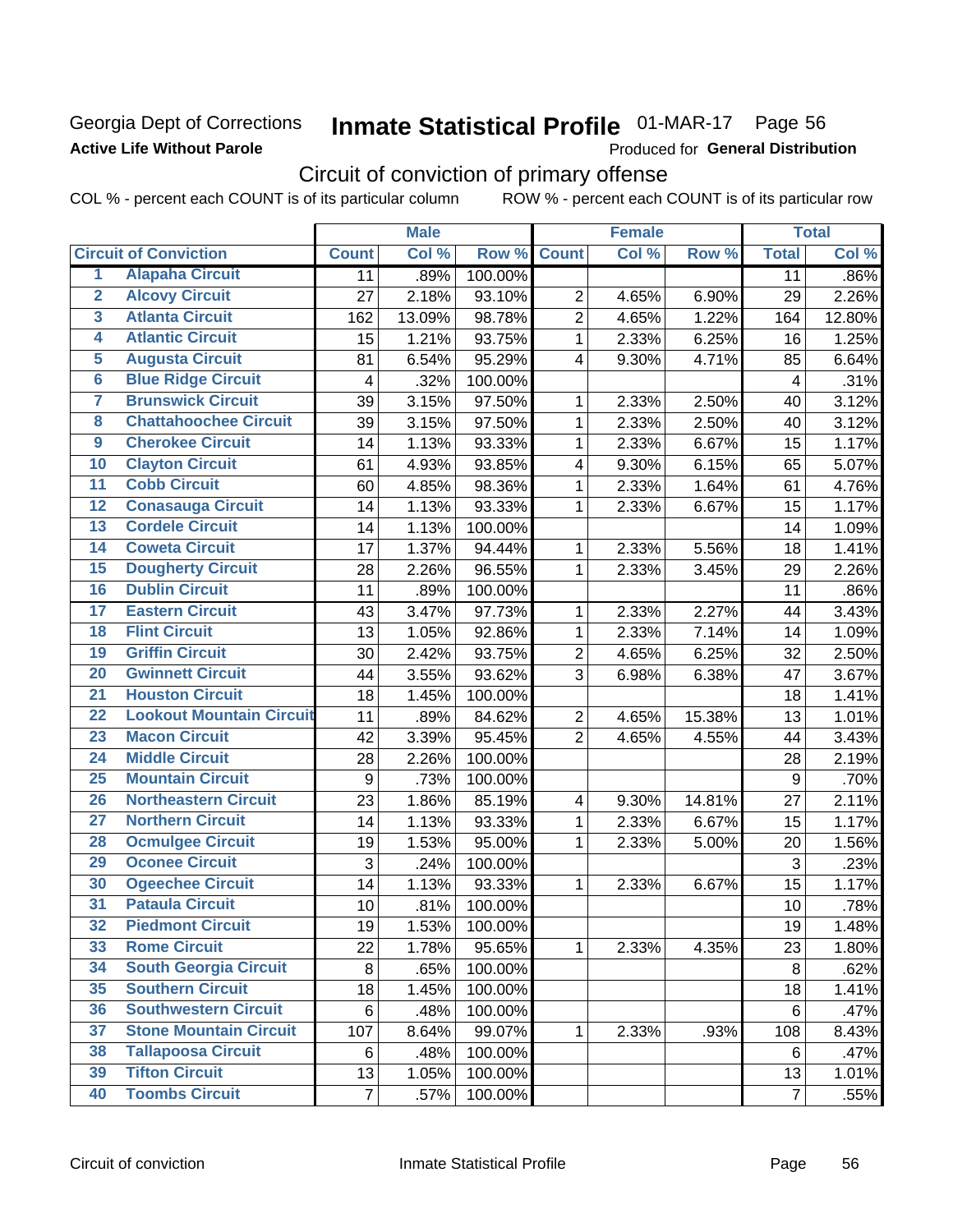### Georgia Dept of Corrections **Active Life Without Parole**

## Inmate Statistical Profile 01-MAR-17 Page 57

Produced for General Distribution

## Circuit of conviction of primary offense

COL % - percent each COUNT is of its particular column ROW % - percent each COUNT is of its particular row

|    |                                  |       | <b>Male</b>    |         |                | <b>Female</b> |       |              | <b>Total</b>   |
|----|----------------------------------|-------|----------------|---------|----------------|---------------|-------|--------------|----------------|
|    | <b>Circuit of Conviction</b>     | Count | Col %          | Row %   | <b>Count</b>   | Col %         | Row % | <b>Total</b> | Col %          |
| 41 | <b>Waycross Circuit</b>          | 27    | 2.18%          | 100.00% |                |               |       | 27           | 2.11%          |
| 42 | <b>Western Circuit</b>           | 23    | $1.86\%$       | 95.83%  |                | 2.33%         | 4.17% | 24           | 1.87%          |
| 43 | <b>Rockdale Circuit</b>          | 8     | .65%           | 100.00% |                |               |       | 8            | .62%           |
| 44 | <b>Douglas Circuit</b>           | 32    | 2.58%          | 94.12%  | $\overline{2}$ | 4.65%         | 5.88% | 34           | 2.65%          |
| 45 | <b>Appalachian Circuit</b>       | 4     | .32%           | 100.00% |                |               |       | 4            | .31%           |
| 46 | <b>Enotah Circuit</b>            |       | .08%           | 100.00% |                |               |       |              | .08%           |
| 47 | <b>Bell-Forsyth J.C.</b>         | 4     | .32%           | 100.00% |                |               |       | 4            | .31%           |
| 48 | <b>Towaliga Judicial Circuit</b> | 11    | .89%           | 100.00% |                |               |       | 11           | .86%           |
| 49 | <b>Paulding Circuit</b>          | 4     | .32%           | 100.00% |                |               |       | 4            | .31%           |
|    | <b>Total Rported</b>             | 1,238 | 100%           | 96.64%  | 43             | 100%          | 3.36% | 1,281        | 100%           |
|    | <b>Not Reported</b>              |       | $\overline{7}$ |         |                | $\mathbf{2}$  |       |              | 9              |
|    | <b>Grand Total</b>               |       | 1,245          |         |                | 45            |       |              | 1,290          |
|    | <b>Mode (most frequent)</b>      |       | <b>Atlanta</b> |         |                | Augusta       |       |              | <b>Atlanta</b> |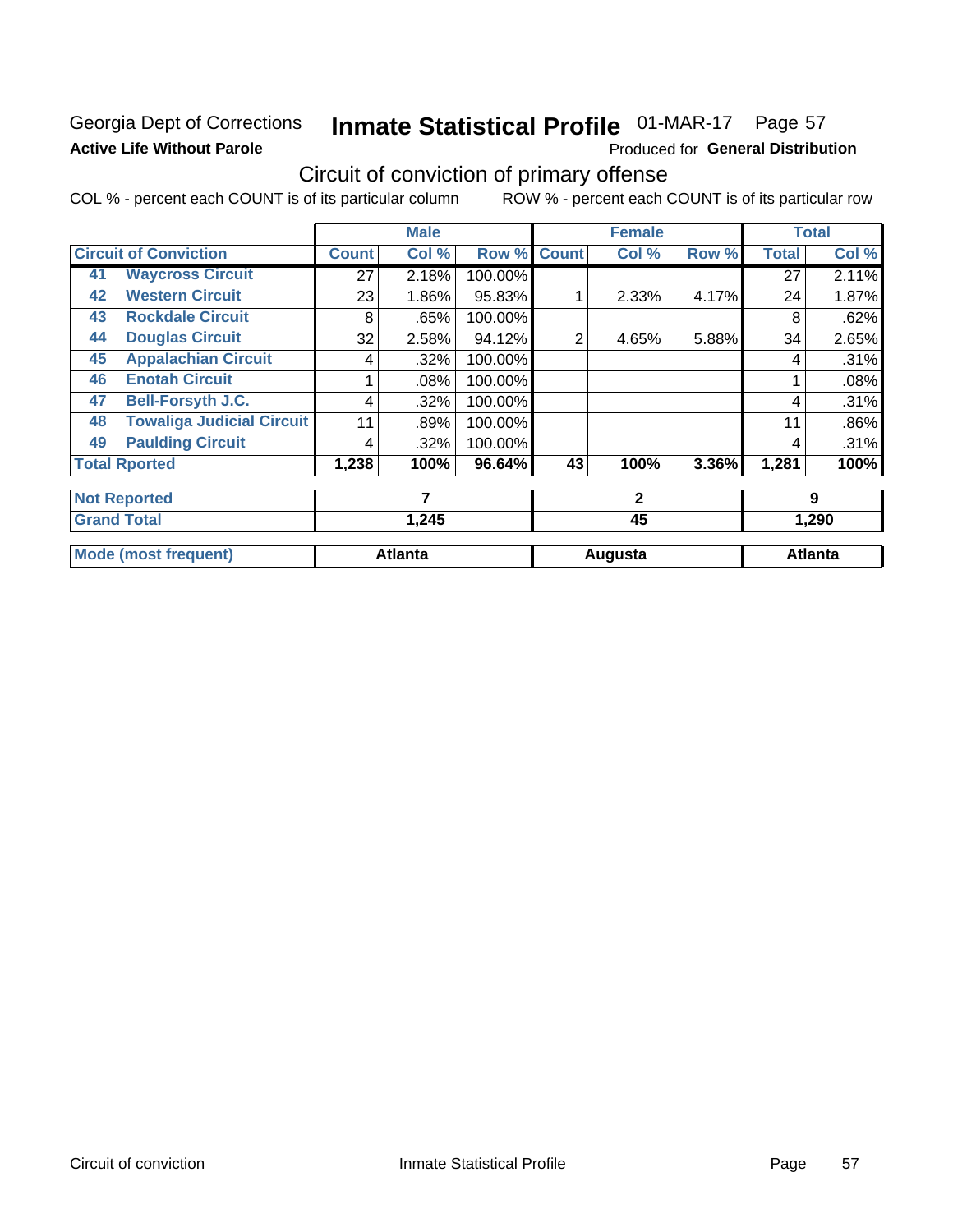#### **Active Life Without Parole**

#### Produced for General Distribution

## Years served (jail + prison) in this incarceration

COL % - percent each COUNT is of its particular column

|                        |                | <b>Male</b> |                  |                | <b>Female</b> |        |                | <b>Total</b> |
|------------------------|----------------|-------------|------------------|----------------|---------------|--------|----------------|--------------|
| <b>Years Served</b>    | <b>Count</b>   | Col %       | Row <sup>%</sup> | <b>Count</b>   | Col %         | Row %  | <b>Total</b>   | Col %        |
| Less than one year     | 45             | 3.61%       | 97.83%           | 1              | 2.22%         | 2.17%  | 46             | 3.57%        |
| 1 to 1.99 years        | 62             | 4.98%       | 93.94%           | 4              | 8.89%         | 6.06%  | 66             | 5.12%        |
| 2 to 2.99 years        | 86             | 6.91%       | 94.51%           | 5              | 11.11%        | 5.49%  | 91             | 7.05%        |
| 3 to 3.99 years        | 107            | 8.59%       | 96.40%           | 4              | 8.89%         | 3.60%  | 111            | 8.60%        |
| 4 to 4.99 years        | 88             | 7.07%       | 88.89%           | 11             | 24.44%        | 11.11% | 99             | 7.67%        |
| 5 to 5.99 years        | 101            | 8.11%       | 97.12%           | 3              | 6.67%         | 2.88%  | 104            | 8.06%        |
| 6 to 6.99 years        | 80             | 6.43%       | 94.12%           | 5              | 11.11%        | 5.88%  | 85             | 6.59%        |
| 7 to 7.99 years        | 56             | 4.50%       | 98.25%           | 1              | 2.22%         | 1.75%  | 57             | 4.42%        |
| <b>8 to 8.99 years</b> | 45             | 3.61%       | 97.83%           | 1              | 2.22%         | 2.17%  | 46             | 3.57%        |
| 9 to 9.99 years        | 53             | 4.26%       | 100.00%          |                |               |        | 53             | 4.11%        |
| 10 to 10.99 years      | 29             | 2.33%       | 93.55%           | $\overline{c}$ | 4.44%         | 6.45%  | 31             | 2.40%        |
| 11 to 11.99 years      | 32             | 2.57%       | 96.97%           | 1              | 2.22%         | 3.03%  | 33             | 2.56%        |
| 12 to 12.99 years      | 42             | 3.37%       | 100.00%          |                |               |        | 42             | 3.26%        |
| 13 to 13.99 years      | 26             | 2.09%       | 96.30%           | $\mathbf{1}$   | 2.22%         | 3.70%  | 27             | 2.09%        |
| 14 to 14.99 years      | 42             | 3.37%       | 91.30%           | 4              | 8.89%         | 8.70%  | 46             | 3.57%        |
| 15 to 15.99 years      | 40             | 3.21%       | 100.00%          |                |               |        | 40             | 3.10%        |
| 16 to 16.99 years      | 45             | 3.61%       | 100.00%          |                |               |        | 45             | 3.49%        |
| 17 to 17.99 years      | 37             | 2.97%       | 100.00%          |                |               |        | 37             | 2.87%        |
| 18 to 18.99 years      | 33             | 2.65%       | 97.06%           | $\mathbf 1$    | 2.22%         | 2.94%  | 34             | 2.64%        |
| 19 to 19.99 years      | 46             | 3.69%       | 97.87%           | 1              | 2.22%         | 2.13%  | 47             | 3.64%        |
| 20 to 20.99 years      | 40             | 3.21%       | 100.00%          |                |               |        | 40             | 3.10%        |
| 21 to 21.99 years      | 31             | 2.49%       | 100.00%          |                |               |        | 31             | 2.40%        |
| 22 to 22.99 years      | 24             | 1.93%       | 100.00%          |                |               |        | 24             | 1.86%        |
| 23 to 23.99 years      | 19             | 1.53%       | 100.00%          |                |               |        | 19             | 1.47%        |
| 24 to 24.99 years      | 5              | 0.40%       | 100.00%          |                |               |        | 5              | 0.39%        |
| 25 to 25.99 years      | $\overline{7}$ | 0.56%       | 100.00%          |                |               |        | $\overline{7}$ | 0.54%        |
| 26 to 26.99 years      | $\mathbf{1}$   | 0.08%       | 100.00%          |                |               |        | 1              | 0.08%        |
| 27 to 27.99 years      | $\overline{2}$ | 0.16%       | 100.00%          |                |               |        | $\overline{2}$ | 0.16%        |
| 28 to 28.99 years      | 7              | 0.56%       | 100.00%          |                |               |        | 7              | 0.54%        |
| 29 to 29.99 years      | 1              | 0.08%       | 100.00%          |                |               |        | $\mathbf{1}$   | 0.08%        |
| Thirty + years         | 13             | 1.04%       | 100.00%          |                |               |        | 13             | 1.01%        |
| <b>Total Reported</b>  | 1,245          | 100%        | 96.51%           | 45             | 100%          | 3.49%  | 1,290          | 100.0%       |

| <b>Not Reported</b> |       |           |       |
|---------------------|-------|-----------|-------|
| <b>Grand Total</b>  | 1,245 | . .<br>45 | 1,290 |
|                     |       |           |       |

| Mean<br>(average)    | 10.19           | 6.44              | 10.06             |
|----------------------|-----------------|-------------------|-------------------|
| Median (middle)      | 7.93            | 4.77              | 7.72              |
| Mode (most frequent) | 5 to 5.99 years | $6$ to 6.99 years | $5$ to 5.99 years |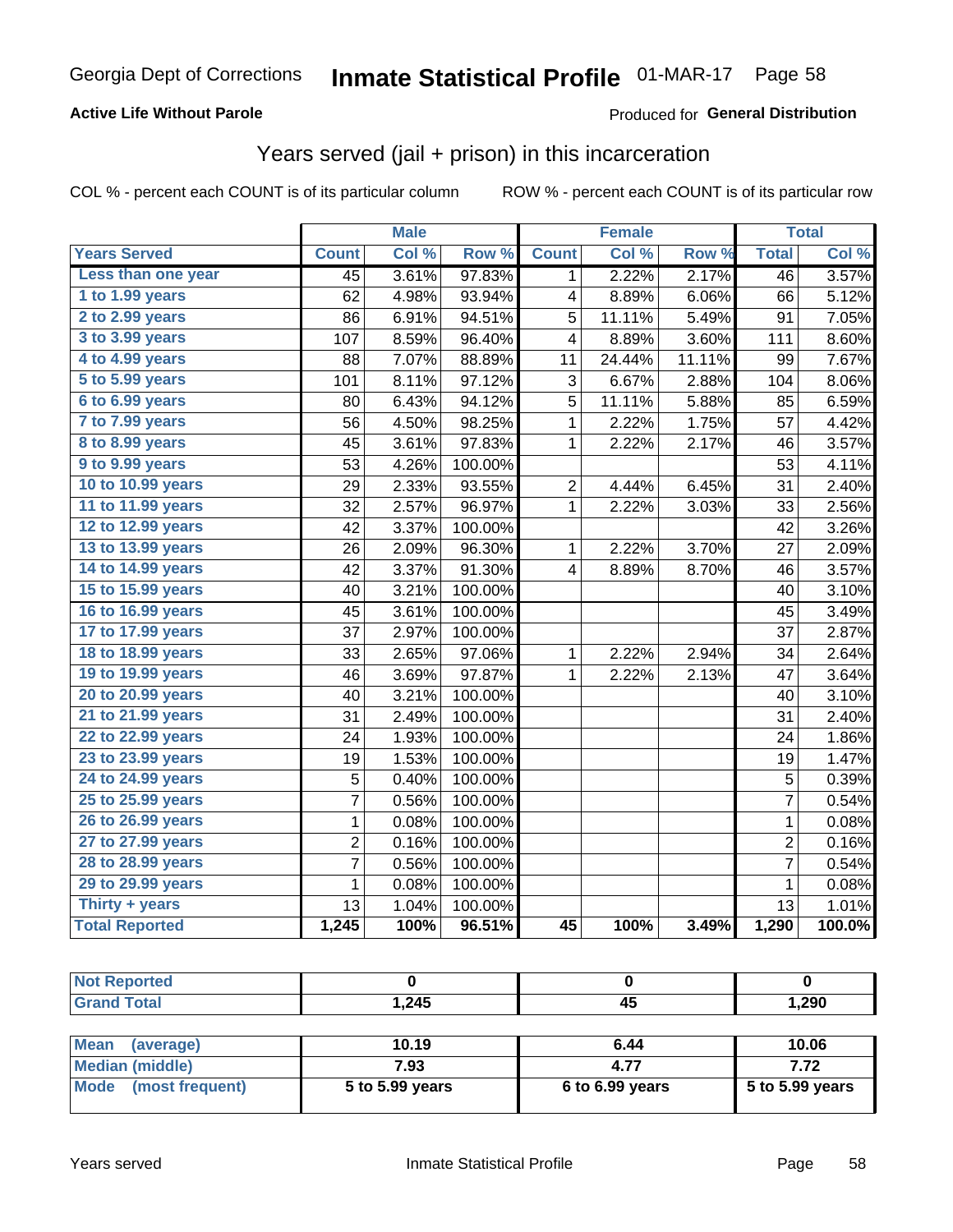## Inmate Statistical Profile 01-MAR-17 Page 59

#### **Active Life Without Parole**

Produced for General Distribution

### Results of most recent HIV tests

COL % - percent each COUNT is of its particular column

|                         | <b>Male</b>  |        |        | <b>Female</b> |          |           | Total       |        |
|-------------------------|--------------|--------|--------|---------------|----------|-----------|-------------|--------|
| <b>HIV Test Results</b> | <b>Count</b> | Col%   | Row %I | <b>Count</b>  | Col %    | Row %     | $\tau$ otal | Col %  |
| <b>Positive</b>         |              | 0.67%  | 88.89% |               | $2.38\%$ | $11.11\%$ |             | 0.72%  |
| <b>Negative</b>         | .193         | 99.33% | 96.68% | 41            | 97.62%   | $3.32\%$  | 1,234       | 99.28% |
| <b>Total Reported</b>   | .201.        | 100%   | 96.62% | 42            | 100%     | 3.38%     | 1,243       | 100%   |

| <b>Not Reported</b> | . .  |             | . .  |
|---------------------|------|-------------|------|
| Total               | ,245 | ᠇<br>$\sim$ | ,290 |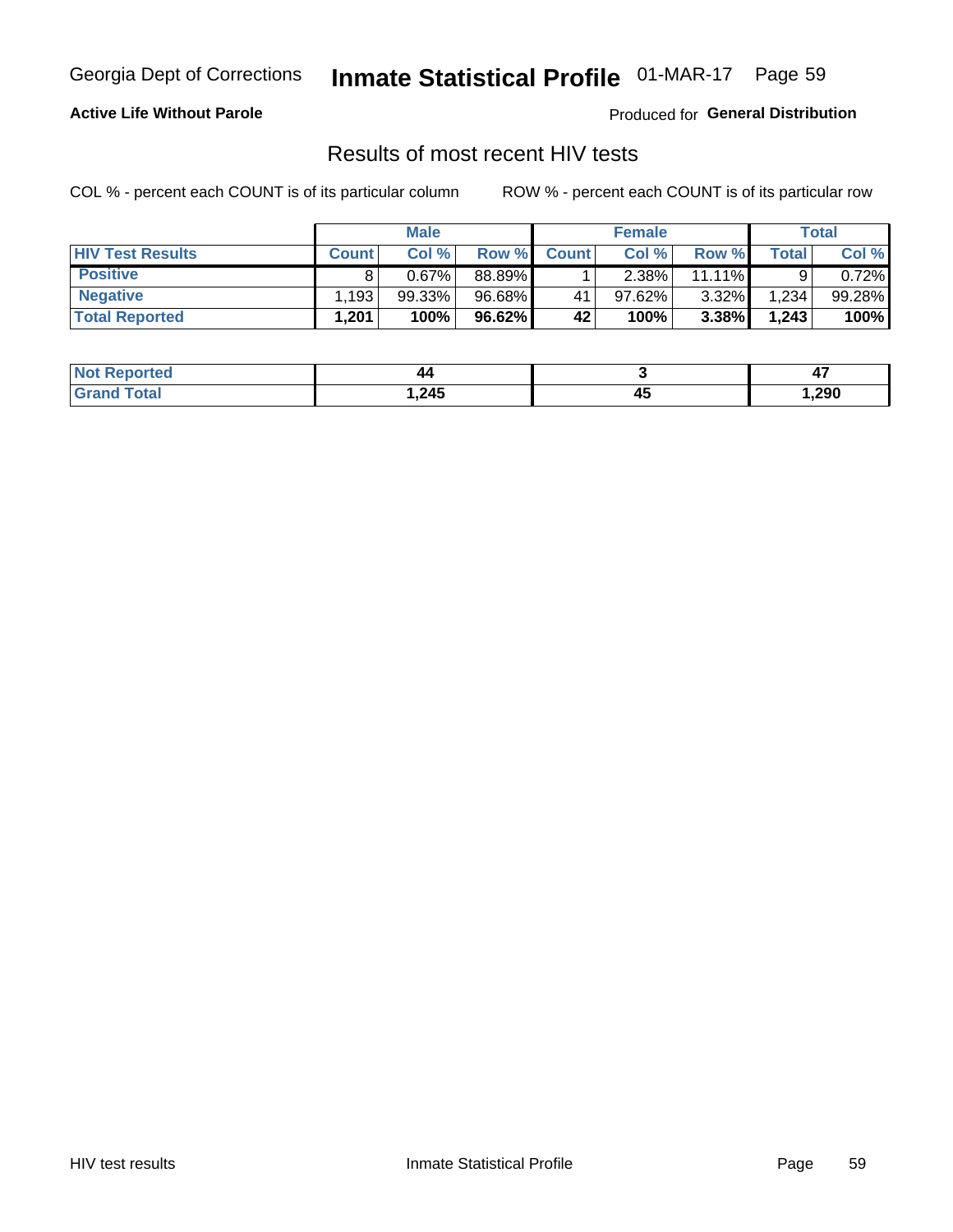## Georgia Dept of Corrections **Inmate Statistical Profile** 01-MAR-17 Page 60

#### **Active Life Without Parole**

Produced for **General Distribution**

### Results of most recent tuberculosis test

COL % - percent each COUNT is of its particular column ROW % - percent each COUNT is of its particular row

|                                  | <b>Male</b>  |        |        | <b>Female</b> |        |          | Total        |        |
|----------------------------------|--------------|--------|--------|---------------|--------|----------|--------------|--------|
| <b>Tuberculosis Test Results</b> | <b>Count</b> | Col%   | Row %I | <b>Count</b>  | Col %  | Row %I   | <b>Total</b> | Col %  |
| <b>Positive on current test</b>  | 261          | 21.24% | 98.86% |               | 7.14%  | $1.14\%$ | 264          | 20.77% |
| <b>Negative</b>                  | 968          | 78.76% | 96.13% | 39            | 92.86% | 3.87%    | 1,007        | 79.23% |
| <b>Total Reported</b>            | .229         | 100%   | 96.70% | 42            | 100%   | $3.30\%$ | 1,271        | 100%   |

| <b>Not Reported</b>           | . w    |              | 10.   |
|-------------------------------|--------|--------------|-------|
| <b>Total</b><br>$C$ ro $\sim$ | 245, ا | ᠇֊<br>$\sim$ | 1,290 |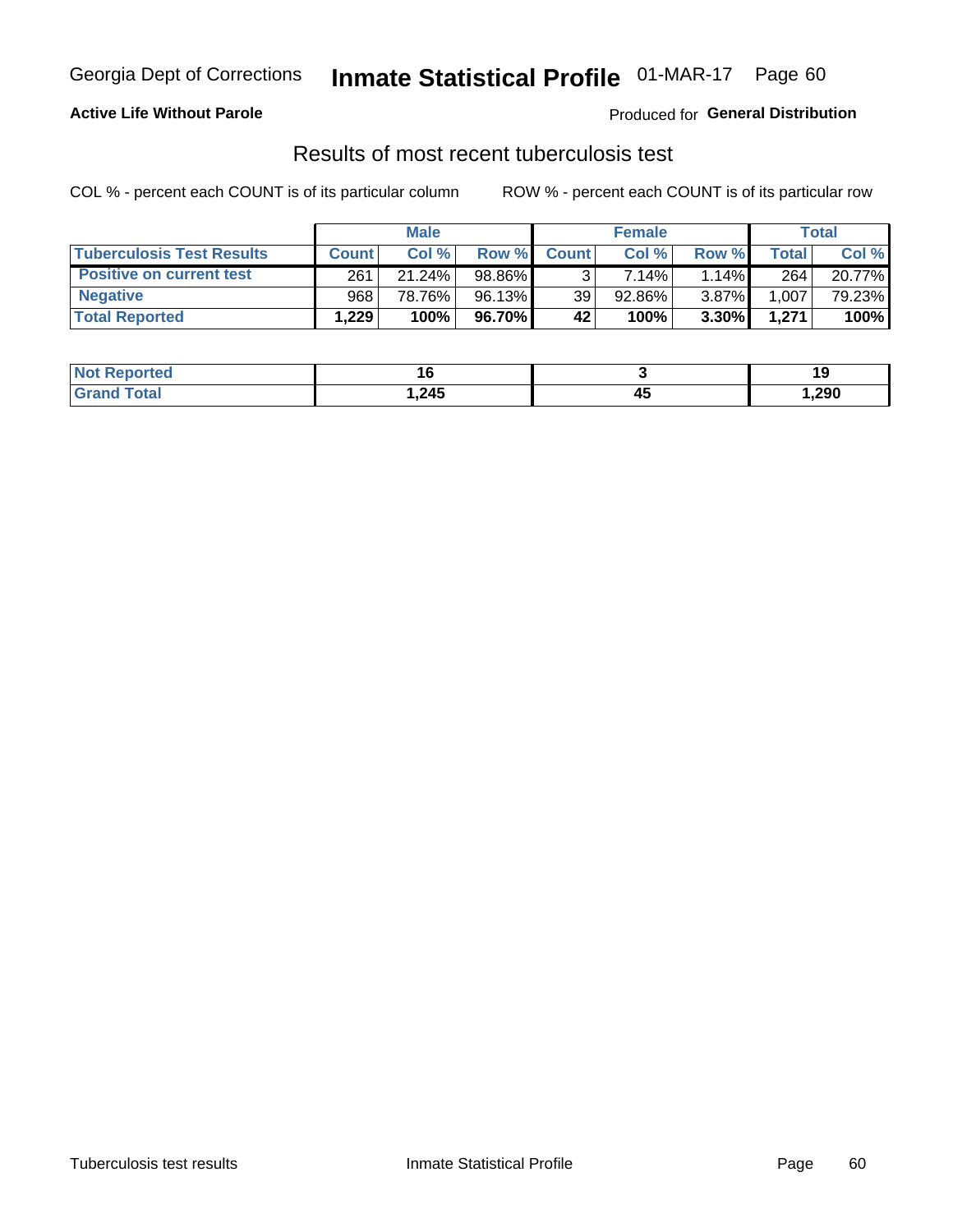## Georgia Dept of Corrections **Inmate Statistical Profile** 01-MAR-17 Page 61

#### **Active Life Without Parole**

Produced for **General Distribution**

### Results of most recent syphilis test

COL % - percent each COUNT is of its particular column ROW % - percent each COUNT is of its particular row

|                                 | <b>Male</b>  |           |           | <b>Female</b> |           |          | Total           |        |
|---------------------------------|--------------|-----------|-----------|---------------|-----------|----------|-----------------|--------|
| <b>Syphilis Test Results</b>    | <b>Count</b> | Col%      | Row %I    | <b>Count</b>  | Col %     | Row %    | Total           | Col %  |
| <b>Positive on current test</b> |              | 2.76%     | $94.44\%$ |               | 9.09%     | $5.56\%$ | 18 <sub>1</sub> | 2.87%  |
| <b>Negative</b>                 | 600          | $97.24\%$ | 98.36%    | 10            | $90.91\%$ | 1.64%    | 610             | 97.13% |
| <b>Total Reported</b>           | 617          | 100%      | 98.25%    | 11            | 100%      | 1.75%    | 628             | 100%   |

| <b>Not Reported</b> | 628    | 34 | 662    |
|---------------------|--------|----|--------|
| <b>Total</b>        | 245, ا | ∼  | 290, ا |